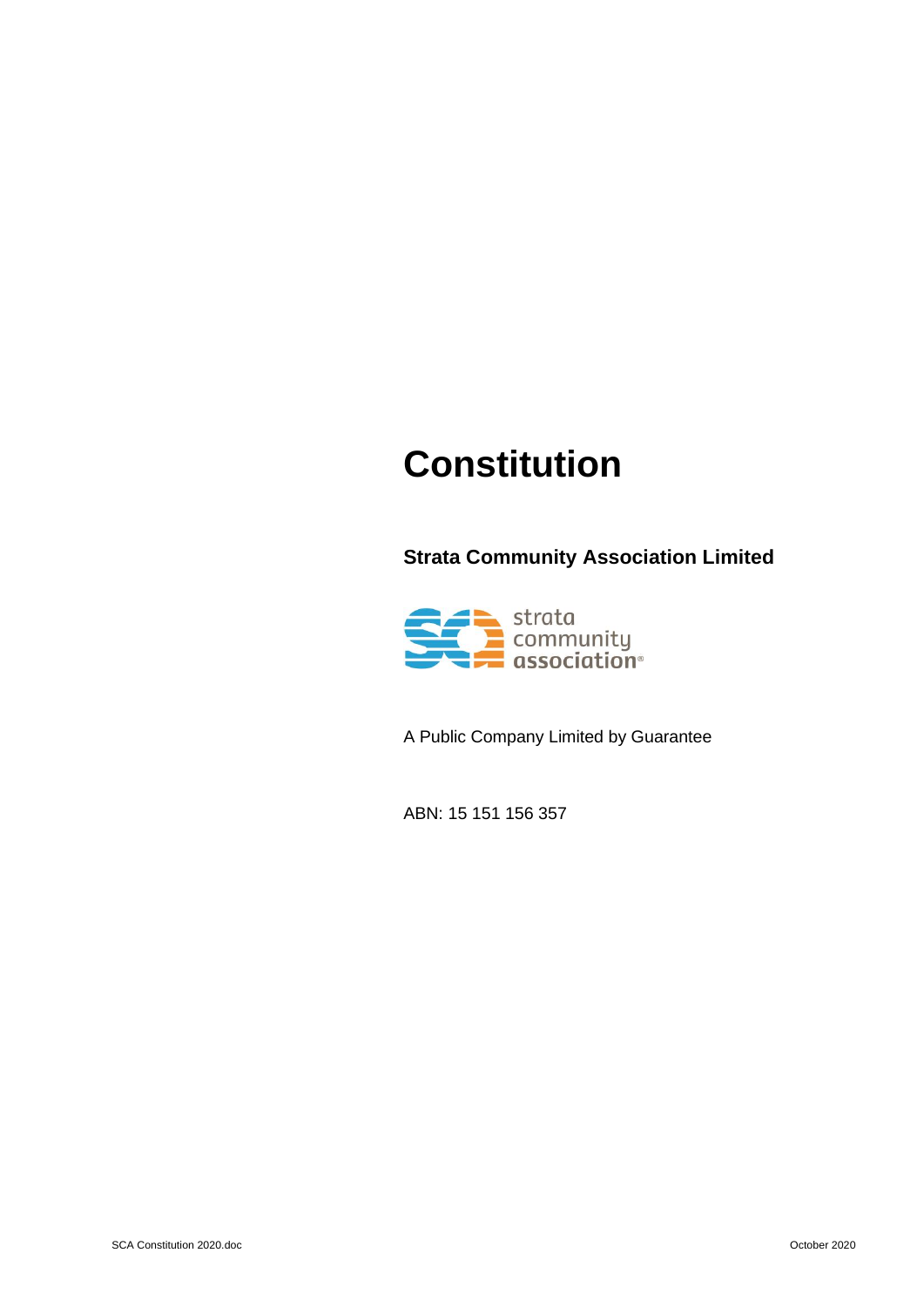**Constitution SA** *strata community* **Strata Community Association Limited**

## **Table of Contents**

| 1  Name of the Company                                                                                                                                                                                                                                                                                                                                                                                                                        | $\mathbf{2}$                                                                        |
|-----------------------------------------------------------------------------------------------------------------------------------------------------------------------------------------------------------------------------------------------------------------------------------------------------------------------------------------------------------------------------------------------------------------------------------------------|-------------------------------------------------------------------------------------|
| 2  Type of Company                                                                                                                                                                                                                                                                                                                                                                                                                            | $\mathbf{2}$                                                                        |
| 3  Replaceable Rules                                                                                                                                                                                                                                                                                                                                                                                                                          | $\mathbf{2}$                                                                        |
| 4  Definitions and Interpretation<br>4.1  Definitions<br>4.2  Interpretation                                                                                                                                                                                                                                                                                                                                                                  | $\mathbf{2}$<br>$\overline{2}$<br>$\overline{4}$                                    |
| 5  Objects and Purposes<br>5.1  Objects<br>5.2  Income and Property<br>5.3  Remuneration of Directors                                                                                                                                                                                                                                                                                                                                         | 5<br>5<br>6<br>6                                                                    |
| <b>MEMBERSHIP</b>                                                                                                                                                                                                                                                                                                                                                                                                                             | 6                                                                                   |
| 6  Admission to Membership<br>6.1  Number of Members<br>6.2  Pre-Condition to Membership<br>6.3  Becoming a Member                                                                                                                                                                                                                                                                                                                            | 6<br>6<br>6<br>$\overline{7}$                                                       |
| 7  Classes of Membership<br>7.1  Classes of Membership<br>7.2  Corporate Members<br>7.3  International Members<br>7.4  Ordinary Members<br>7.5  Chapter President Members<br>7.6  Non-Voting Members                                                                                                                                                                                                                                          | 7<br>$\overline{7}$<br>$\overline{7}$<br>$\overline{7}$<br>$\overline{7}$<br>8<br>8 |
| 8  Eligibility for Membership                                                                                                                                                                                                                                                                                                                                                                                                                 | 8                                                                                   |
| 9  Applications for Membership                                                                                                                                                                                                                                                                                                                                                                                                                | 9                                                                                   |
| 10 Membership Entitlements Not Transferable                                                                                                                                                                                                                                                                                                                                                                                                   | 9                                                                                   |
| 11  Representative                                                                                                                                                                                                                                                                                                                                                                                                                            | 10                                                                                  |
| 12 Entrance Fees, Annual Subscriptions and Fees-for-Service<br>12.1  Entrance Fees and Annual Subscriptions<br>12.2  Entrance Fees and Annual Subscriptions for Corporate Members<br>12.3  Entrance Fees and Annual Subscriptions for Non-Voting Members<br>12.4  Fees-for-Service for Corporate Members and Chapters<br>12.5  Entrance Fees, Annual Subscriptions and Fees-for-Service for<br>Chapters<br>12.6  Payment and Board Discretion | 10<br>10<br>10<br>12 <sub>2</sub><br>12 <sub>2</sub><br>12 <sup>°</sup><br>13       |
| 13 Cessation of Membership                                                                                                                                                                                                                                                                                                                                                                                                                    | 13                                                                                  |
| 14 Disciplining of Members                                                                                                                                                                                                                                                                                                                                                                                                                    | 14                                                                                  |
| 14.1  Disciplining of Members<br>14.2  Right of Appeal of Disciplined Member                                                                                                                                                                                                                                                                                                                                                                  | 14<br>15                                                                            |
| 15 Resolution of Disputes Between Members                                                                                                                                                                                                                                                                                                                                                                                                     | 15                                                                                  |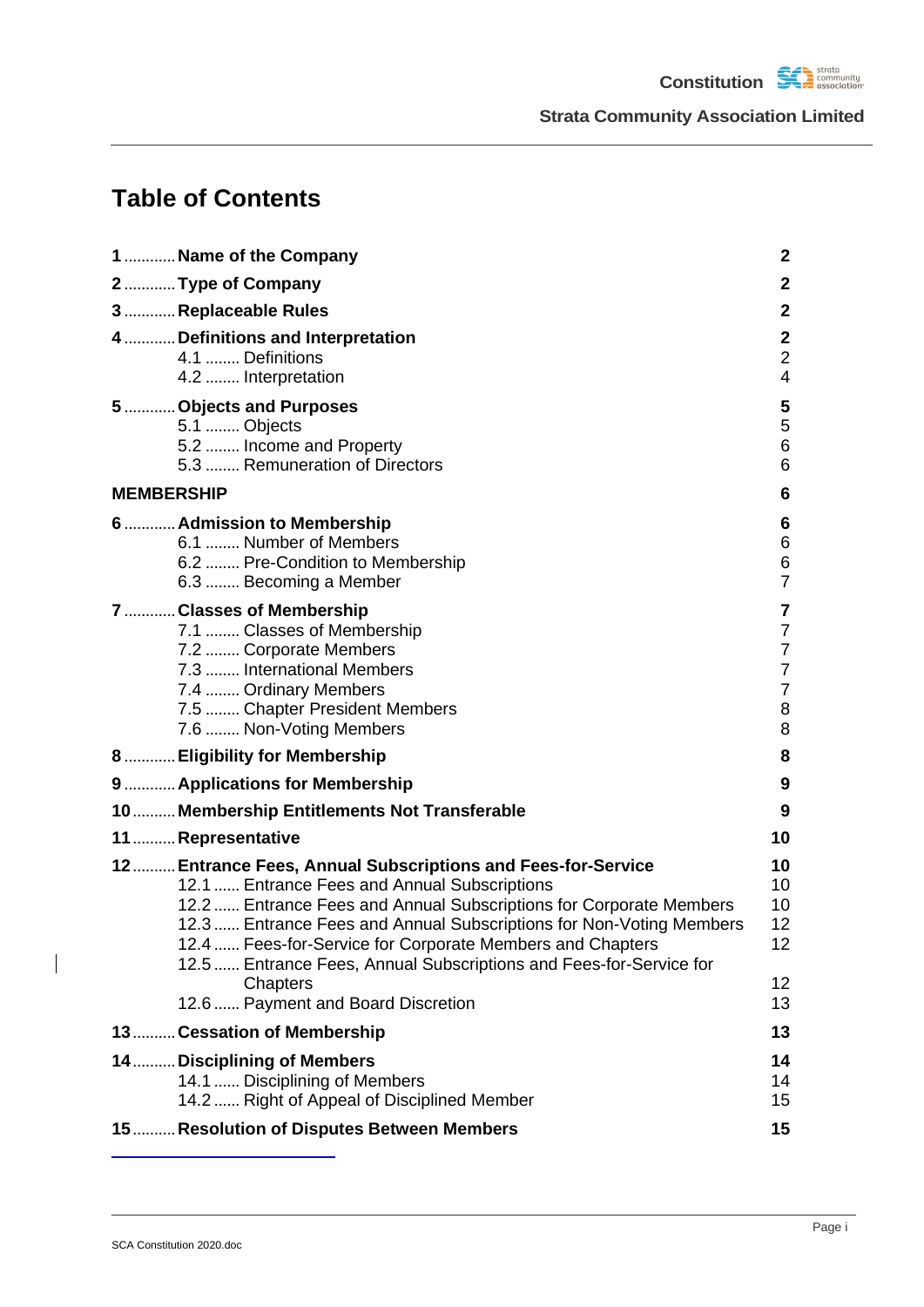**Constitution SCA community** 

| <b>GENERAL MEETINGS</b>                                                          | 16       |
|----------------------------------------------------------------------------------|----------|
| 16 Convening of General Meetings                                                 | 16       |
| 17 Notice of General Meeting                                                     | 16       |
| 18 Cancellation or Postponement of General Meeting                               | 17       |
| <b>PROCEEDINGS AT GENERAL MEETINGS</b>                                           | 17       |
| 19Quorum                                                                         | 17       |
| 20 Chairman                                                                      | 18       |
| 21  Adjournments                                                                 | 18       |
| 22Determination of Questions                                                     | 18       |
| 23  Polls                                                                        | 19       |
| 24  Voting Rights                                                                | 19       |
| 25  Voting Disqualification                                                      | 20       |
| 26  Objection to Qualification to Vote                                           | 20       |
| 27  Persons of Unsound Mind and Minors                                           | 21       |
| 28  No Casting Vote                                                              | 21       |
| 29 Right of Non-Members to Attend General Meeting                                | 21       |
| <b>PROXIES</b>                                                                   | 21       |
| 30 Right to Appoint Proxies                                                      | 21       |
| 31  Appointing a Proxy                                                           | 22       |
| 31.1  Appointing a Proxy                                                         | 22       |
| 31.2  Instrument of Proxy                                                        | 22       |
| 32Lodgement of Proxies                                                           | 22       |
| 33  Validity of Proxies                                                          | 23       |
| 34  Rights of Proxies and Attorneys                                              | 23       |
| <b>APPOINTMENT AND REMOVAL OF DIRECTORS</b>                                      | 23       |
| 35 Number and Appointment of Directors                                           | 23       |
| 35.1  Number of Directors                                                        | 23       |
| 35.2  Constitution of the Board<br>35.3  Appointment of Member Elected Directors | 23<br>24 |
| 35.4  Appointment of Board Appointed Directors                                   | 24       |
| 35.5  Term                                                                       | 24       |
| 35.6  Office Bearers                                                             | 24       |
| 36 General Right to Appoint and Remove Directors                                 | 25       |
| 37  Vacation of Office                                                           | 25       |
| <b>POWERS AND DUTIES OF DIRECTORS</b>                                            | 26       |
| 38 Powers of Directors                                                           | 26       |
| 39  Negotiable Instruments                                                       | 27       |
|                                                                                  |          |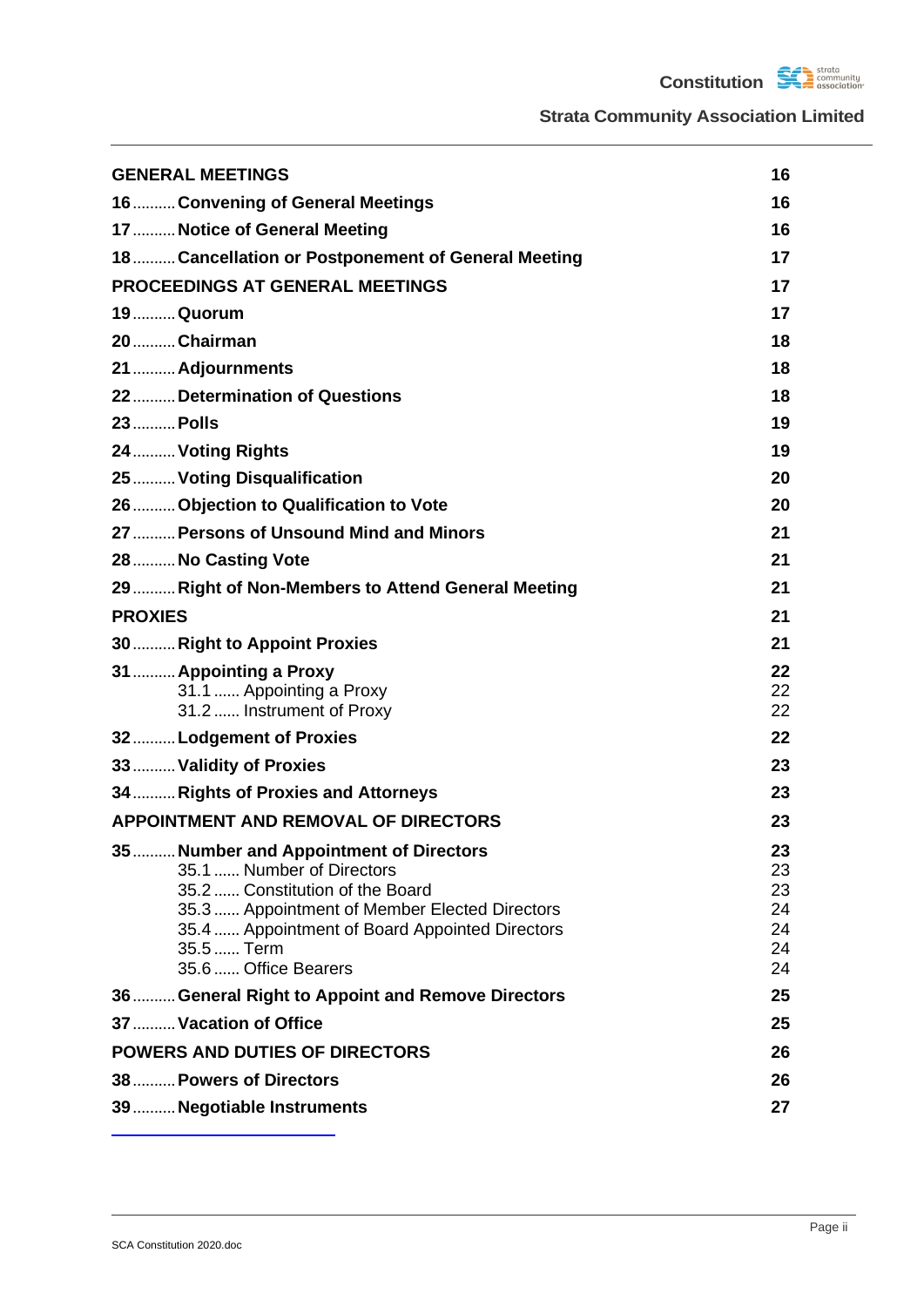**Constitution SCA community** 

|                               | 40 Power to make By-Laws                     | 27 |
|-------------------------------|----------------------------------------------|----|
| 41  Conferment of Powers      |                                              | 27 |
|                               | <b>DIRECTORS' DISCLOSURE OF INTEREST</b>     | 27 |
| 42 Contracts                  |                                              | 27 |
|                               | <b>PROCEEDINGS OF DIRECTORS</b>              | 28 |
| 43  Meetings of Directors     |                                              | 28 |
| 44  Quorum                    |                                              | 29 |
| 45  Chairman                  |                                              | 29 |
| 46  Voting                    |                                              | 29 |
|                               | 47  Resolutions by Directors                 | 29 |
| <b>48  Council</b>            |                                              | 29 |
|                               | 49Committee of Directors                     | 30 |
|                               | 50  Validation of Acts of Directors          | 30 |
| <b>MINUTES</b>                |                                              | 30 |
| <b>51  Minutes</b>            |                                              | 30 |
|                               | <b>SECRETARY AND CHIEF EXECUTIVE OFFICER</b> | 31 |
|                               | 52 Appointment and Tenure                    | 31 |
| <b>CHAPTERS</b>               |                                              | 31 |
| 53  Chapters                  |                                              | 31 |
|                               | 54  Special Interest Groups                  | 32 |
| <b>EXECUTION OF DOCUMENTS</b> |                                              | 32 |
|                               | 55 Execution of Documents                    | 32 |
|                               | <b>ACCOUNTS AND INSPECTION OF RECORDS</b>    | 33 |
|                               | 56 Accounts and Inspection                   | 33 |
| <b>NOTICES</b>                |                                              | 33 |
| 57  Service of Notices        |                                              | 33 |
|                               | 58 Notices of General Meeting                | 34 |
| 59 Winding Up                 |                                              | 34 |
| <b>INDEMNITY</b>              |                                              | 35 |
| 60  Indemnity                 |                                              | 35 |
|                               | 61  Payment of Indemnity Policy Premium      | 35 |
| 62 Indemnity to Continue      |                                              | 35 |
| <b>Annexure A</b>             | <b>Form of Appointment Of Proxy</b>          | 40 |
| <b>Annexure B</b>             | <b>By-Laws</b>                               | 41 |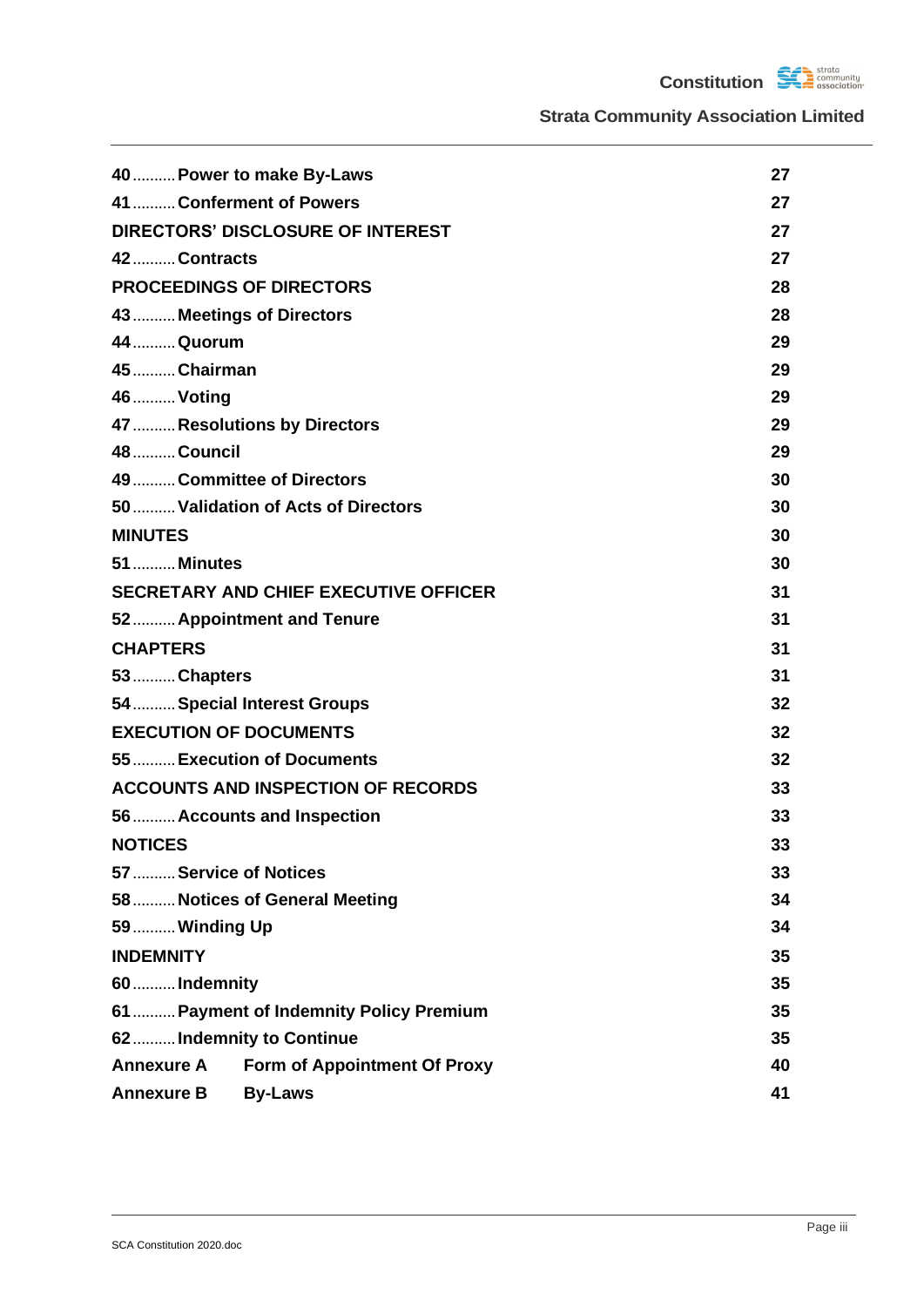**Constitution** 

**Strata Community Association Limited**

## **Preamble**

- (a) The Company seeks to give expression to the vision of a single voice and identity for the broad strata community.
- (b) The Company recognizes that this common purpose must embrace a diverse range of sectional interests, both geographically and functionally, if it is to be truly representative.
- (c) The Company and this Constitution provide an equitable balance between the relative size and roles of these different elements of the strata community while also providing for future growth, new activities and services and the ongoing evolution of founding members' structures and activities.
- (d) In accommodating this diversity, there is flexibility for sectional interests to have ongoing stewardship of their own affairs. At the same time there is provision for clear oversight and accountability for the expression of collective views and delivery of common services consistent with the pursuit of the Objects.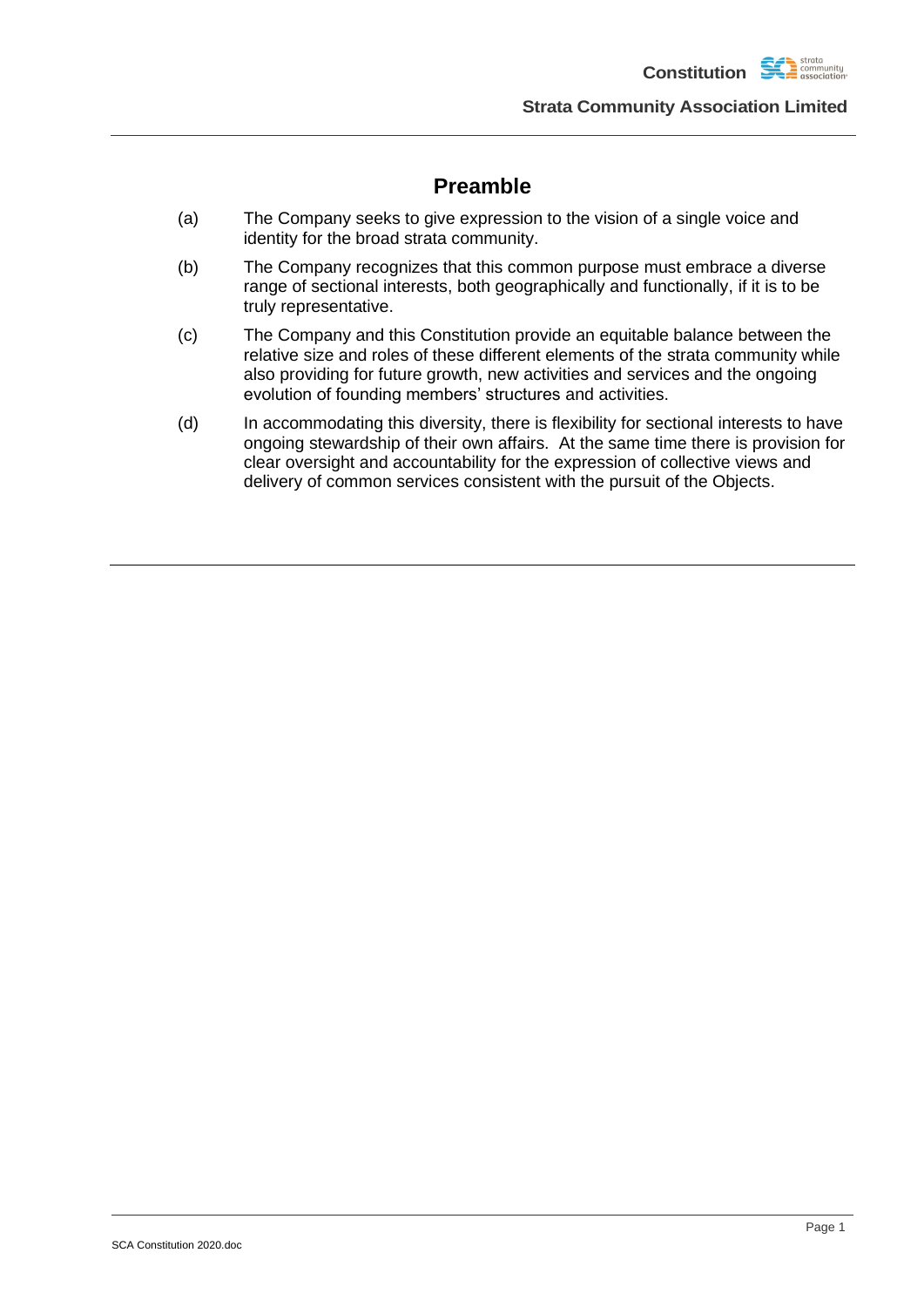## <span id="page-5-0"></span>**1 Name of the Company**

The name of the Company is Strata Community Association Limited.

## <span id="page-5-6"></span><span id="page-5-1"></span>**2 Type of Company**

- (a) The Company is a not-for-profit public company limited by guarantee.
- (b) Subject to this Constitution, each person who is a Member and each person who was a Member during the year ending on the day of the commencement of the winding up of the Company, undertakes to contribute to the property of the Company for:
	- (i) payment of debts and liabilities of the Company;
	- (ii) payment of the costs, charges and expenses of winding up; and
	- (iii) any adjustment of the rights of the contributories among Members.
- (c) The amount that each Member or past Member is liable to contribute is limited to \$10.

## <span id="page-5-5"></span><span id="page-5-2"></span>**3 Replaceable Rules**

This Constitution displaces the Replaceable Rules to the extent that it is inconsistent with any Replaceable Rules.

## <span id="page-5-3"></span>**4 Definitions and Interpretation**

## <span id="page-5-4"></span>**4.1 Definitions**

In this Constitution, unless there is something in the subject or context which is inconsistent:

**Act** means the *Corporations Act 2001* (Cth).

**Annual Subscription** means the subscription fee payable by Members pursuant to **clauses [12.2](#page-13-3)** and **[12.3](#page-15-0)**.

**Board** means the board of Directors.

**Board Appointed Directors** means the Directors appointed to the Board in accordance with **clause [35.4](#page-27-1)**.

**By-Laws** means the by-laws contained in Annexure B as amended from time to time by the Board.

**Chairman** means the person holding that office under this Constitution and includes any assistant or acting chairman.

**Chapter** means a geographical area, which does not have a Corporate Member, of Ordinary Members as decided from time to time by the Company.

**Chapter Executive** means the executive committee of a Chapter, elected in accordance with the By-Laws.

**Chapter President** means the president of a Chapter, elected in accordance with the By-Laws.

**Chapter President Members** means those Members referred to in **clause [7.5](#page-11-0)**.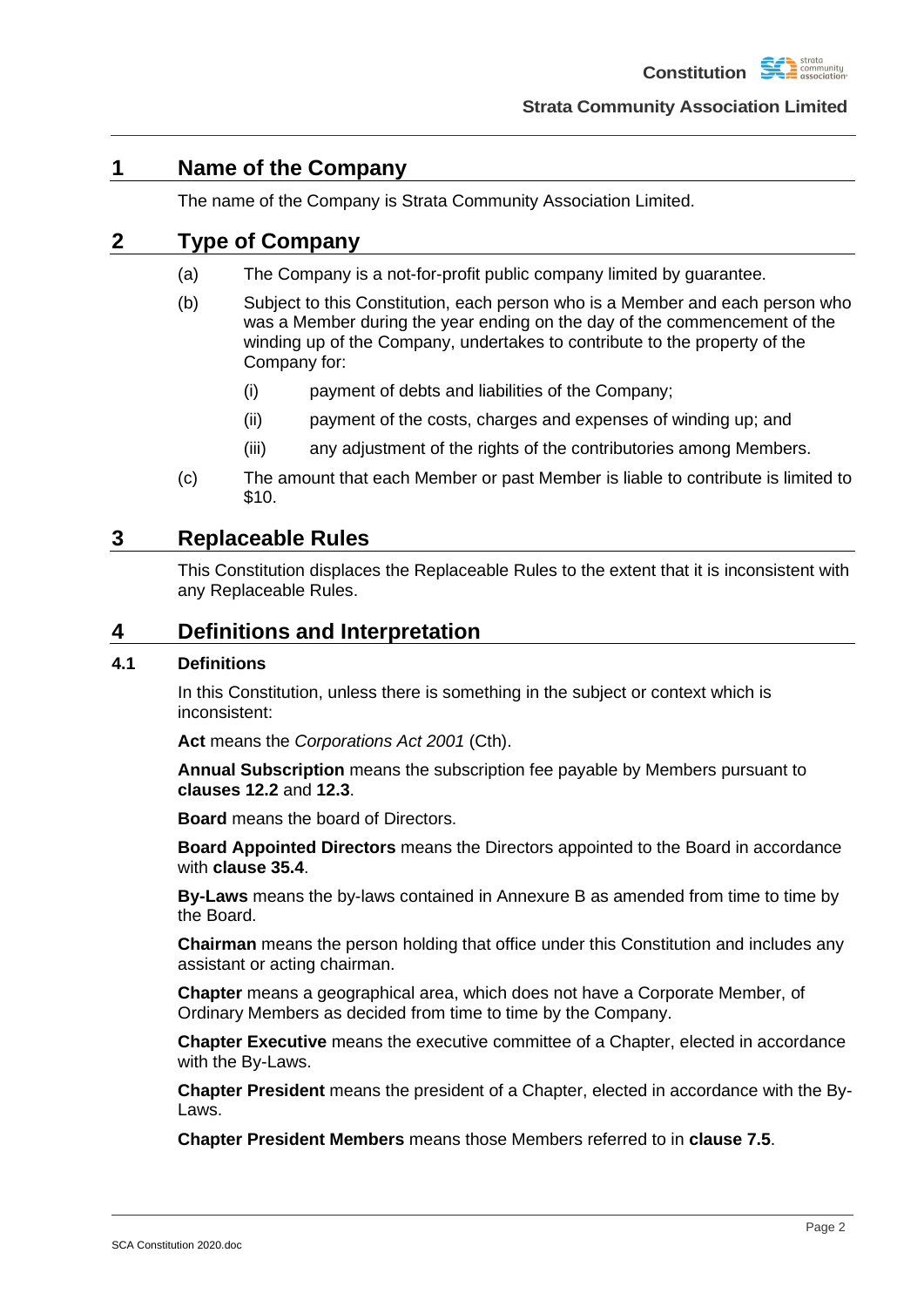**Chief Executive Officer** means the executive appointed by the Board in accordance with clause 52.

**Class** means the class of being either the Small Aggregated Members, a Small Member or a Large Member (as the context requires).

**Committee** means a committee established in accordance with **clause [49](#page-33-0)**.

**Company** means Strata Community Association Limited.

**Constitution** means this constitution as amended or supplemented from time to time.

**Corporate Members** means those Members referred to in **clause [7.2](#page-10-3)**.

**Council** means the council established in accordance with **clause [48](#page-32-4)**.

**Director** means any person holding the position of a director of the Company and **Directors** means the directors for the time being of the Company or, as the context permits, such number of them as have authority to act for the Company.

**Entrance Fee** means the entrance fee payable by Members pursuant to **clauses [12.2](#page-13-3)** and **[12.3](#page-15-0)**.

**Fee-for-Service** means the fee payable by Corporate Members and Chapters to the Company pursuant to **clause [12.4](#page-15-1)**, in consideration of the provision of Services.

**Financial Voting Member** means a Voting Member who has paid an Entrance Fee, Annual Subscription and Fee-for-Service (where applicable) within the time limits specified in **clause [13\(a\)\(iv\)](#page-16-2)**, namely, at the latest, within thirty (30) days after having been notified by the Company that the Voting Member is in arrears to the Company. For clarification, a Corporate Member President on behalf of their board, and a Chapter President Member on behalf of their Chapter Executive, will be a Financial Voting Member notwithstanding that President Member not having paid the Entrance Fee or Annual Subscription due to the Company in his or her capacity as an Ordinary Member.

**In writing or written notice** means the document must be submitted to a valid company address by way of typed or handwritten posted letter or electronic mail.

**International Members** means those Members referred to in **clause [7.3](#page-10-4)**.

**Large Member** means a Corporate Member or Chapter with more than 800,000 strata and community title lots registered with the relevant land title authority for the relevant individual Corporate Member or Chapter (based on the geographical area represented by the relevant individual Corporate Member or Chapter).

**Member** means a member of the Company pursuant to **clause** [6](#page-9-3) and **clause** [8](#page-11-2) and **Membership** has the corresponding meaning.

**Member Elected Director** means the Director elected to the Board in accordance with **clause 35.**

**Member(s) Present** means in connection with a meeting of Members, a Financial Voting Member being present in person or by proxy or attorney or, in the case of a body corporate, by a Representative.

**Member's Guarantee Amount** means the amount referred to in **clause [2\(c\)](#page-5-5)**.

**Non-Voting Members** are those Members who:

(a) may not exercise any voting rights;

and includes: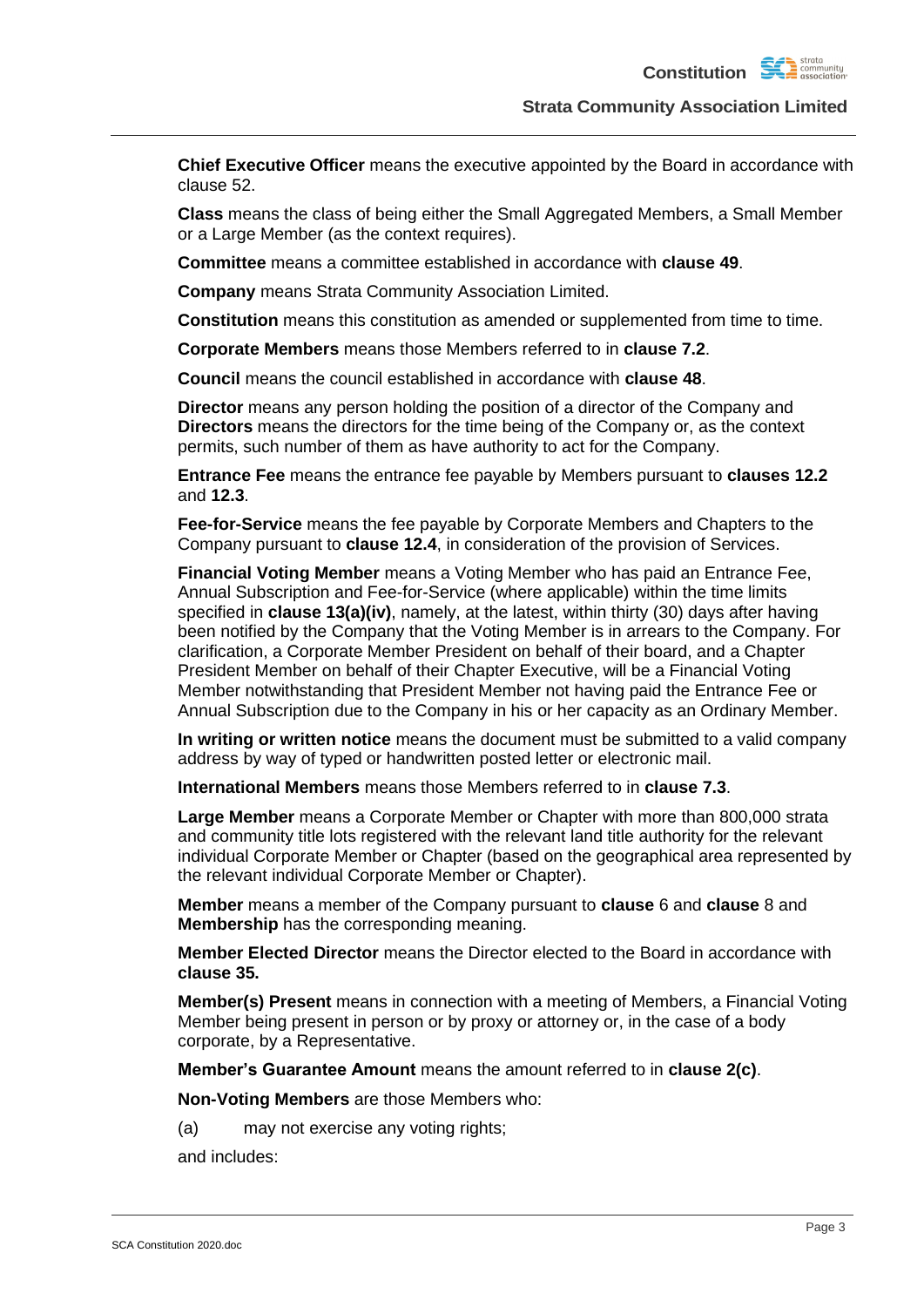- (b) International Members (outside Australia or New Zealand); and
- (c) Ordinary Members.

**Objects** means the objects of the Company as set out in **clause [5.1](#page-8-1)**.

**Office** means the registered office for the time being of the Company.

**Officer** has the same meaning as given to that term in section 9 of the Act.

**Ordinary Members** means those Members referred to in **clause [7.4](#page-10-5)**.

**President** means the President of the Board appointed in accordance with **clause [35.6](#page-27-3)**.

**Register** means the register of Members to be kept pursuant to the Act.

**Replaceable Rules** means the replaceable rules applicable to a public company limited by guarantee set out in the Act.

**Representative** means a person authorised in accordance with section 250D of the Act to act as a representative of a body corporate, as described in **clause [11](#page-13-0)**.

**Secretary** means the person appointed as the secretary of the Company and includes any assistant or acting secretary.

**Sector** means the strata community, including but not limited to all those who have a special or professional interest in the management of schemes constituted under strata titles or community titles legislation, or their equivalent.

**Services** means the services supplied by the Company to Corporate Members and Chapters from time to time, being services that have been approved by the Board for supply to Corporate Members and Chapters.

**Small Aggregated Members** means the aggregate of all those Corporate Members and Chapters with less than 250,000 strata and community title lots registered with the relevant land title authority for the relevant individual Corporate Member or Chapter (based on the geographical area represented by the relevant individual Corporate Member or Chapter).

**Small Member** means a Corporate Member or Chapter with more than 250,000 but less than 800,000 strata and community title lots registered with the relevant land title authority for the relevant individual Corporate Member or Chapter (based on the geographical area represented by the relevant individual Corporate Member or Chapter).

**Special Interest Group** means a special interest group established in accordance with **clause [54](#page-35-0)**.

**Special Resolution** has the meaning given to it by the Act.

**Voting Members** are those Members who:

(a) are entitled to vote at meetings of the Members;

and includes:

- (b) Corporate Members; and
- (c) Chapter President Members.

#### <span id="page-7-0"></span>**4.2 Interpretation**

- (a) In this Constitution, unless there is something in the subject or context which is inconsistent:
	- (i) the singular includes the plural and vice versa;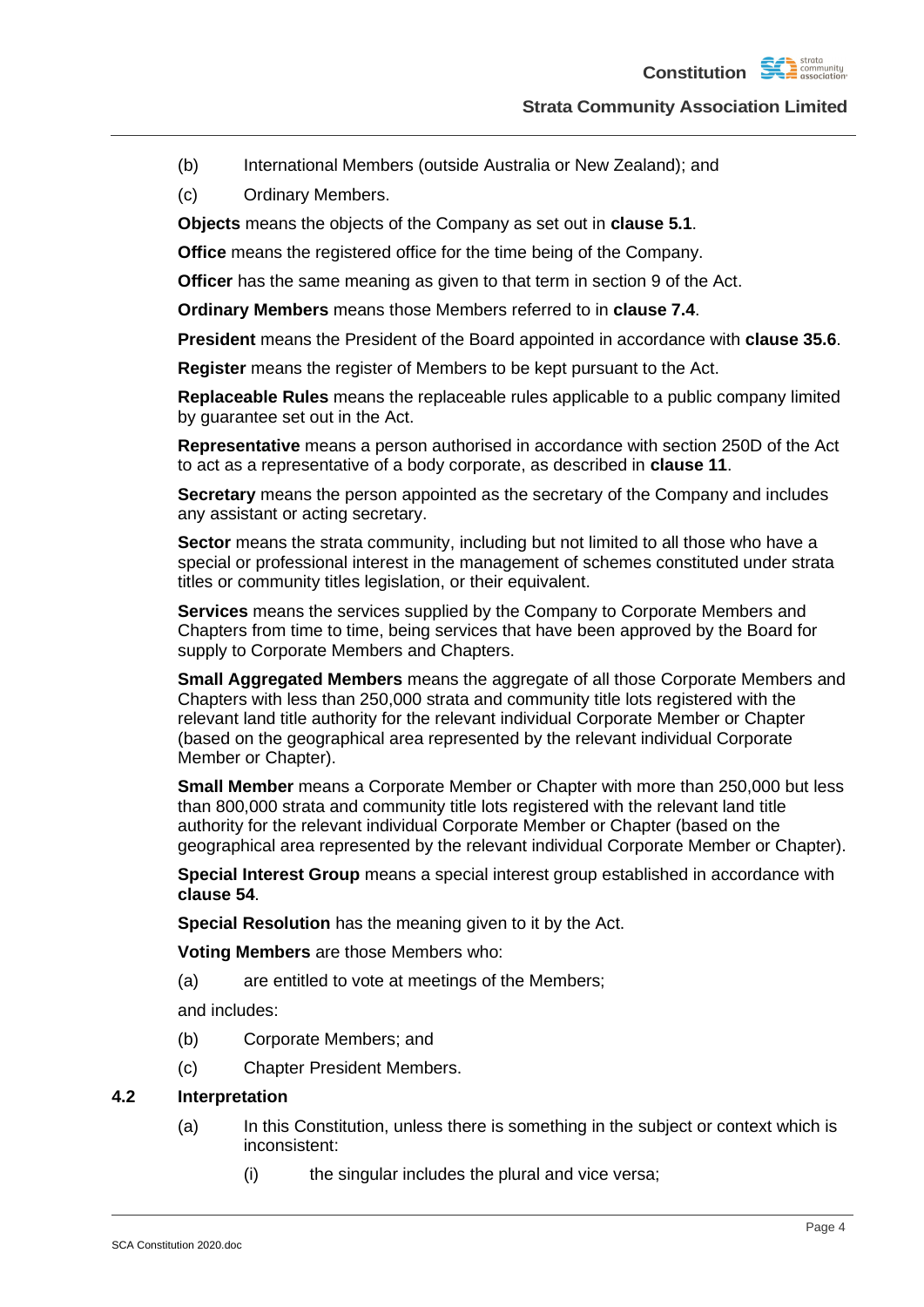- (ii) each gender includes the other genders;
- (iii) the word **person** means a natural person and any partnership, association, body or entity, whether incorporated or not;
- (iv) the words **writing** and **written** include any other mode of representing or reproducing words, figures, drawings or symbols in a visible form;
- (v) where any word or phrase is defined, any other part of speech or other grammatical form of that word or phrase has a cognate meaning;
- (vi) a reference to any clause or annexure is to a clause or annexure of this Constitution; and
- (vii) a reference to any statute, proclamation, rule, code, regulation or ordinance includes any amendment, consolidation, modification, reenactment or reprint of it or any statute, proclamation, rule, code, regulation or ordinance replacing it.
- (b) An expression used in a particular Part or Division of the Act that is given by that Part or Division a special meaning for the purposes of that Part or Division has, unless the contrary intention appears, in any clause that deals with a matter dealt with by that Part or Division the same meaning as in that Part or Division.
- (c) Headings do not form part of or affect the construction or interpretation of this Constitution.

### <span id="page-8-0"></span>**5 Objects and Purposes**

## <span id="page-8-1"></span>**5.1 Objects**

- (a) The Company is a not-for-profit company limited by guarantee.
- (b) The Company is a charitable institution established for the promotion of:
	- (i) the Sector; and
	- (ii) education about the Sector.
- <span id="page-8-2"></span>(c) The Objects of the Company are to:
	- (i) educate and inform all participants within the Sector;
	- (ii) advocate and lobby for the Sector and present to government, the public and other bodies as appropriate, the issues relevant to the Sector;
	- (iii) establish consistent standards of professional practices in the Sector;
	- (iv) promote professionalism within the Sector;
	- (v) establish and maintain a common code of conduct for practitioners and suppliers in the Sector;
	- (vi) promote business and social interaction among all participants in the Sector at a national and international level;
	- (vii) develop links to organisations with similar objects to those of the Company; and
	- (viii) anything ancillary to the Objects referred to in this **clause [5.1\(c\)](#page-8-2)**.
- (d) The Company can only exercise the powers in section 124(1) of the Act to: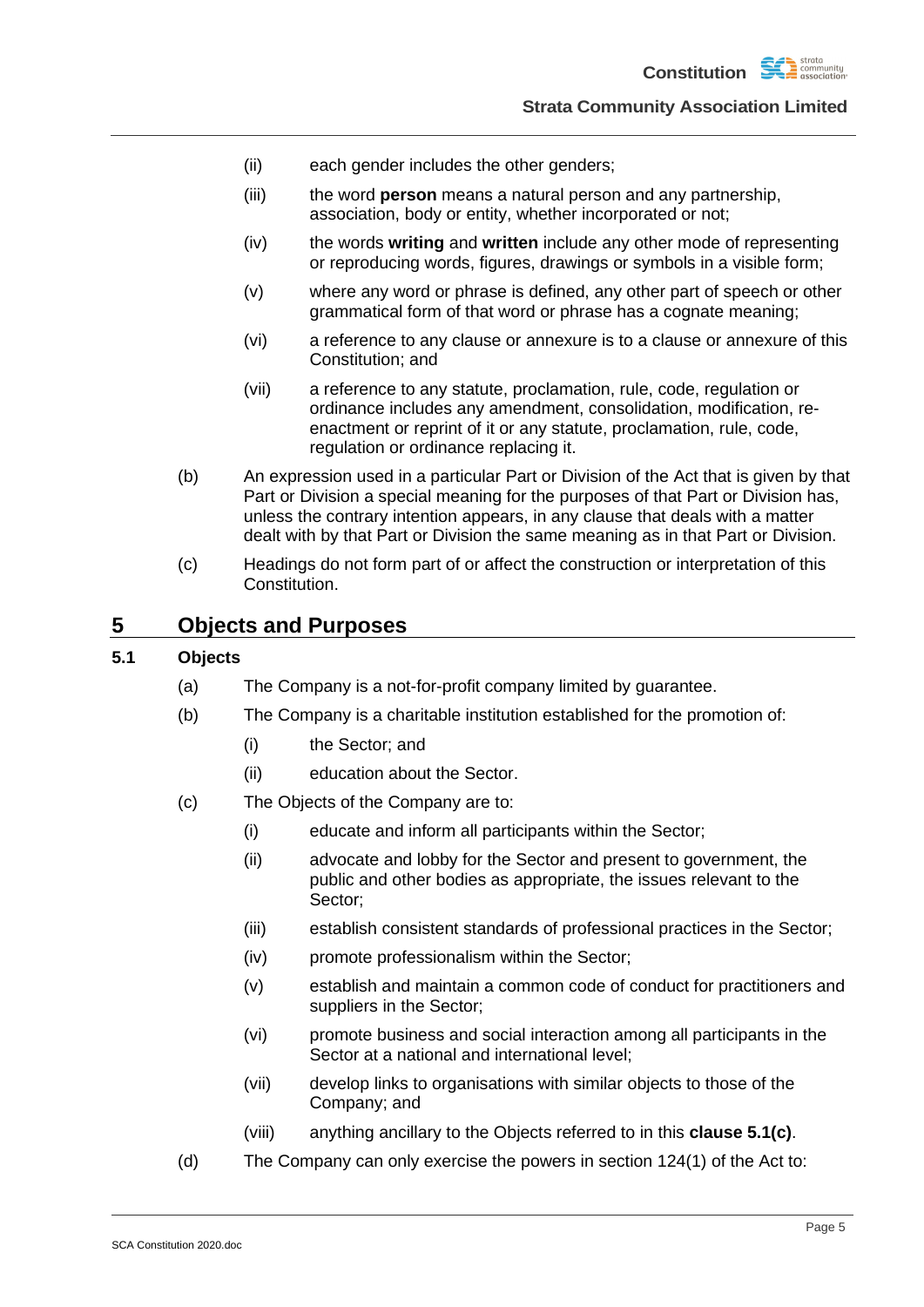- (i) carry out the Objects of the Company; and
- (ii) do all things incidental or convenient in relation to the exercise of power under **clause [5.1\(d\)\(i\)](#page-9-6)**.

### <span id="page-9-9"></span><span id="page-9-6"></span><span id="page-9-0"></span>**5.2 Income and Property**

- (a) The income and property of the Company will only be applied towards the promotion of the Objects of the Company.
- (b) No income or property of the Company will be paid, transferred or distributed, directly or indirectly, by way of dividend, bonus or otherwise to any Member of the Company. However, nothing in this Constitution will prevent payment in good faith to a Member:
	- (i) in return for any services rendered or goods supplied in the ordinary and usual course of business to the Company;
	- (ii) of interest at a rate not exceeding current bank overdraft rates of interest for moneys lent to the Company; or
	- (iii) of reasonable and proper rent for premises leased by any Member to the Company.

#### <span id="page-9-7"></span><span id="page-9-1"></span>**5.3 Remuneration of Directors**

Directors may be paid:

- (a) such remuneration, and on such conditions, as the Board thinks fit;
- (b) out of pocket expenses incurred by the Director in the performance of any duty as a Director where the amount payable does not exceed an amount previously approved by the Board in writing; and
- (c) for any service rendered to the Company by the Director in a professional or technical capacity via a tender process, other than in the capacity as Director (for which the Director may be remunerated pursuant to **clause [5.3\(a\)](#page-9-7)**), where the provision of the service has the prior approval of the Board in writing and where the amount payable is approved by the Board in writing and is not more than an amount which commercially would be reasonable for the service.

## **MEMBERSHIP**

## <span id="page-9-3"></span><span id="page-9-2"></span>**6 Admission to Membership**

### <span id="page-9-4"></span>**6.1 Number of Members**

The Company must have at least three (3) Members.

### <span id="page-9-5"></span>**6.2 Pre-Condition to Membership**

- (a) Subject to **clause [6.2\(b\)](#page-9-8)** and **clause [9](#page-12-0)**, a person is entitled to become a Member if that person agrees to assume the liability to pay the Member's Guarantee Amount and otherwise satisfies the criteria for the relevant class of Membership.
- <span id="page-9-8"></span>(b) Chapter President Members, in their capacity as Chapter President Members, are not required to pay the Member's Guarantee Amount.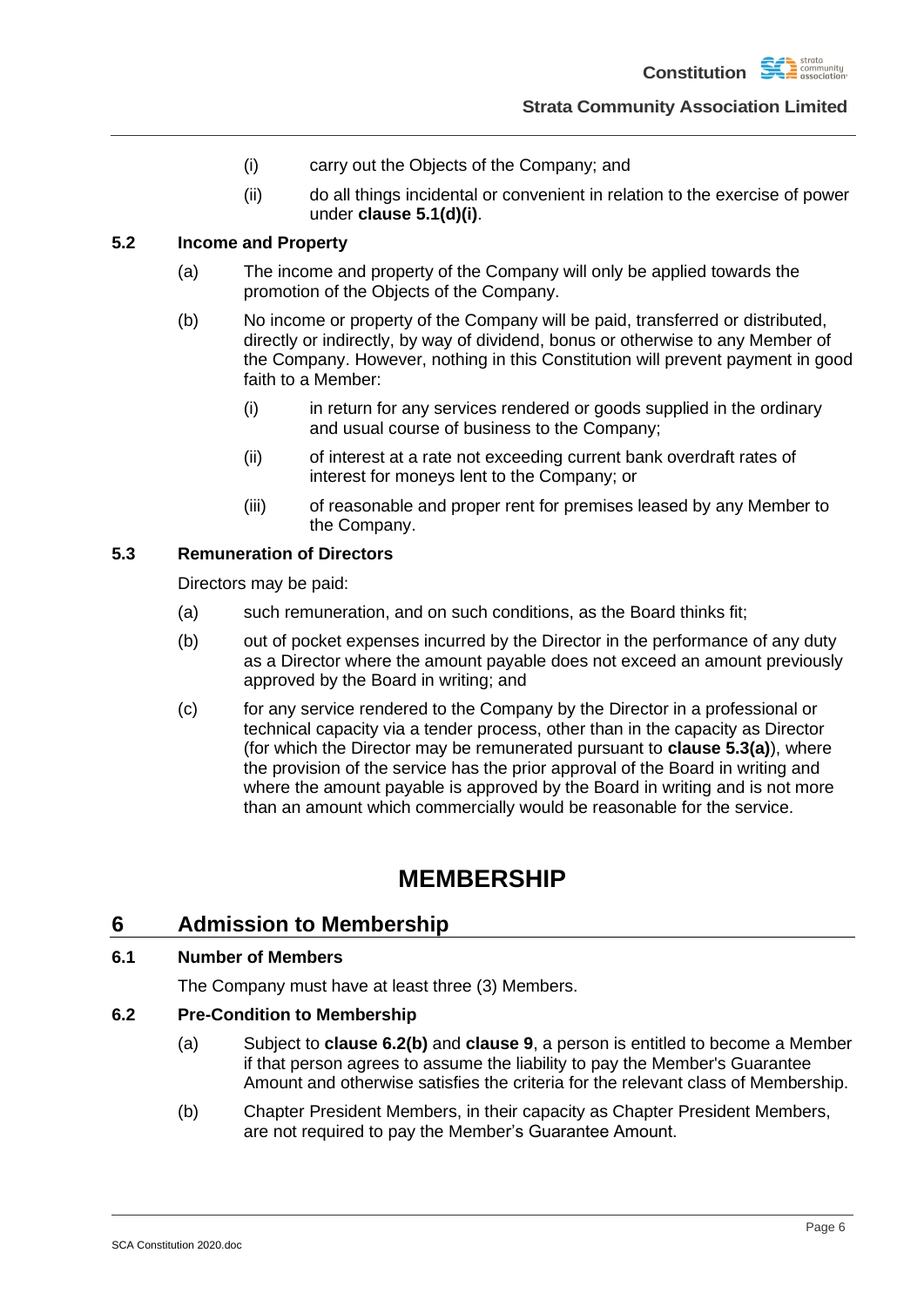### <span id="page-10-0"></span>**6.3 Becoming a Member**

Subject to the Act, a person becomes a Member on the registration of that person's name in the Register.

## <span id="page-10-1"></span>**7 Classes of Membership**

## <span id="page-10-2"></span>**7.1 Classes of Membership**

There shall be four (4) classes of Membership:

- (a) Corporate Members;
- (b) International Members;
- (c) Ordinary Members; and
- (d) Chapter President Members.

### <span id="page-10-3"></span>**7.2 Corporate Members**

- (a) Corporate Members are body corporates that represent a geographical area of persons within the Sector and have similar objects to the Company.
- (b) The Corporate Members of the Company are:
	- (i) Strata Community Association (NSW) Limited ABN 74 001 767 997;
	- (ii) Strata Community Australia (VIC) Inc. ABN 91 066 558 592;
	- (iii) Strata Community Association (Qld) Limited ABN 15 163 881 927; and
	- (iv) Strata Community Association WA Incorporated ABN 88 839 360 415;
- (c) Corporate Members are Voting Members.

### <span id="page-10-4"></span>**7.3 International Members**

- (a) International Members are persons who:
	- (i) are not members of a Corporate Member;
	- (ii) are not Ordinary Members;
	- (iii) do not reside within a geographical area represented by a Corporate Member or Chapter;
	- (iv) are actively involved in or have a special or professional interest in the Sector;
	- (v) meet the eligibility requirements set out in **clause [8](#page-11-2)**; and
	- (vi) have had their application for Membership approved in accordance with this Constitution.
- (b) International Members are Non-Voting Members.

### <span id="page-10-5"></span>**7.4 Ordinary Members**

- (a) Ordinary Members are persons who:
	- (i) reside within a geographical area attributed to a Chapter or Corporate Member;
	- (ii) meet the eligibility requirements set out in **clause [8](#page-11-2)**; and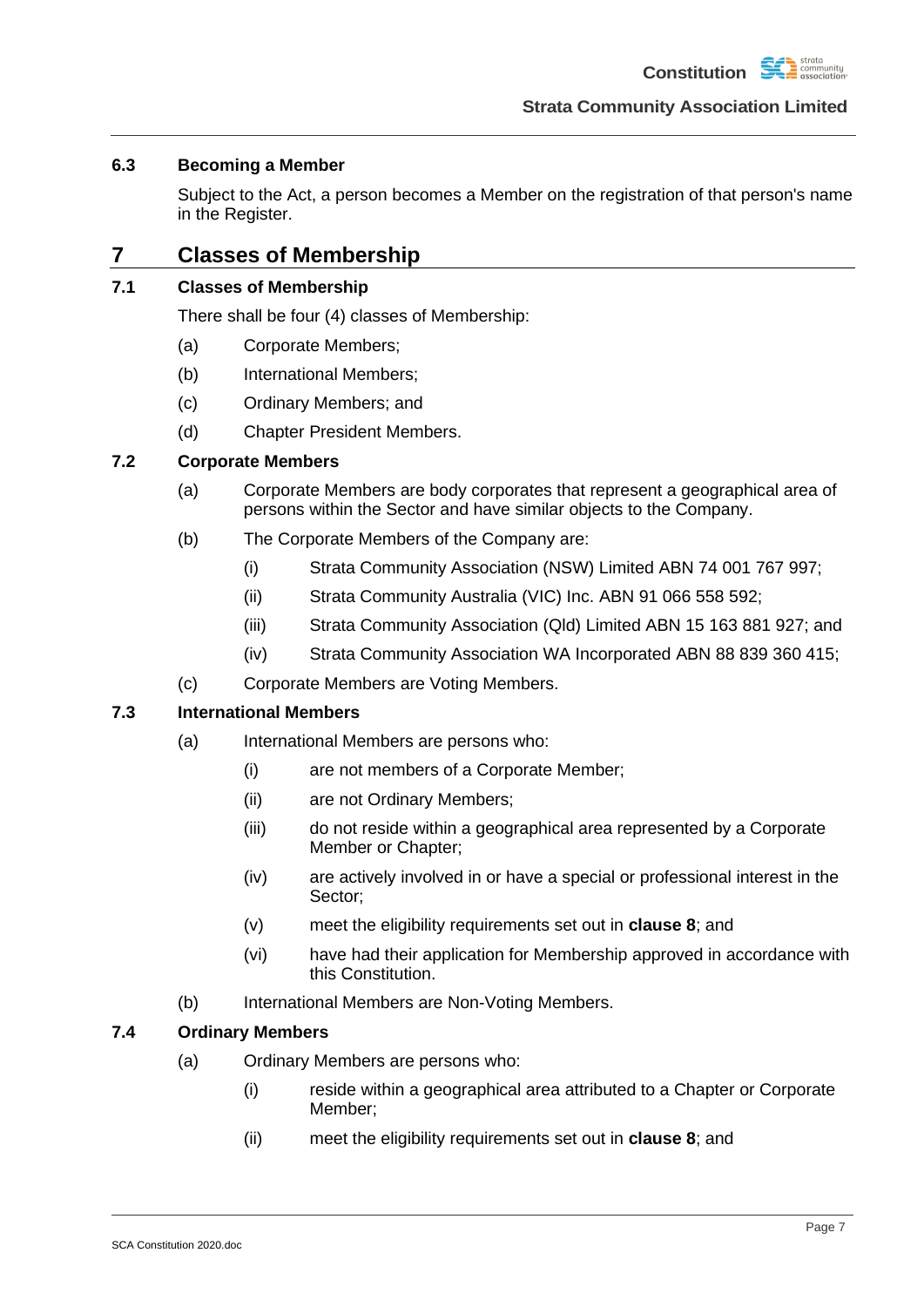

- (iii) subject to **clause [53\(c\)](#page-34-4)**, have had their application for Membership approved in accordance with this Constitution.
- (b) Ordinary Members are Non-Voting Members.

### <span id="page-11-0"></span>**7.5 Chapter President Members**

- (a) The Chapter Presidents of each Chapter will, by virtue of that office, automatically become Chapter President Members.
- (b) Chapter President Membership is in addition to Ordinary Membership. For clarification, a Chapter President will be:
	- (i) an Ordinary Member; and
	- (ii) a Chapter President Member.
- (c) Chapter President Members must act in the best interests of the Chapter that they represent.
- (d) Chapter President Members are Voting Members and must cast their vote on behalf of the Chapter that they represent, and in accordance with the directions of their Chapter Executive.
- (e) All correspondence and notices from the Company to a Chapter will be served on the Chapter President of that Chapter with a copy forwarded to the Chapter secretariat where applicable and any notice served on a Chapter President will be deemed to be service on the Chapter which is represented by its Chapter President.
- (f) A signature by the Chapter President of a Chapter on behalf of that Chapter is taken to be the signature of that Chapter for the purposes of this Constitution.
- (g) Any power or right of a Chapter as granted by this Constitution can be exercised by the Chapter President of that particular Chapter.
- (h) Chapters are represented at meetings of Members by their Chapter President, subject to the right of a Chapter President to appoint a proxy pursuant to **clause [31](#page-25-0)**.
- (i) The actions of a Chapter President bind the Chapter which is represented by that Chapter President.

### <span id="page-11-1"></span>**7.6 Non-Voting Members**

Non-Voting Members have all of the rights and privileges of Voting Members, except that they may not exercise any voting rights.

## <span id="page-11-2"></span>**8 Eligibility for Membership**

Any person is entitled to become a Member if the person:

- (a) is, in the Board's opinion, of good character. The Board may make policies from time to time concerning the process the Board is to adopt in determining whether an applicant for Membership is of good character;
- (b) subject to **clause [9\(f\)](#page-12-2)**, lodges an application form in accordance with **clause [9](#page-12-0)**; and
- (c) subject to **clause [12.6\(b\)](#page-16-3)**, pays the Entrance Fee in accordance with **clauses [12.2](#page-13-3)** and **[12.3](#page-15-0)**.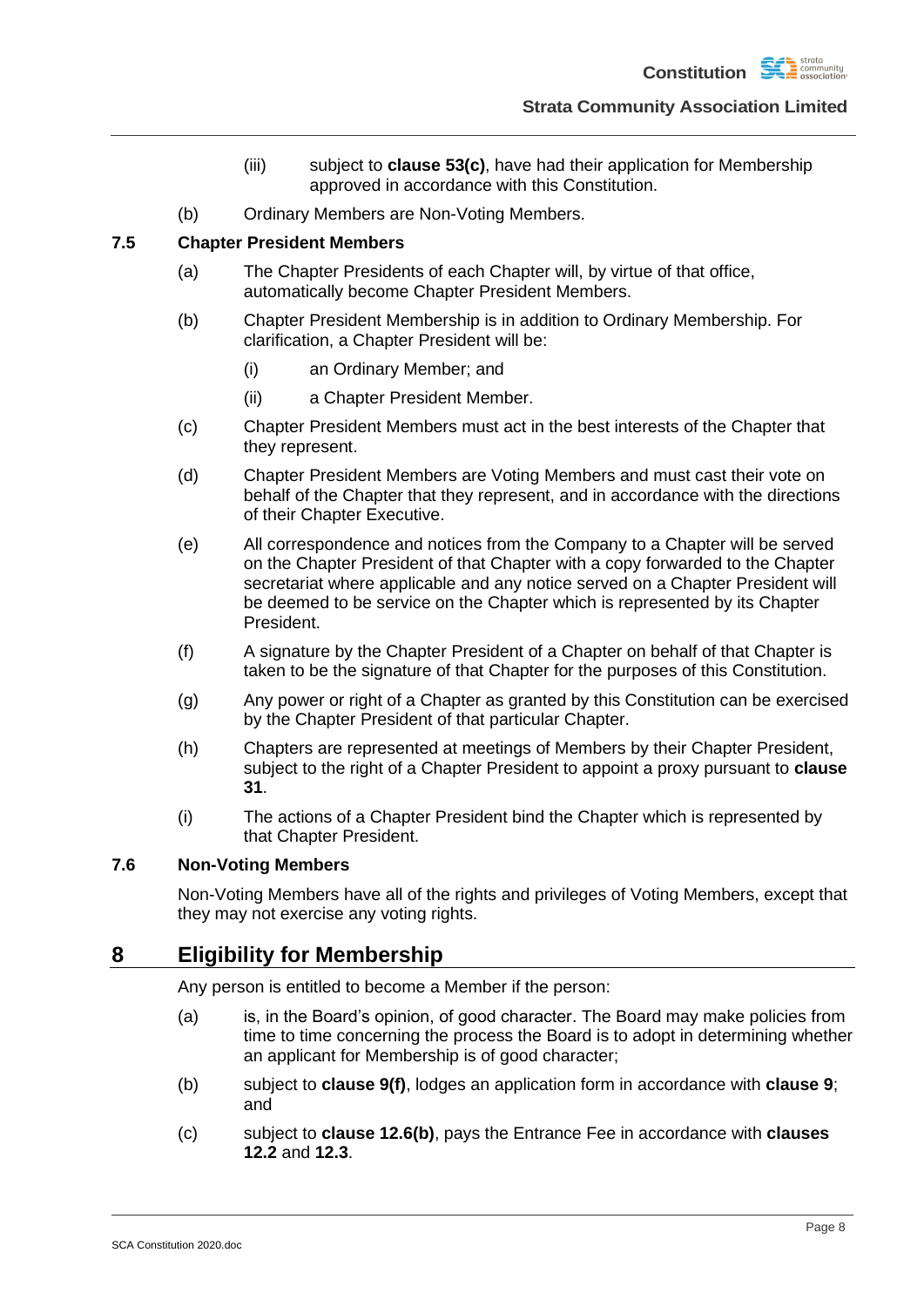

## <span id="page-12-0"></span>**9 Applications for Membership**

- (a) Subject to **clause [9\(f\)](#page-12-2)**, applicants for Membership must complete an application form.
- (b) An application for Membership of the Company:
	- (i) must be made in writing in the form prescribed by the Board from time to time; and
	- (ii) must be lodged with the Secretary.
- (c) As soon as practicable after receiving an application for Membership, the Secretary must refer the application to the Board which is to determine whether to approve or reject the application.
- (d) As soon as practicable after the Board makes that determination, the Secretary must:
	- (i) notify the applicant, in writing, that the Board approved or rejected the application (whichever is applicable); and
	- (ii) if the Board approved the application, enter the applicant's name in the Register and, on the name being so entered, the applicant becomes a Member of the Company.
- (e) The Board shall not be required to provide its reasons for refusing an application for Membership under this **clause [9](#page-12-0)**.
- <span id="page-12-2"></span>(f) The following Members are not required to apply to the Company for Membership:
	- (i) Chapter President Members;
	- (ii) the Corporate Members of the Company, namely:
		- (A) Strata Community Association (NSW) Limited ABN 74 001 767 997;
		- (B) Strata Community Australia (VIC) Inc. ABN 91 066 558 592;
		- (C) Strata Community Association (Qld) Limited ABN 15 163 881 927; and
		- (D) Strata Community Association WA Incorporated ABN 88 839 360 415;
	- (iii) Ordinary Members where those Ordinary Members have become Ordinary Members pursuant to **clause [53\(c\)](#page-34-4)**.
	- (iv) New Ordinary Members who have signed an annual sponsorship agreement to the Company who are existing Company Members of a State or Chapter.

### <span id="page-12-1"></span>**10 Membership Entitlements Not Transferable**

A right, privilege or obligation which a person has by reason of being a Member of the Company:

- (a) is not capable of being transferred or transmitted to another person; and
- (b) terminates on cessation of the person's Membership.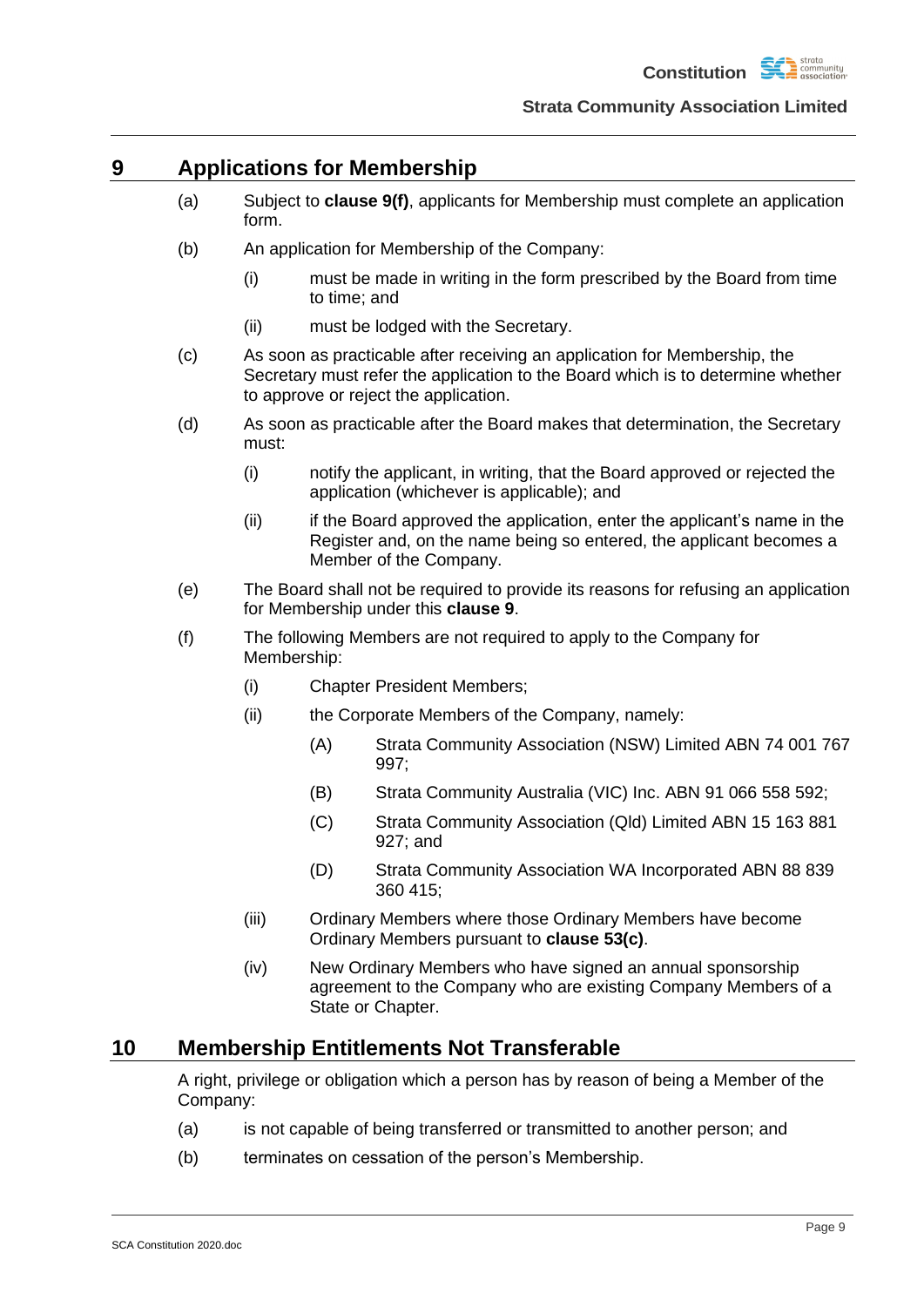

### <span id="page-13-0"></span>**11 Representative**

- (a) This **clause [11](#page-13-0)** only applies to Members and applicants for Membership which are bodies corporate.
- (b) Where a Member or an applicant for Membership is not an individual person, it must appoint a natural person as its Representative.
- (c) The name and address of the Representative will be entered in the Register as the representative of the body corporate Member.
- (d) All correspondence and notices from the Company will be served on that Representative and any notice served on a Representative will be deemed to be service on the body corporate Member which is represented by that particular Representative.
- (e) If the appointment of a Representative by the body corporate Member is made by reference to a position held, the appointment must identify the position.
- (f) Despite **clause [10](#page-12-1)**, a body corporate Member may remove and replace a Representative where the body corporate Member gives written notice to the Secretary in a form approved by the Board.
- (g) A signature by a Representative of a body corporate Member on behalf of that body corporate Member is taken to be the signature of that body corporate Member for the purposes of this Constitution.
- (h) Any power or right of a body corporate Member as granted by this Constitution can be exercised by the Representative of that particular body corporate Member.
- (i) Body corporate Members are represented at meetings of Members by their Representatives, subject to the right of a Representative to appoint a proxy pursuant to **clause [31](#page-25-0)**.
- (j) The actions of a Representative bind the body corporate Member which is represented by that Representative.
- (k) Each Representative will comply with the terms of this Constitution in all matters pertaining to the Company as if a Member himself or herself.

## <span id="page-13-1"></span>**12 Entrance Fees, Annual Subscriptions and Fees-for-Service**

### <span id="page-13-2"></span>**12.1 Entrance Fees and Annual Subscriptions**

- (a) Subject to **clauses [12.1\(b\)](#page-13-4)** and **[12.5\(a\)](#page-15-3)**, there shall be an Entrance Fee and Annual Subscription payable by each Corporate Member and Chapter to the Company.
- <span id="page-13-4"></span>(b) State and Chapter President Members will remain liable to pay their Ordinary Membership.
- (c) The Entrance Fee and Annual Subscriptions can be subject to an agreement between a Chapter and the Board.

#### <span id="page-13-3"></span>**12.2 Entrance Fees and Annual Subscriptions for Corporate Members**

(a) The Entrance Fee and Annual Subscription payable by Corporate Members and Chapters shall be calculated by multiplying the proportion allocated to each Corporate Member and Chapter pursuant to **clause [12.2\(b\)](#page-14-0)** by the total amount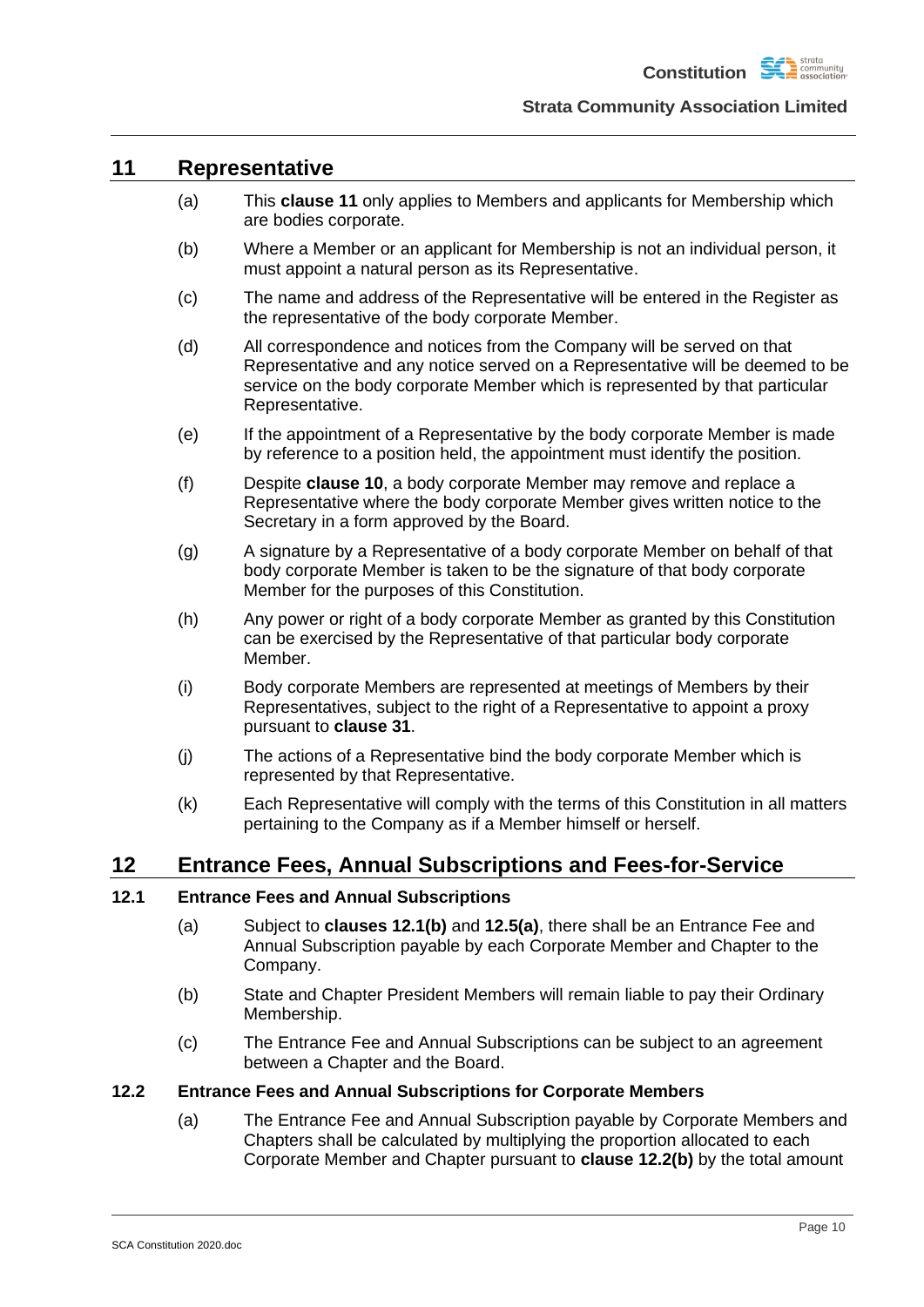required to be collected by the Company each year (as determined by the Board from time to time).

<span id="page-14-0"></span>(b) For the purposes of calculating the Entrance Fee payable by each incoming Corporate Member and Chapter and the Annual Subscription payable by each Corporate Member and Chapter, the proportion allocated to each Corporate Member and Chapter shall be the equivalent of "A" in the following formula:

*A = B / C x 100*

where:

- *"B"* = the number of strata and community title lots registered with the relevant land title authority for the relevant individual Corporate Member or Chapter (based on the geographical area represented by the relevant individual Corporate Member or Chapter); and
- *"C"* = the aggregate of all strata and community title lots registered with the relevant land title authorities for all of the Corporate Members and Chapters (based on the geographical area represented by all of the Corporate Members and Chapters).
- (c) The proportion allocated to each Corporate Member and Chapter as at June 2020, calculated in accordance with **clause [12.2\(b\)](#page-14-0)**, are as follows:

| Corporate Member / Chapter                             | <b>Strata and Community</b><br>Title Lots "B" | Proportion of total<br><b>Strata and Community</b><br>Title Lots "A" |
|--------------------------------------------------------|-----------------------------------------------|----------------------------------------------------------------------|
| <b>Strata Community Association</b><br>(NSW) Limited   | 961,544                                       | 32.38%                                                               |
| <b>Strata Community Australia</b><br>$(VIC)$ Inc.      | 907,135                                       | 30.54%                                                               |
| <b>Strata Community Association</b><br>(Qld) Limited   | 498,402                                       | 16.78%                                                               |
| <b>Strata Community Association</b><br>WA Incorporated | 251,425                                       | 8.47%                                                                |
| South Australia /Northern<br><b>Territory</b>          | 156,756                                       | 5.28%                                                                |
| New Zealand                                            | 100,000                                       | 3.37.00%                                                             |
| <b>Australian Capital Territory</b>                    | 60,635                                        | 2.04%                                                                |
| Tasmania                                               | 33,939                                        | 1.14%                                                                |
| <b>TOTAL</b>                                           | 2,969,845 "C"                                 | 100%                                                                 |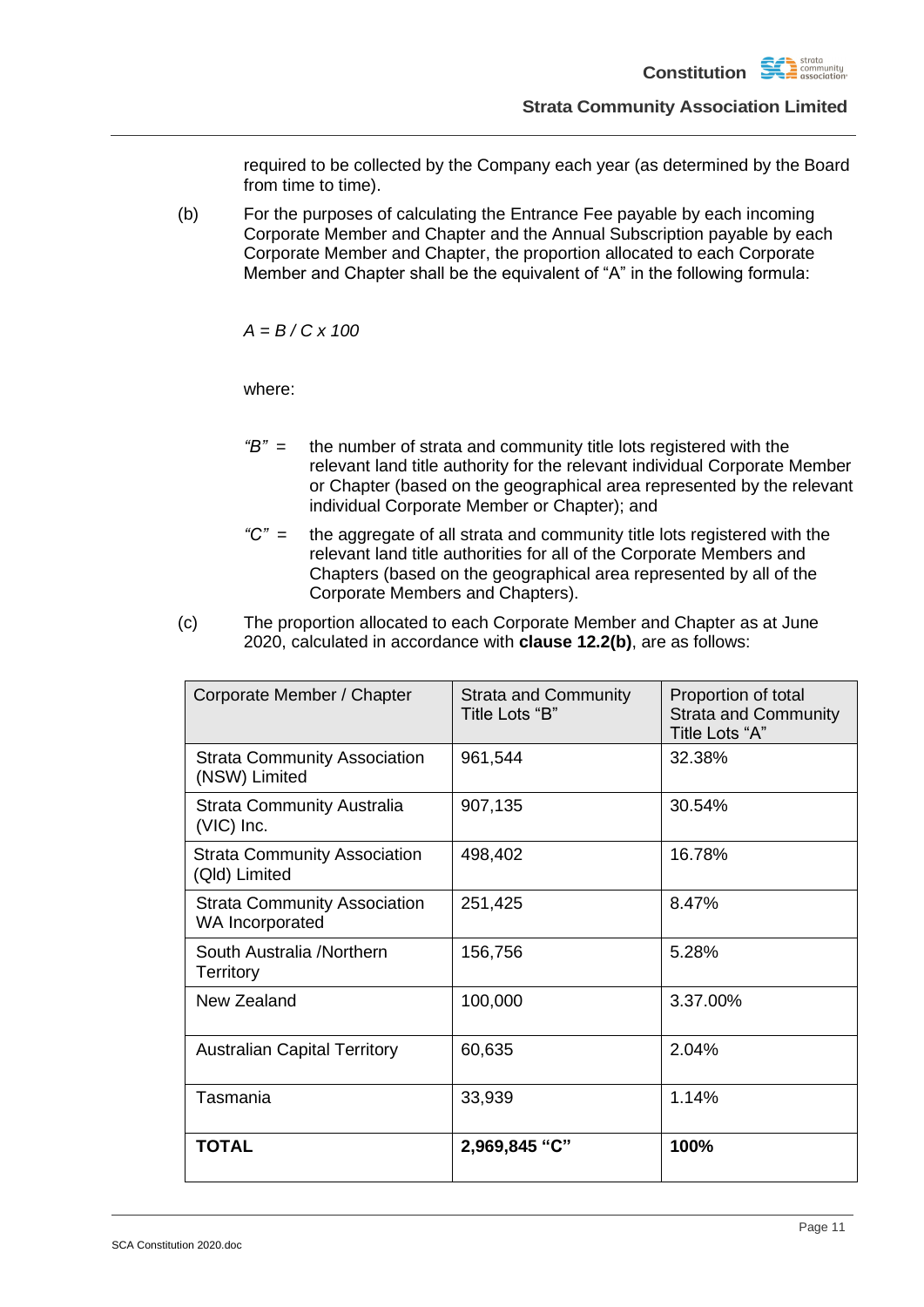- (d) The proportion allocated to each Corporate Member and Chapter is to be recalculated in accordance with **clause [12.2\(b\)](#page-14-0)** when:
	- (i) a period of five (5) years has elapsed since the proportions have last been determined;
	- (ii) a new Corporate Member is approved for Membership by the Company;
	- (iii) a new Chapter is formed;
	- (iv) a Corporate Member ceases to be a Corporate Member;
	- (v) a Chapter ceases to be a Chapter; and
	- (vi) the Board otherwise deems it necessary.

### <span id="page-15-0"></span>**12.3 Entrance Fees and Annual Subscriptions for Non-Voting Members**

The Entrance Fees and Annual Subscriptions payable by Non-Voting Members shall be determined by the Board from time to time.

### <span id="page-15-1"></span>**12.4 Fees-for-Service for Corporate Members and Chapters**

- (a) Subject to **clause [12.5\(b\)](#page-15-4)**, Corporate Members and Chapters shall pay the Company a Fee-for-Service. The Fee-for-Service shall be paid to the Company in consideration of the provision of Services by the Company to Corporate Members and Chapters.
- (b) The Fee-for-Service will be determined by the Board from time to time.

### <span id="page-15-3"></span><span id="page-15-2"></span>**12.5 Entrance Fees, Annual Subscriptions and Fees-for-Service for Chapters**

- (a) The Entrance Fees and Annual Subscriptions payable by Chapters to the Company, pursuant to **clause [12.2\(b\)](#page-14-0)**, may be collected by the Company through the Entrance Fees and Annual Subscriptions payable by Ordinary Members belonging to the relevant Chapter pursuant to **clause [12.3](#page-15-0)**. For the avoidance of doubt, Chapters are not required to pay an Entrance Fee and Annual Subscription in addition to the Entrance Fee and Annual Subscription paid by their respective Ordinary Members.
- <span id="page-15-4"></span>(b) The Fees-for-Service payable by Chapters to the Company, pursuant to **clause [12.4](#page-15-1)**, may be collected by the Company through the Entrance Fees and Annual Subscriptions payable by Ordinary Members belonging to the relevant Chapter pursuant to **clause [12.3](#page-15-0)**.
- (c) Notwithstanding anything else herein contained, the Board has the unfettered right to adjust the amounts collected in Entrance Fees, Annual Subscriptions and Fees-for-Service from Ordinary Members from time to time to ensure that the Chapter represented by those Ordinary Members has paid the correct amount as required by **clauses [12.2\(b\)](#page-14-0)** and **[12.4](#page-15-1)**. Such adjustments can take the form of:
	- (i) charging additional Entrance Fees, Annual Subscriptions or Fees-for-Service to the relevant Ordinary Members during a year; or
	- (ii) refunds or reductions in the following year's Entrance Fees, Annual Subscriptions or Fees-for-Service.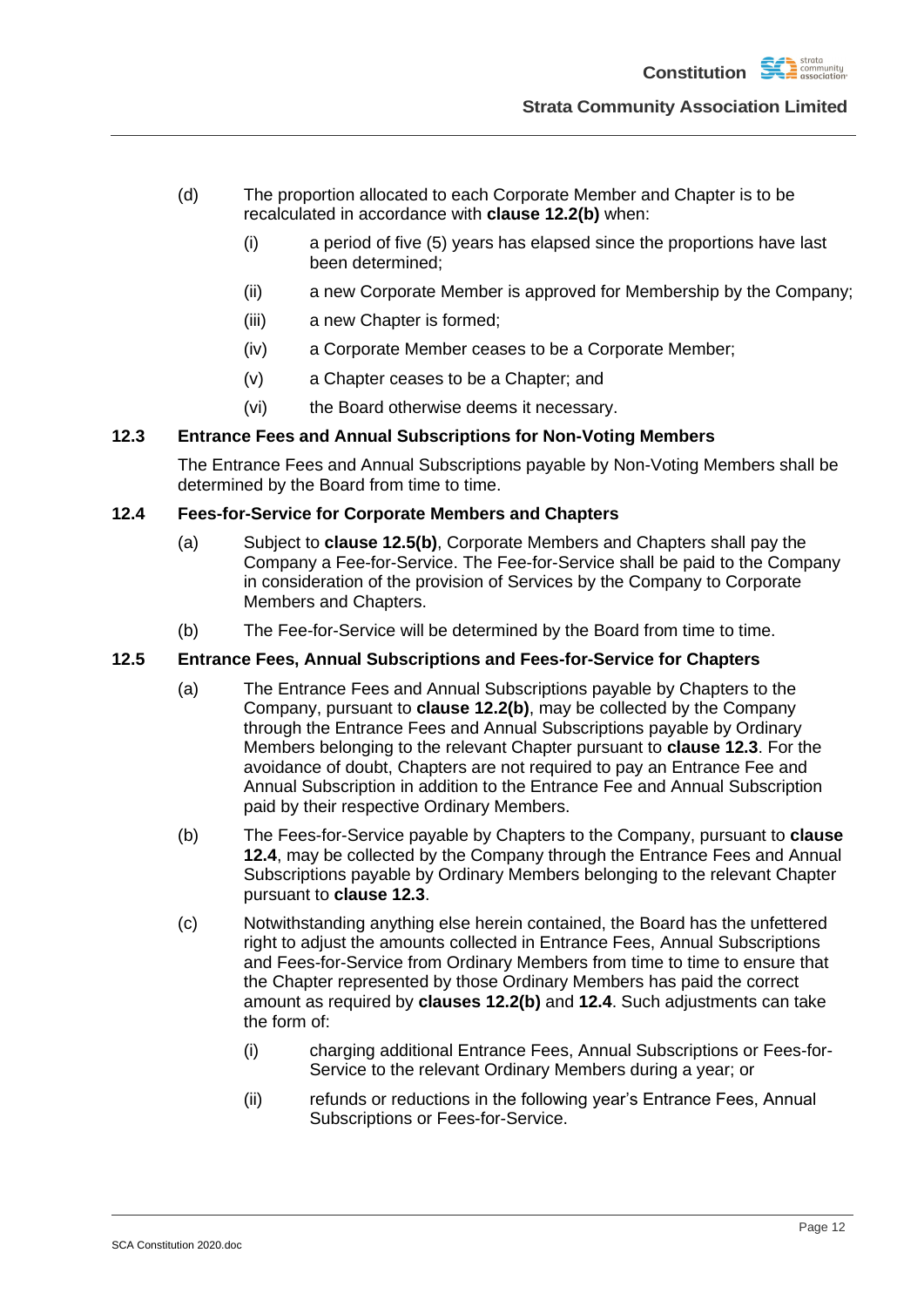

### <span id="page-16-0"></span>**12.6 Payment and Board Discretion**

- (a) Subject to **clause [12.6\(b\)](#page-16-3)**, the amount of the Entrance Fee, Annual Subscription and Fee-for-Service shall be payable by Members and Chapters at such times and in such manner as determined by the Board from time to time.
- <span id="page-16-3"></span>(b) The Board may, in its discretion:
	- (i) determine that no Entrance Fee, Annual Subscription or Fee-for-Service is payable by a Member or Members or a Chapter (in whole or in part) in a given year; and
	- (ii) extend the time for payment of the Entrance Fee, Annual Subscription or Fee-for-Service by any Member or Chapter.
- (c) No part of any Entrance Fee, Annual Subscription or Fee-for-Service shall be refunded to a Member or Chapter who ceases to be a Member or Chapter in accordance with **clause [13](#page-16-1)**.

## <span id="page-16-4"></span><span id="page-16-1"></span>**13 Cessation of Membership**

- <span id="page-16-2"></span>(a) A Member's Membership will cease:
	- (i) on the date that the Secretary receives written notice of resignation from that Member;
	- (ii) where that Member is a natural person, upon that Member dying;
	- (iii) upon that Member no longer satisfying the criteria for its respective class of Membership (unless transferred to another class of Membership by the Board);
	- (iv) subject to **clause [12.6\(b\)](#page-16-3)**, if that Member fails to pay an Entrance Fee, Annual Subscription or Fee-for-Service:
		- (A) within thirty (30) days after it falls due; and
		- (B) then fails to rectify this default within thirty (30) days of being notified of the default by the Company;
	- (v) if the Member is expelled from the Company pursuant to **clause [14](#page-17-0)**;
	- (vi) if, being a body corporate Member:
		- (A) that Member is dissolved or otherwise ceases to exist;
		- (B) that Member has:
			- (1) a receiver;
			- (2) a receiver and manager;
			- (3) a liquidator;
			- (4) an administrator;
			- (5) an administrator of a deed of company arrangement; or
			- (6) a trustee or other person administering a compromise or arrangement between the Member and another party;

appointed to it; or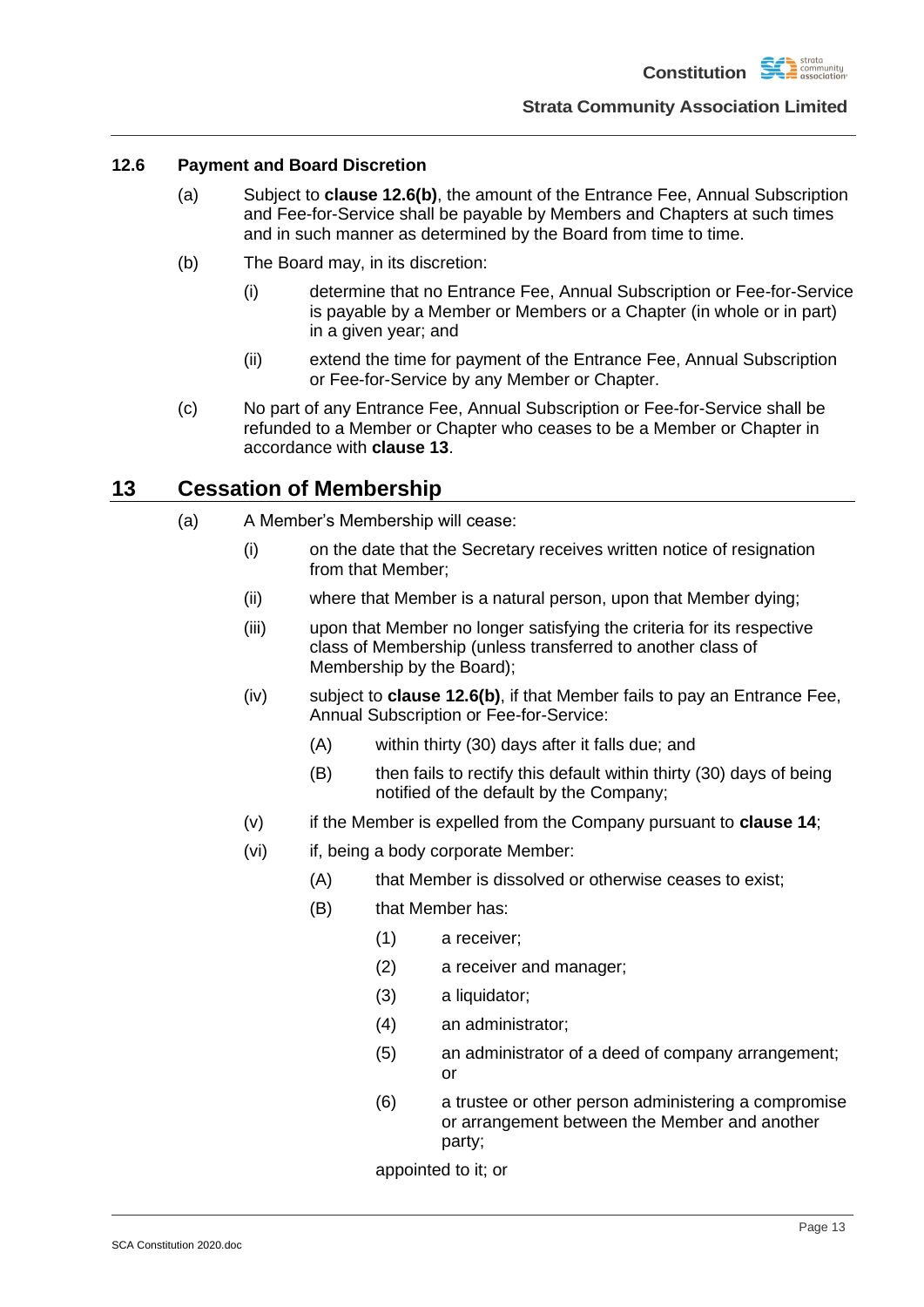

- (vii) if the Company in general meeting resolves by Special Resolution to terminate the Membership of a Member whose conduct or circumstances in the opinion of the Company renders it undesirable that that Member continue to be a Member of the Company. The Member must be given at least forty-two (42) days' notice of the proposed resolution and must be given the opportunity to be heard at the meeting at which the resolution is proposed.
- (b) A Member may at any time, pursuant to **clause [13\(a\)\(i\)](#page-16-4)**, resign as a Member but shall continue to be liable for:
	- (i) any other monies due by the Member to the Company;
	- (ii) any sum for which the Member is liable as a Member of the Company under **clause [2\(b\)](#page-5-6)**; and
	- (iii) if applicable, the Member's Guarantee Amount.

## <span id="page-17-0"></span>**14 Disciplining of Members**

### <span id="page-17-1"></span>**14.1 Disciplining of Members**

- (a) Where the Board is of the opinion that a Member has:
	- (i) wilfully refused or neglected to comply with a provision or provisions of this Constitution; or
	- (ii) wilfully acted in a manner prejudicial to the interests of the Company;

the Board may:

- (iii) expel the Member from the Company; or
- (iv) suspend the Member from Membership of the Company for a specified period.
- <span id="page-17-2"></span>(b) A resolution of the Board pursuant to **clause [14.1](#page-17-1)** is of no effect unless the Board confirms the resolution in accordance with this **clause [14.1\(b\)](#page-17-2)** at a Board meeting held not earlier than fourteen (14) days and not later than twenty eight (28) days after service on the Member of a notice pursuant to **clause [14.1\(c\)](#page-17-3)**.
- <span id="page-17-3"></span>(c) If the Board resolves under this **clause [14.1](#page-17-1)** to expel or suspend any Member, the Secretary must serve the Member with a notice in writing:
	- (i) setting out the resolution of the Board and the grounds upon which it is based;
	- (ii) stating that the Member may address the Board at a Board meeting to be held not earlier than fourteen (14) days and not later than twentyeight (28) days after service of the notice;
	- (iii) stating the date, place and time of that meeting; and
	- (iv) informing the Member that the Member may do either or both of the following:
		- (A) attend and speak at that meeting;
		- (B) submit to the Board at or prior to the date of the meeting, written representations relating to the resolution.
- <span id="page-17-4"></span>(d) At a meeting of the Board held as referred to in **clause [14.1\(c\)](#page-17-3)**, the Board must: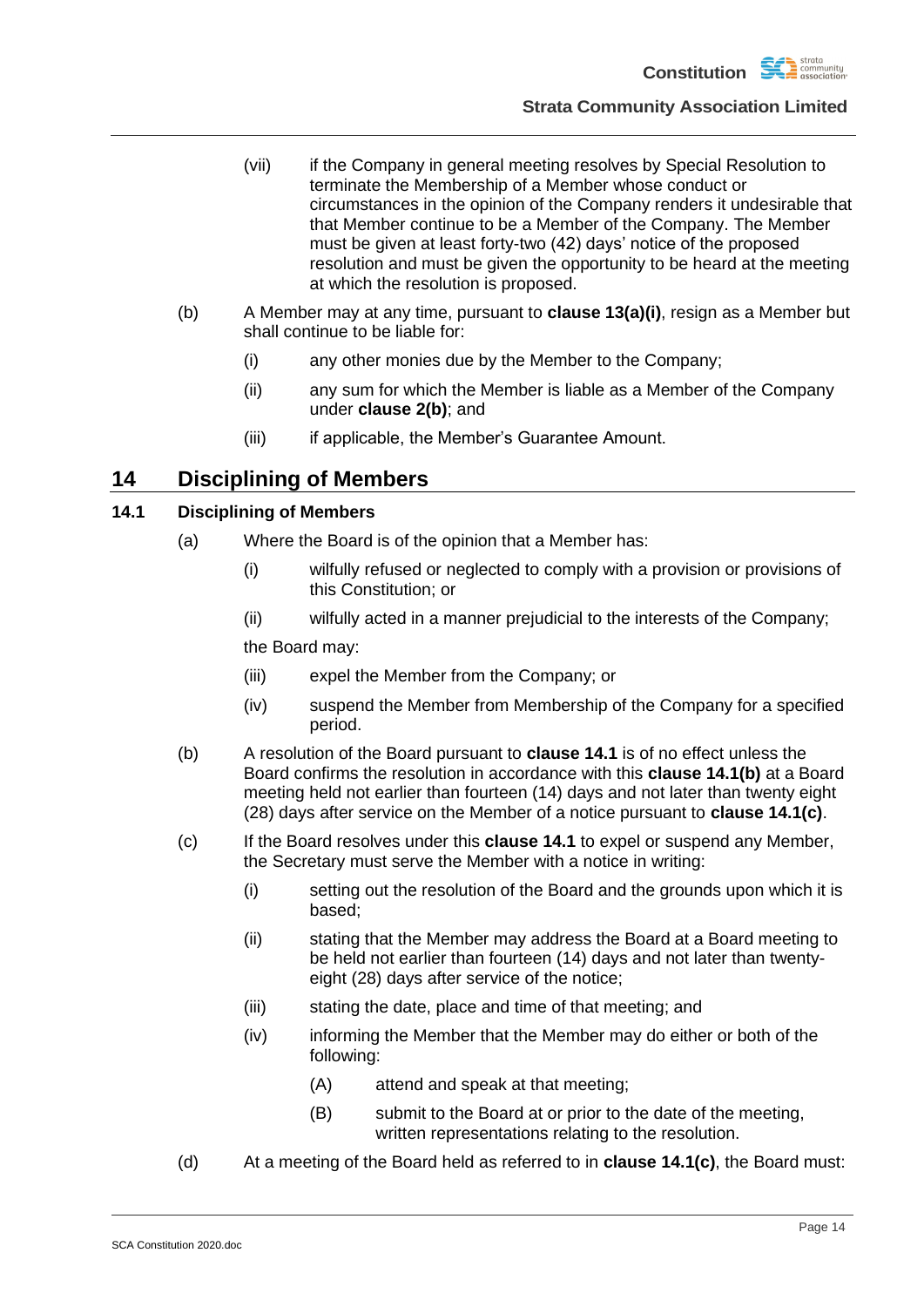- (i) give the Member an opportunity to make oral representations;
- (ii) give due consideration to any written representations submitted to the Board by the Member at or prior to the Board meeting; and
- (iii) by Special Resolution, determine whether to confirm or to revoke the resolution.
- <span id="page-18-4"></span>(e) The Board must notify the Member of the decision of the Board in writing within seven (7) days whether to confirm or revoke the resolution of expulsion or suspension. If the Board resolves to confirm the expulsion or suspension, the Member must also be notified of the right of appeal available under **clause [14.2\(a\)](#page-18-2)**.
- (f) A resolution confirmed by the Board under **clause [14.1\(d\)](#page-17-4)** does not take effect:
	- (i) until the expiration of the period within which the Member is entitled to appeal against the resolution where the Member does not exercise the right of appeal within that period; and
	- (ii) where, within that period, the Member exercises the right of appeal, unless and until the Board reconfirms the resolution pursuant to **clause [14.2\(d\)](#page-18-3)**.

### <span id="page-18-2"></span><span id="page-18-0"></span>**14.2 Right of Appeal of Disciplined Member**

- (a) A Member may appeal to the Company at a general meeting against a resolution of the Board, which is confirmed under **clause [14.1\(d\)](#page-17-4)**. Written notice of such an appeal must be lodged with the Secretary within seven (7) days of service of the notice required under **clause [14.1\(e\)](#page-18-4)**.
- <span id="page-18-5"></span>(b) Upon receipt of a notice of appeal the Secretary must convene a general meeting of the Company to be held within thirty-five (35) days after the date of receipt of the notice. If possible, the Secretary should include in the notice of the meeting to the Members any written representations of the Member.
- (c) At a general meeting of the Board convened under **clause [14.2\(b\)](#page-18-5)**:
	- (i) no business other than the question of the appeal may be transacted;
	- (ii) the Board and the Member must be given the opportunity to state their cases orally or in writing, or both; and
	- (iii) the Members Present must vote by ballot on the question of whether the resolution will be confirmed or revoked.
- (d) If, at the general meeting, the Company passes a Special Resolution in favour of the confirmation of the resolution, the resolution is confirmed.

## <span id="page-18-6"></span><span id="page-18-3"></span><span id="page-18-1"></span>**15 Resolution of Disputes Between Members**

- (a) Disputes between Members (in their capacity as Members), shall be referred to the Board, which must take steps to resolve the dispute.
- (b) If a dispute so referred is not resolved to the satisfaction of any party to the dispute within ninety (90) days of it being referred, then that party may refer the dispute to mediation before a mediator appointed by mutual agreement of the parties.
- <span id="page-18-7"></span>(c) Failing agreement by the parties to the appointment of a mediator within fourteen (14) days of a party notifying the other party of its intention to refer the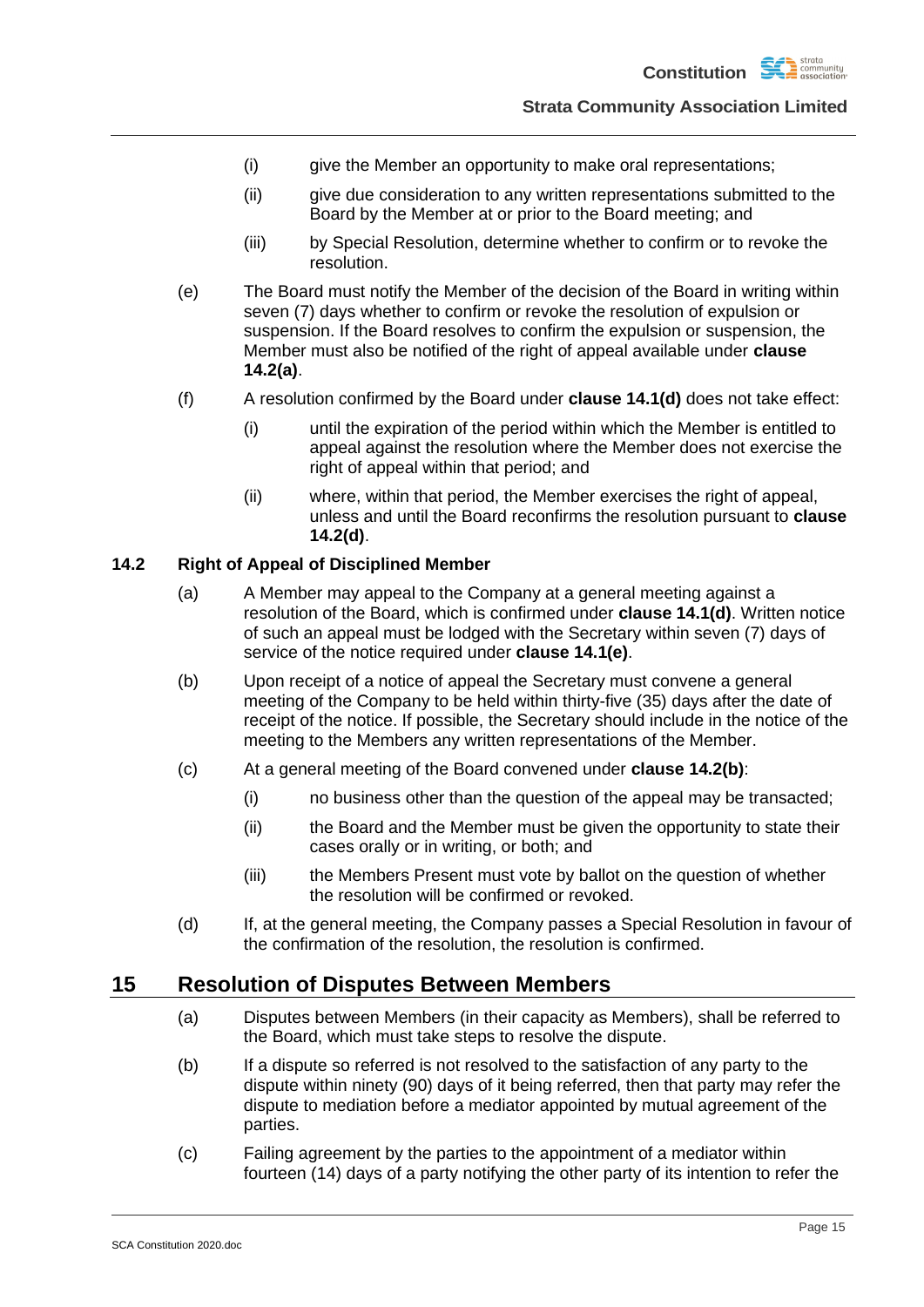dispute to mediation, the appointment of the mediator shall be made by the President of the Law Council of Australia.

- (d) The costs of the mediator appointed pursuant to **clause [15\(b\)](#page-18-6)** or **clause [15\(c\)](#page-18-7)** (as the case may be) shall be shared equally between the parties to the dispute.
- (e) At least seven (7) days before a mediation session established by a mediator appointed pursuant to **clause [15\(b\)](#page-18-6)** or **clause [15\(c\)](#page-18-7)** (as the case may be) is to commence, the parties to the dispute are to exchange statements of the issues that are in dispute between them and supply copies to the mediator.
- (f) When conducting the mediation, the mediator must:
	- (i) allow the parties involved a reasonable chance to be heard;
	- (ii) allow the parties involved a reasonable chance to review any written statements;
	- (iii) ensure that those involved are given natural justice; and
	- (iv) not make a decision on the dispute.

## **GENERAL MEETINGS**

### <span id="page-19-1"></span><span id="page-19-0"></span>**16 Convening of General Meetings**

- (a) Any four (4) Directors may, whenever those Directors think fit, convene a general meeting of the Company.
- (b) Members shall be entitled to require a general meeting to be convened in accordance with the provisions of the Act.
- (c) A general meeting of the Company may be convened at two (2) or more venues using any technology that gives the Members a reasonable opportunity to participate in the meeting.

## <span id="page-19-2"></span>**17 Notice of General Meeting**

- (a) Subject to consent to shorter notice being given in accordance with the Act, at least twenty-one (21) days' notice of any general meeting must be given specifying:
	- (i) the place, day and hour of the meeting;
	- (ii) the general nature of any business to be transacted at the meeting;
	- (iii) if a Special Resolution is to be proposed, the details of and intention to propose it;
	- (iv) if the meeting is to be held in two or more places, the technology that will be used to facilitate this; and
	- (v) any other information required by the Act.
- (b) The accidental omission to give notice of any general meeting to or the nonreceipt of notice of a meeting by any person entitled to receive notice will not invalidate the proceedings at or any resolution passed at the meeting.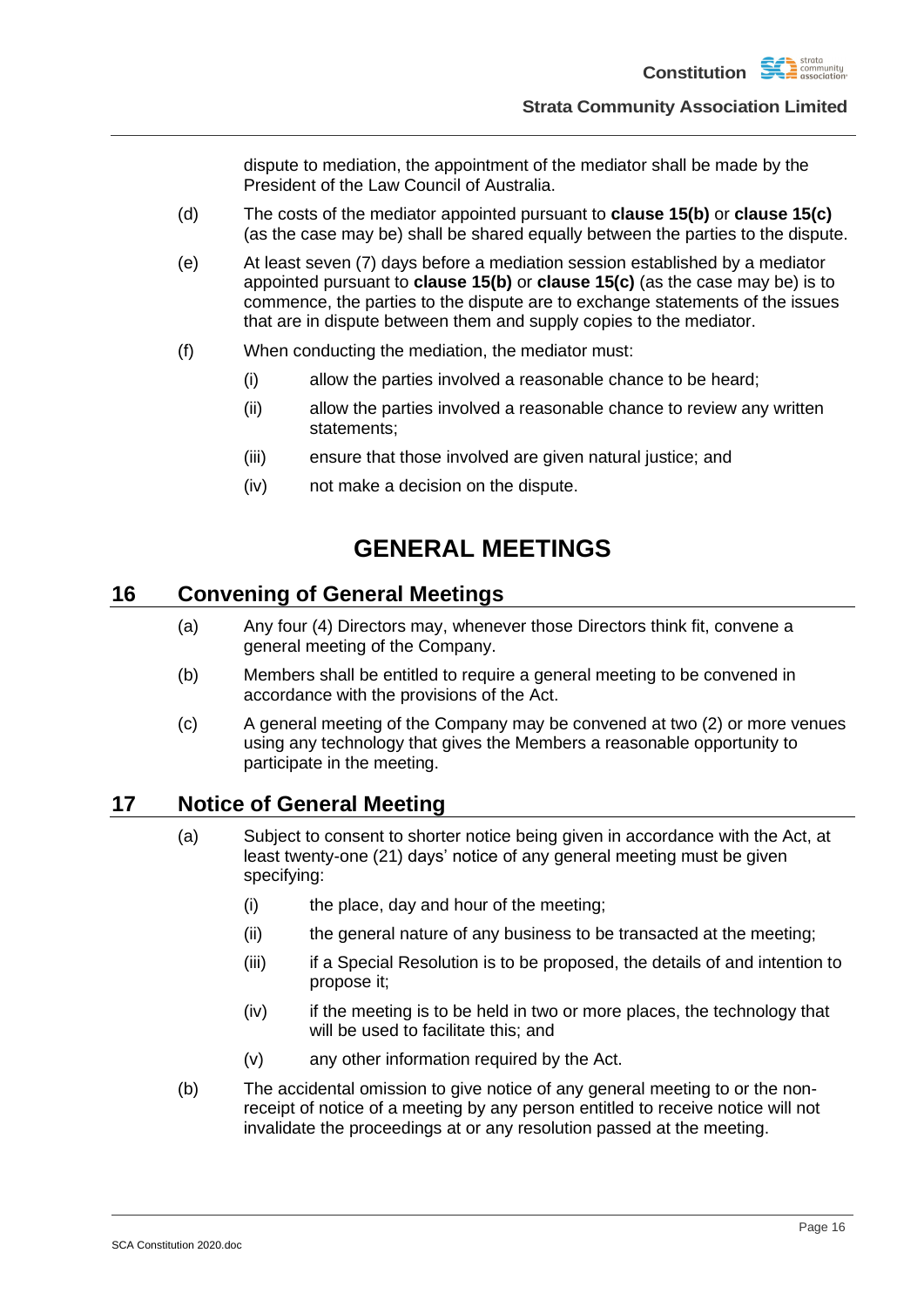

## <span id="page-20-0"></span>**18 Cancellation or Postponement of General Meeting**

- (a) Subject to the provisions of the Act and this Constitution the Board may cancel a general meeting of the Company:
	- (i) convened by the Board; or
	- (ii) which has been convened by a Member or Members pursuant to the Act upon receipt by the Company of a written notice withdrawing the requisition signed by that Member or those Members.
- (b) The Board may postpone a general meeting or change the venue at which it is to be held. No business shall be transacted at any postponed meeting other than the business stated in the notice to the Members relating to the original meeting.
- (c) Where any general meeting is cancelled or postponed or the venue for a general meeting is changed:
	- (i) the Board must endeavour to notify in writing each person entitled to receive notice of the meeting of the cancellation, the change of venue or the postponement of the meeting by any means permitted by this Constitution and in the case of the postponement of a meeting, the new place, date and time for the meeting; and
	- (ii) any failure to notify in writing any person entitled to receive notice of the meeting or failure of a person to receive a written notice shall not affect the validity of the cancellation, the change of venue or the postponement of the meeting.

## **PROCEEDINGS AT GENERAL MEETINGS**

### <span id="page-20-2"></span><span id="page-20-1"></span>**19 Quorum**

- (a) No business may be transacted at any general meeting unless there is a quorum of Members Present at all times during the meeting.
- (b) Four (4) Members present and entitled to vote constitute a quorum for all general meetings.
- (c) If within thirty (30) minutes after the time appointed for holding a general meeting a quorum is not present:
	- (i) the meeting, if convened upon the requisition of Members, shall be dissolved;
	- (ii) in any other case:
		- (A) it will stand adjourned to the same day in the next week at the same time and place or to such other day time and place as the Board may by notice to the Members appoint; and
		- (B) if at such adjourned meeting a quorum is not present within thirty (30) minutes after the time appointed for the holding of the meeting the meeting shall be dissolved.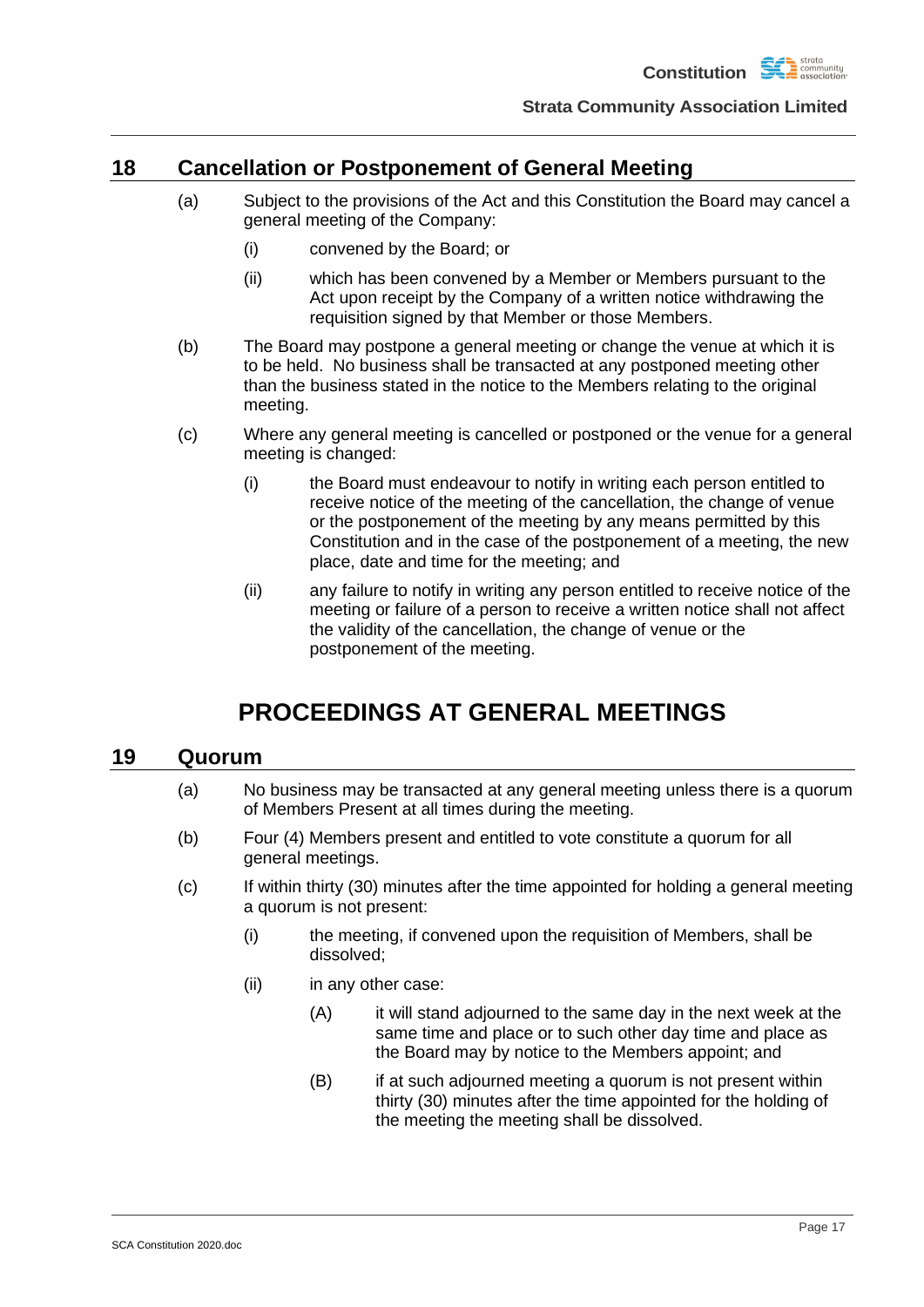

### <span id="page-21-0"></span>**20 Chairman**

- (a) The President will be the Chairman for all general meetings.
- (b) Where a general meeting is held, and the President is:
	- (i) unable or unwilling to act as Chairman; or
	- (ii) not present within 30 minutes after the time appointed for the holding of the meeting,

the other Directors present may choose another Director as Chairman of the meeting by two-thirds majority, or if their number is not three or a multiple of three, then the nearest number to two-thirds. If no Director is so chosen, or if all the Directors present decline to take the chair, the Members Present may choose one of their number to be Chairman of the meeting.

(c) The rulings of the Chairman of a general meeting on all matters relating to the order of business, procedure and conduct of the meeting shall be final and no motion of dissent from such rulings shall be accepted.

## <span id="page-21-1"></span>**21 Adjournments**

- (a) The Chairman of a general meeting at which a quorum is present:
	- (i) may adjourn a meeting with the consent of the meeting; and
	- (ii) must adjourn the meeting if the meeting so directs;

to a time and place as determined.

- (b) No business may be transacted at any adjourned general meeting other than the business left unfinished at the meeting from which the adjournment took place.
- (c) A resolution passed at a meeting resumed after an adjournment is passed on the day it was passed.
- (d) It is not necessary to give any notice of an adjournment of a general meeting or of the business to be transacted at the adjourned meeting except if the meeting is adjourned for thirty (30) days or more, in which case notice of the adjourned meeting must be given as in the case of an original meeting.

## <span id="page-21-2"></span>**22 Determination of Questions**

- (a) At any general meeting, a resolution to be considered at the meeting shall be decided on a show of hands unless a poll is demanded by:
	- (i) the Chairman of the meeting; or
	- (ii) at least two (2) Members Present and entitled to vote on the resolution.
- (b) Before a vote on a resolution is taken, the Chairman must inform the meeting whether any proxy votes have been received and how the proxy votes are to be cast.
- (c) A declaration by the Chairman of the result of a vote on a resolution by a show of hands and an entry to that effect contained in the minutes of the proceedings of the Company which has been signed by the Chairman of the meeting or the next succeeding meeting shall be conclusive evidence of the fact, without proof of the number or proportion of the votes recorded in favour of or against the resolution.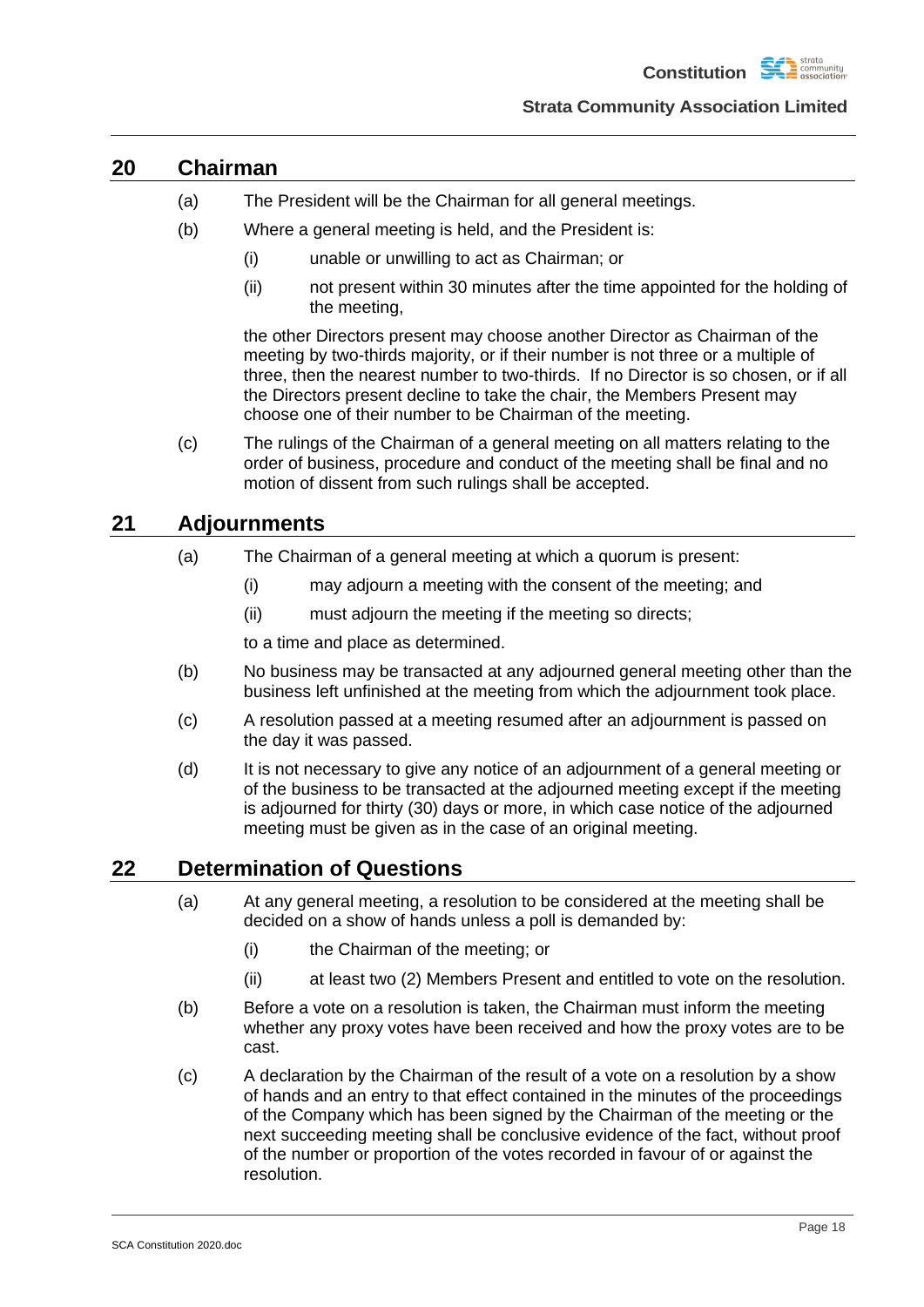**Constitution** 

#### **Strata Community Association Limited**

### <span id="page-22-0"></span>**23 Polls**

- (a) A poll may be demanded:
	- (i) before a vote on a resolution is taken;
	- (ii) before the voting results on a show of hands are declared; or
	- (iii) immediately after the voting results on a show of hands are declared.
- (b) If a poll is demanded it must be taken in such manner and at such time and place as the Chairman of the meeting directs subject to **clause [23\(e\)](#page-22-2)**.
- (c) The result of the poll shall be taken to be the resolution of the meeting at which the poll was demanded.
- (d) The demand for a poll shall not prevent the continuance of a meeting for the transaction of any business other than the question on which a poll has been demanded.
- <span id="page-22-2"></span>(e) A poll demanded on the election of a Chairman or any question of adjournment of the meeting must be taken immediately.
- (f) The demand for a poll may be withdrawn.

## <span id="page-22-3"></span><span id="page-22-1"></span>**24 Voting Rights**

(a) The number of votes that a Financial Voting Member has, both on a show of hands and on a poll, shall be calculated in accordance with the following formula:

$$
A = \frac{B}{50000}
$$

where:

- *"A"* = the number of votes that a Financial Voting Member has (rounded to the nearest whole integer). This number shall not be less than one (1); and
- *"B"* = the number of strata and community title lots registered with the relevant land title authority for the relevant individual Corporate Member or Chapter represented by the Chapter President Member (based on the geographical area represented by the relevant Corporate Member or Chapter).
- (b) The number of votes that each Financial Voting Member has as at June 2020, calculated in accordance with **clause [24\(a\)](#page-22-3)**, is as follows: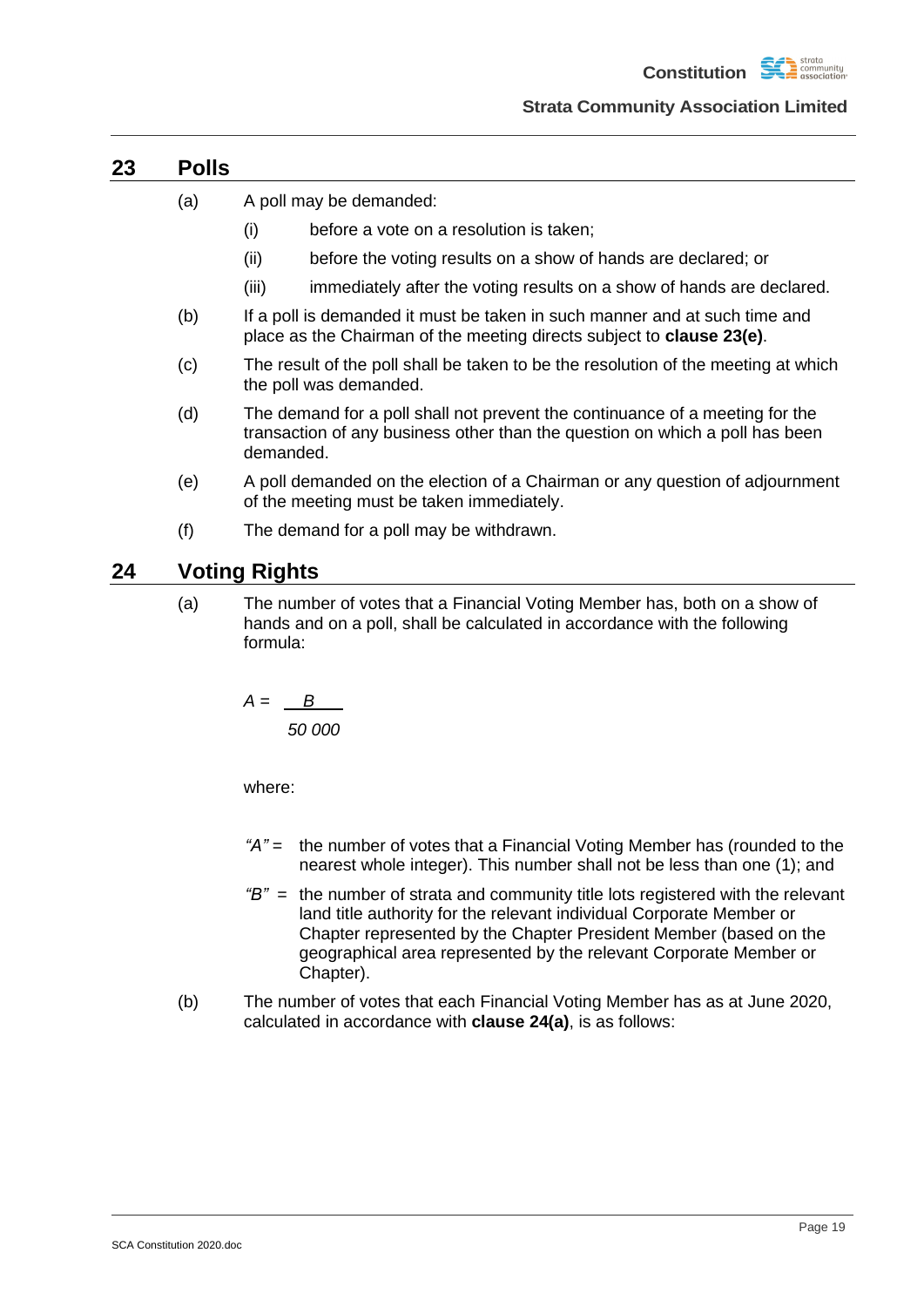$\begin{tabular}{ll} \hline \bf - strata \\ \hline \bf - community \\ \hline \bf - association \\ \hline \end{tabular}$ **Constitution** 

### **Strata Community Association Limited**

| <b>Financial Voting Member</b>                                                  | <b>Strata and Community</b><br>Title Lots "B" | Number of<br>votes "A" |
|---------------------------------------------------------------------------------|-----------------------------------------------|------------------------|
| <b>Strata Community Association (NSW) Limited</b>                               | 961,544                                       | 19                     |
| Strata Community Australia (VIC) Inc.                                           | 907,135                                       | 18                     |
| Strata Community Association (QId) Limited                                      | 498,402                                       | 10                     |
| Strata Community Association WA Incorporated                                    | 251,425                                       | 5                      |
| <b>Chapter President Member of South</b><br><b>Australia/Northern Territory</b> | 156,756                                       | 3                      |
| Chapter President Member of New Zealand                                         | 100,000                                       | $\overline{2}$         |
| <b>Chapter President Member of Australian Capital</b><br><b>Territory</b>       | 60,635                                        | 1                      |
| <b>Chapter President Member of Tasmania</b>                                     | 33,939                                        | 1                      |

(c) The number of votes attributed to each Financial Voting Member is to be recalculated, in accordance with **clause [24\(a\)](#page-22-3)**, when:

- (i) a period of five (5) years has elapsed since the number of votes to be attributed to each Financial Voting Member has last been determined; and
- (ii) the Board deems it otherwise necessary.

## <span id="page-23-0"></span>**25 Voting Disqualification**

- (a) No person other than:
	- (i) a Financial Voting Member;
	- (ii) a proxy of a:
		- (A) Financial Voting Member; or
		- (B) Representative of a Financial Voting Member; and
	- (iii) a Representative of a body corporate Member that is also a Financial Voting Member;

shall be entitled to a vote at a general meeting.

## <span id="page-23-1"></span>**26 Objection to Qualification to Vote**

Any challenge as to the qualification of a person to vote at a general meeting or the validity of any vote tendered may only be raised at the meeting and must be determined by the Chairman, whose decision shall be final and conclusive and a vote allowed by the Chairman shall be valid for all purposes.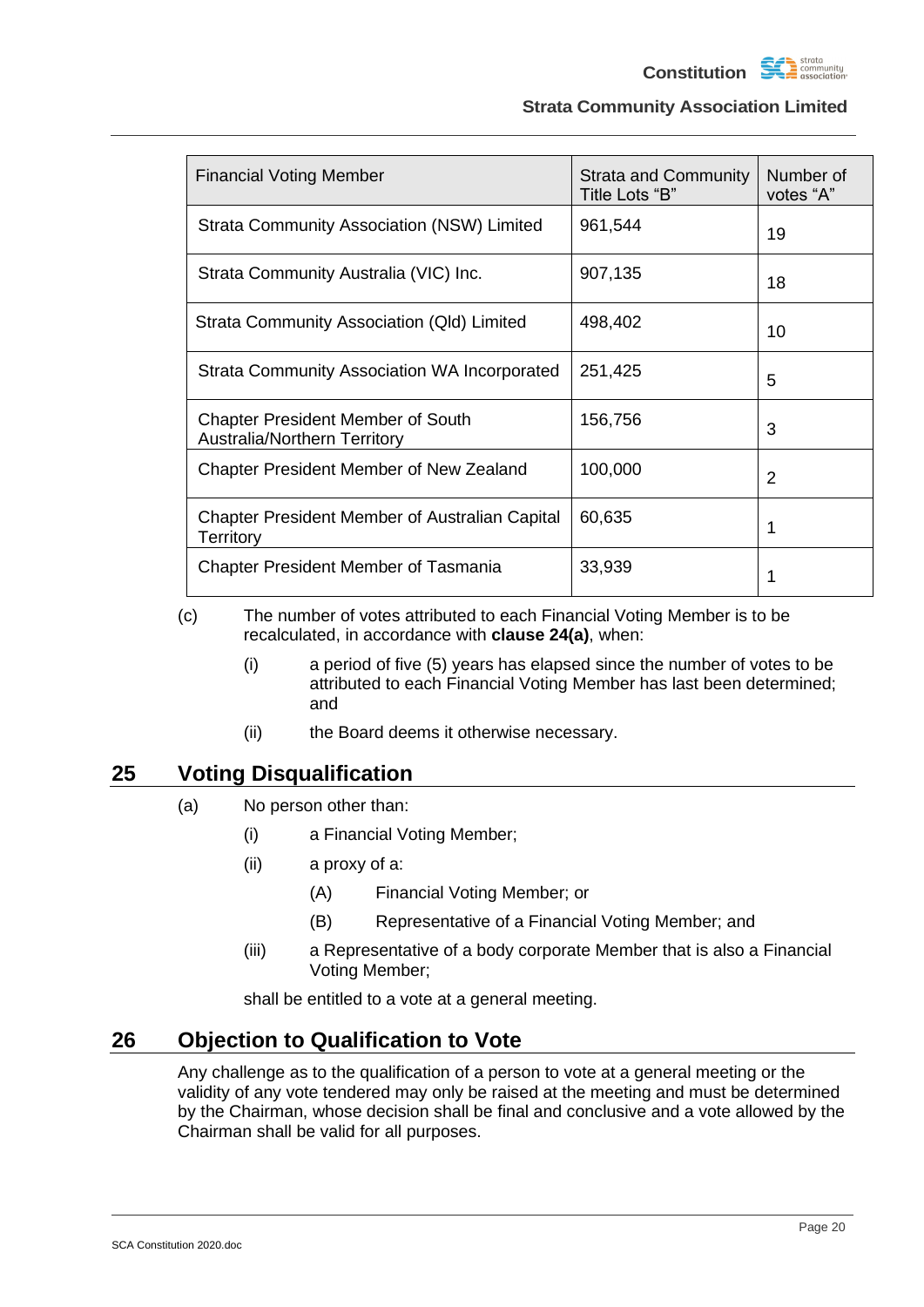## <span id="page-24-5"></span><span id="page-24-0"></span>**27 Persons of Unsound Mind and Minors**

- (a) A Financial Voting Member:
	- (i) of unsound mind; or
	- (ii) whose person or estate is liable to be dealt with in any way under the law relating to mental health; or
	- (iii) who is a minor;

may vote whether on a show of hands or on a poll by that Financial Voting Member's committee or by such other person as properly has the management or guardianship of that Financial Voting Member's estate or by the public trustee (as the case may be) and the committee or other person or trustee may vote by proxy or representative.

(b) Any person having the right of management or guardianship of the person or estate in respect of a Financial Voting Member as referred to in **clause [27\(a\)](#page-24-5)** must not exercise any of the rights conferred under that clause unless and until the person has provided to the Board satisfactory evidence of the appointment of the person accordingly.

## <span id="page-24-1"></span>**28 No Casting Vote**

In the case of an equality of votes whether on a show of hands or on a poll, the Chairman of the meeting at which the show of hands is taken or at which the poll is demanded is not entitled to a casting vote. In the event of such an impasse the Chairman must;

- (a) initiate and conduct a discussion amongst the Members present to reach an agreement and then call for a second vote; and
- (b) if after the second vote referred to in clause 28 (a) there is still an equality of votes the Chairman will defer the matter to a further meeting which must be held within 28 days of the date of the original meeting.

## <span id="page-24-2"></span>**29 Right of Non-Members to Attend General Meeting**

- (a) The Chairman of a general meeting may invite any person who is not a Member to attend and address a meeting.
- (b) Any auditor of the Company shall be entitled to attend and address a general meeting.
- (c) Non-Voting Members may be asked to depart the meeting prior to any voting commencement.

## **PROXIES**

## <span id="page-24-4"></span><span id="page-24-3"></span>**30 Right to Appoint Proxies**

- (a) A Financial Voting Member or Representative who is entitled to attend and vote at a general meeting of the Company may appoint a person as the Member's proxy to attend and vote for the Member at the meeting.
- (b) If a Financial Voting Member or Representative appoints a proxy, the proxy is entitled to vote on a show of hands and on a poll.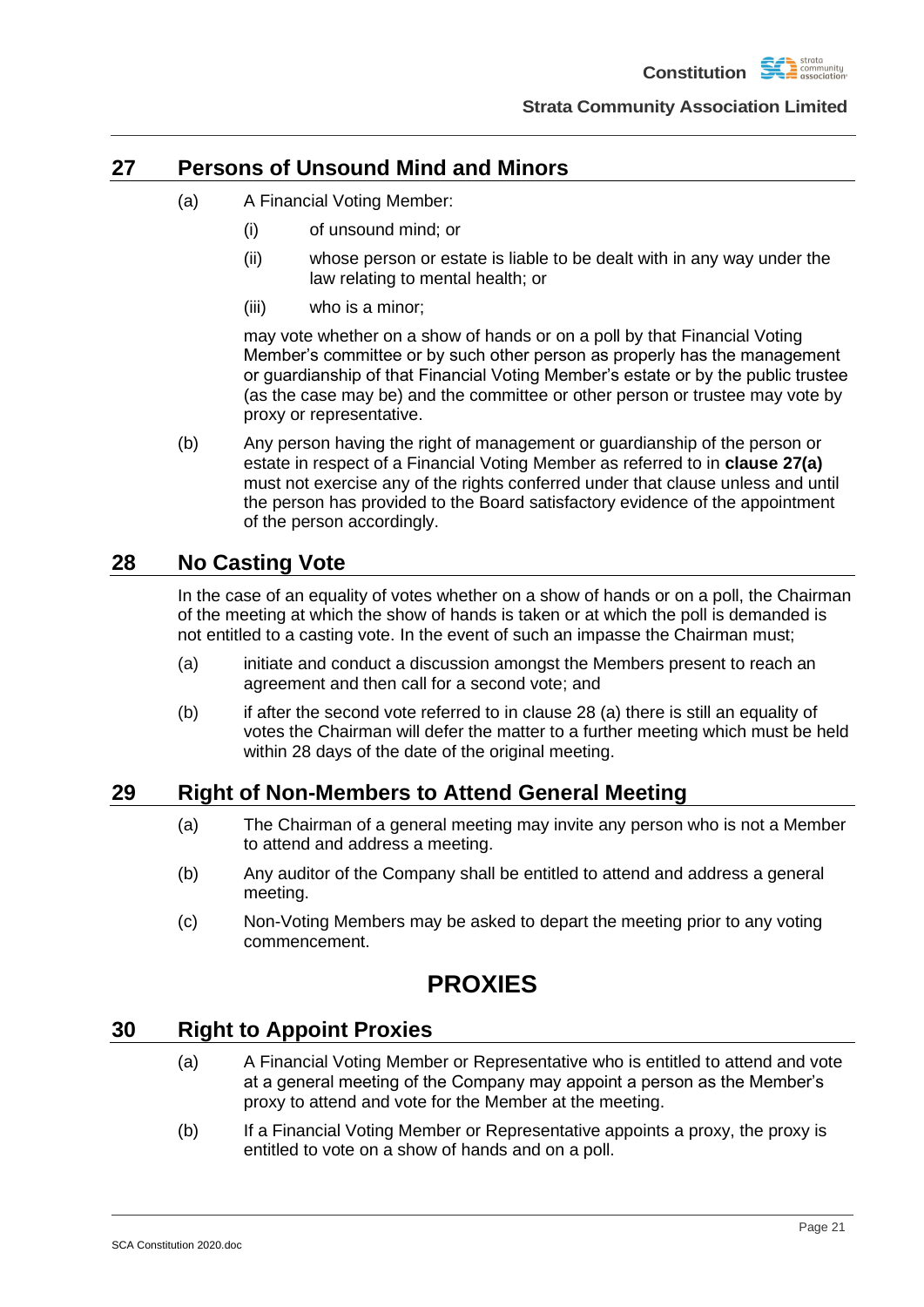## <span id="page-25-0"></span>**31 Appointing a Proxy**

## <span id="page-25-1"></span>**31.1 Appointing a Proxy**

The instrument appointing a proxy must be in writing in the form as set out in Annexure A and signed by the appointor or the appointor's attorney duly authorised in writing or, if the appointor is a body corporate, signed by an authorised officer or attorney of the body corporate.

### <span id="page-25-4"></span><span id="page-25-2"></span>**31.2 Instrument of Proxy**

- (a) The instrument of proxy is valid if it contains the information required by the Act, which at the date of this Constitution is the following information:
	- (i) the name and address of the Financial Voting Member (and Representative, if applicable);
	- (ii) the name of the Company;
	- (iii) the proxy's name or the name of the office of the proxy; and
	- (iv) the meetings at which the instrument of proxy may be used.
- (b) An instrument of proxy may be expressed to be a standing appointment. An instrument of proxy for a specified meeting is only valid for that meeting and any postponement or adjournment of that meeting.
- (c) An instrument of proxy shall not be treated as invalid merely because it does not specify all the information required by **clause [31.2\(a\)](#page-25-4)**.
- (d) An instrument of proxy may be revoked at any time by notice in writing to the Company.

## <span id="page-25-3"></span>**32 Lodgement of Proxies**

- (a) An instrument appointing:
	- (i) a proxy and the power of attorney or other authority (if any) under which it is signed or executed or a certified copy of that power or authority; or
	- (ii) an attorney to exercise a Financial Voting Member's voting rights at a general meeting or a certified copy of that power of attorney,

must be deposited at the Office or at such other place as is specified for that purpose in the notice convening the general meeting not less than forty eight (48) hours (or such shorter period as the Board may allow) before the time appointed for the holding of the meeting or adjourned meeting as the case may be at which the person named in the instrument proposes to vote. In default, the instrument of proxy or the power of attorney will not be treated as valid.

- (b) For the purposes of this **clause [32](#page-25-3)**, it will be sufficient that any document required to be lodged by a Member be received in legible form by facsimile at the place at which the document is required to be delivered by the Member and the document shall be regarded as received at the time the facsimile was received at that place.
- (c) For the purposes of this **clause [32](#page-25-3)**, it will be sufficient that any document required to be lodged by a Member be received in legible form by email if the notice of meeting so permits at the address and in the form specified in the notice and the proxy shall be regarded as received at the time the email was received by the Company.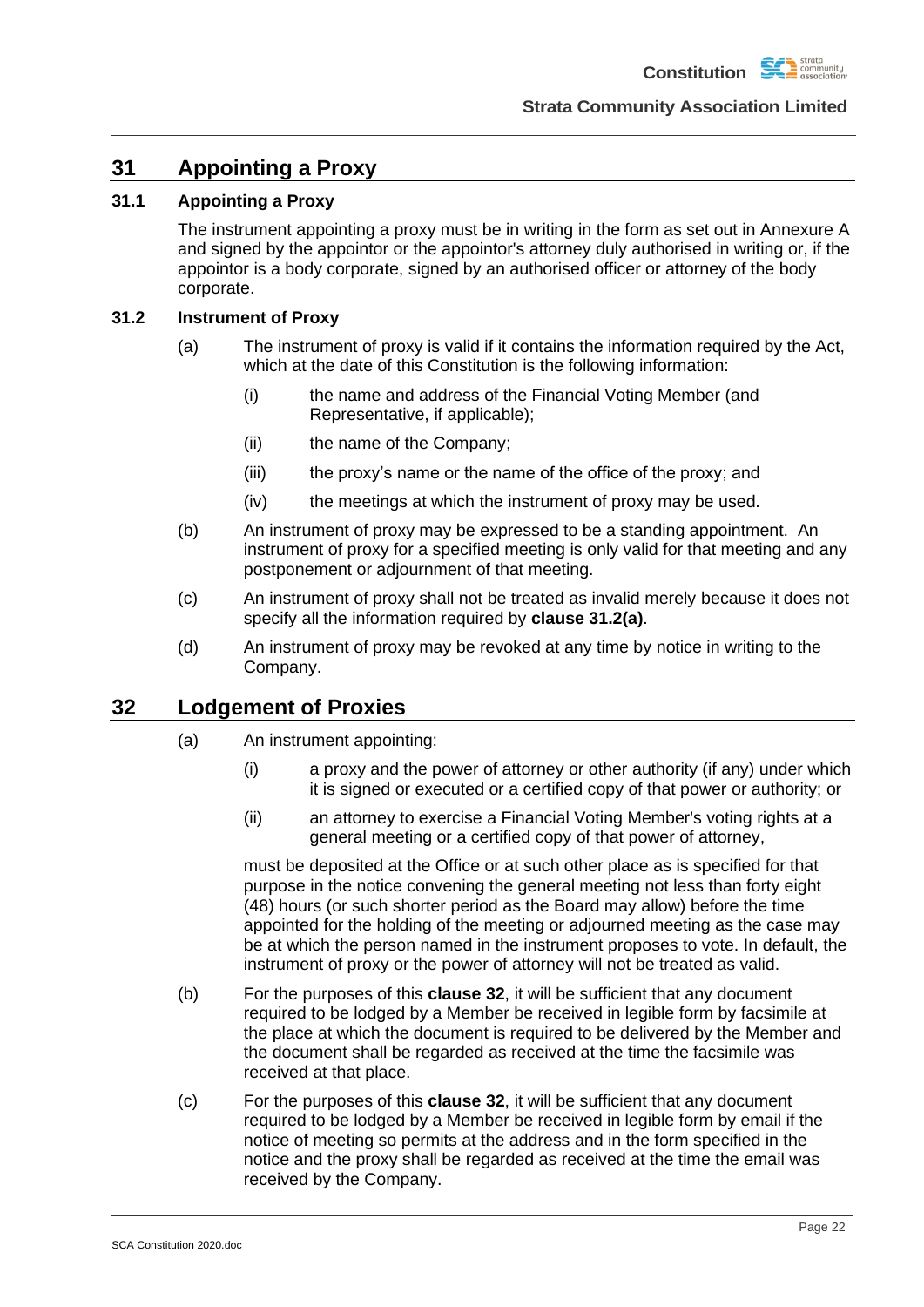

## <span id="page-26-0"></span>**33 Validity of Proxies**

- (a) A vote exercised pursuant to an instrument of proxy, a power of attorney or other instrument of appointment is valid notwithstanding the:
	- (i) death or unsoundness of mind of the Financial Voting Member or Representative;
	- (ii) bankruptcy of or appointment of an external administrator to the Financial Voting Member; and
	- (iii) revocation of the instrument of proxy or the power of attorney or any instrument under which the instrument or the power was granted,

if the Company has not received at its Office written notice of the death, unsoundness of mind, bankruptcy, appointment of an external administrator or revocation at least forty eight (48) hours (or such shorter period as the Board may allow) before the time appointed for the holding of the general meeting or adjourned meeting, as the case may be, at which the instrument of proxy or the power of attorney is exercised.

(b) A proxy who is not entitled to vote on a resolution as a Financial Voting Member may vote as a proxy for another Financial Voting Member who can vote if the appointment specifies the way the proxy is to vote on the resolution and the proxy votes that way.

## <span id="page-26-1"></span>**34 Rights of Proxies and Attorneys**

- (a) The instrument appointing a proxy will be taken to confer authority to demand or join in demanding a poll.
- (b) Unless a Financial Voting Member or Representative by the instrument of proxy directs the proxy to vote in a certain manner, the proxy may vote as the proxy thinks fit on any motion or resolution. Otherwise the proxy shall follow the voting instructions contained in the instrument of proxy.
- (c) A proxy will not be revoked by the appointor attending and taking part in any general meeting, but if the appointor votes on a resolution either on a show of hands or on a poll the person acting as proxy for the appointor shall not be entitled to vote in that capacity in respect of the resolution.
- (d) The Chairman of a general meeting may require any person acting as a proxy to establish to the satisfaction of the Chairman that he is the person nominated as proxy in the form of proxy lodged under this Constitution. If the person is unable to establish his identity, he may be excluded from voting either upon a show of hands or upon a poll.

## **APPOINTMENT AND REMOVAL OF DIRECTORS**

## <span id="page-26-3"></span><span id="page-26-2"></span>**35 Number and Appointment of Directors**

### <span id="page-26-4"></span>**35.1 Number of Directors**

The Board shall consist of not less than six (6) and not more than twelve (12) persons.

### <span id="page-26-5"></span>**35.2 Constitution of the Board**

The Board shall consist of: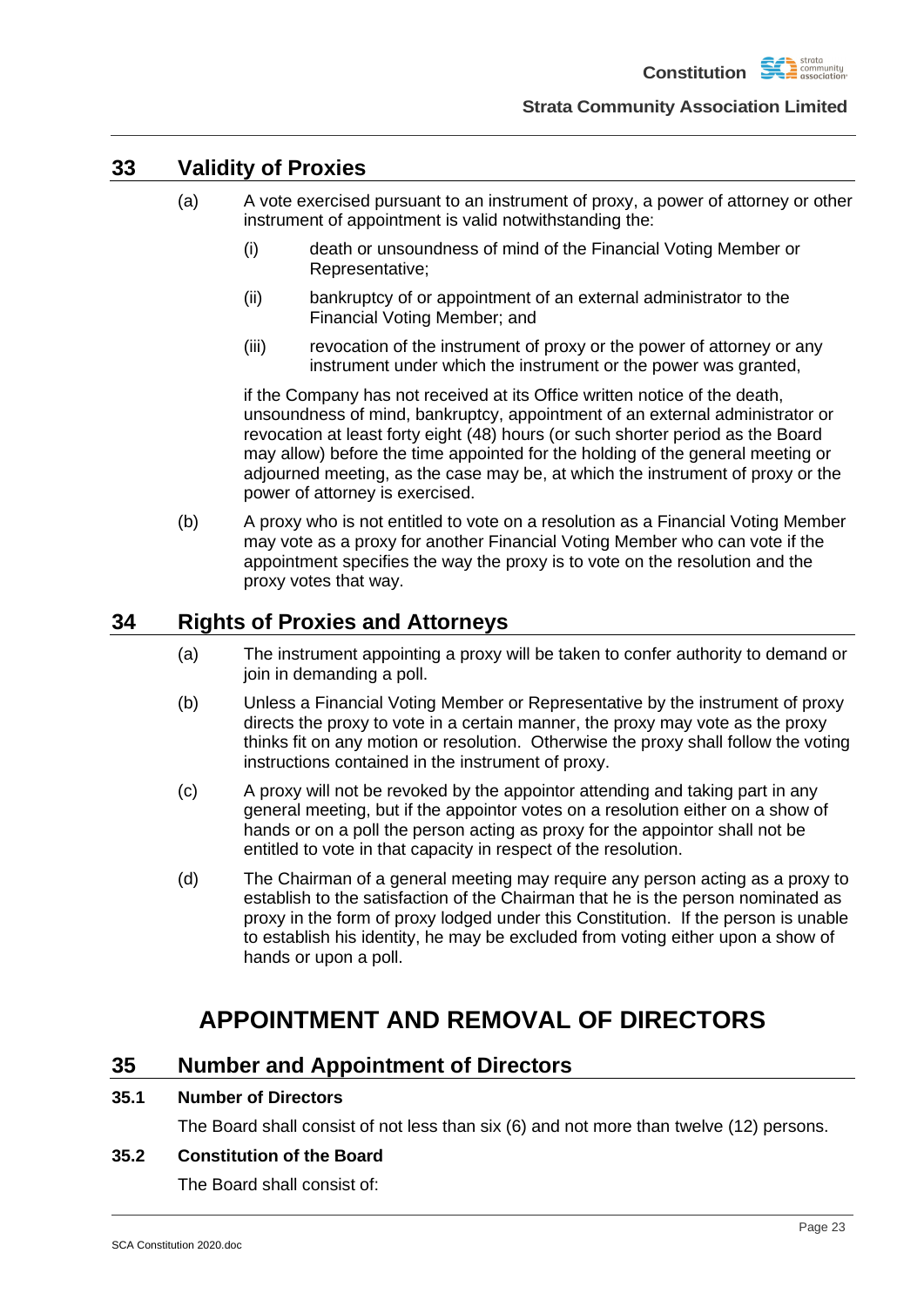- (a) two (2) Member Elected Directors for each Large Member;
- (b) one (1) Member Elected Director for each Small Member;
- (c) one (1) Member Elected Director for the Small Aggregated Members; and
- (d) up to two (2) Board Appointed Directors.

### <span id="page-27-0"></span>**35.3 Appointment of Member Elected Directors**

- (a) Each Class will be responsible for the appointment of its own Member Elected Director(s) in accordance with clause 35.2.
- (b) Each Member Elected Director must have his or her principal place of business within the geographical area of the individual Corporate Member or Chapter who appointed him or her as a Member Elected Director.
- (c) Each Class will notify the Secretary of its Member Elected Director(s) no later than 10 days before each annual general meeting and the term of those Member Elected Directors will commence at the conclusion of the annual general meeting in accordance with clause 35.5.

### <span id="page-27-1"></span>**35.4 Appointment of Board Appointed Directors**

- (a) The Board can appoint up to two (2) Board Appointed Directors to the Board.
- (b) A Board Appointed Director shall be a person who will bring skills and experience to the Board to enable the Board to advance the Objects.
- (c) Board Appointed Directors can be, but need not be:
	- (i) International Members;
	- (ii) Ordinary Members; or
	- (iii) members of Corporate Members.

### <span id="page-27-2"></span>**35.5 Term**

- (a) A Member Elected Director shall hold office for a term of two (2) years, but shall be eligible for re-election or reappointment, as the case may be, for a further term of two (2) years in accordance with this Constitution. Member Elected Directors shall not hold office for more than six (6) consecutive years. Member-Elected Directors shall be deemed to commence holding office from the conclusion of the annual general meeting at which they were elected until the conclusion of the annual general meeting held approximately two (2) years thereafter.
- (b) A Board Appointed Director shall hold office for a term determined by the Board. Board Appointed Directors shall not hold office for more than six (6) consecutive years.
- (c)

### <span id="page-27-3"></span>**35.6 Office Bearers**

- (a) The Board shall, at the first meeting of the Board held after an annual general meeting of the Company where an office bearer has retired, appoint from amongst the Directors sitting on the Board at the time of the Board meeting:
	- (i) a President;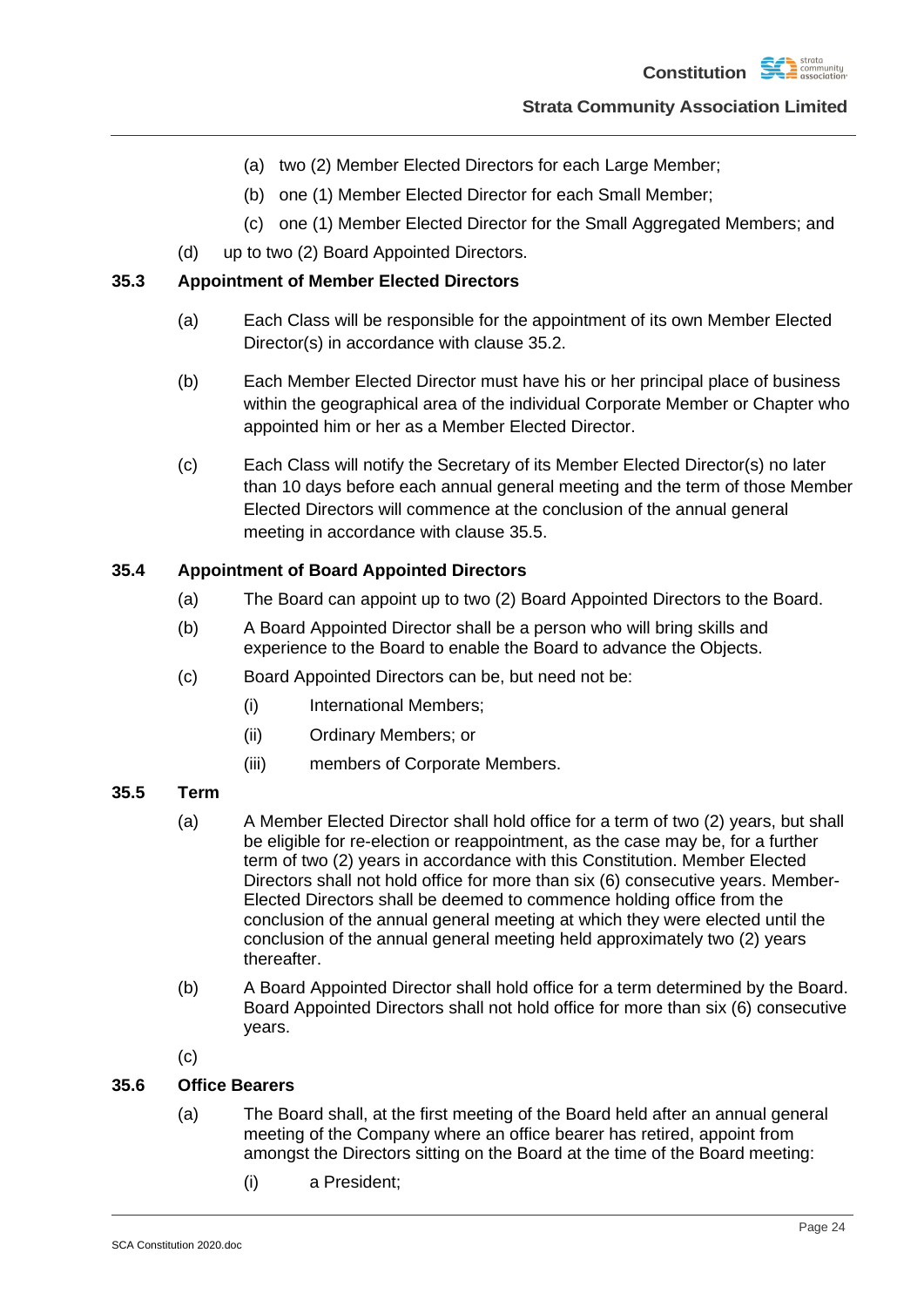- (ii) a Vice President; and
- (iii) such other office bearers as the Board deems necessary from time to time.
- (b) The office bearers shall hold office for a term of two (2) years but shall be eligible for reappointment for a further term of two (2) years. Office bearers shall not hold office:
	- (i) for more than six (6) consecutive years; nor
	- (ii) beyond their retirement or removal from the Board as a Director.

### **35.7 Removal or Appointment of Member Elected Director by variation in Class**

(a) In the event that a Small Aggregated Member, Small Member or Large Member changes from one Class to another and has shown that it has satisfied that relevant threshold (positive or negative change in Class) for a period of at least six (6) months, then the Small Aggregated Member, Small Member or Large Member may apply to the Board or the Board will notify the Member of the reclassification of its Class. If the Board resolves by Special Resolution to reclassify the Member, that Member will either appoint (positive change in Class) or remove (negative change in Class) a Member Elected Director at the next annual general meeting of the Company.

## <span id="page-28-0"></span>**36 General Right to Appoint and Remove Directors**

- (a) Subject to the Act, if there is ever a casual vacancy in the office of Director, the Board may appoint a person to fill any such casual vacancy. Any Director so appointed shall hold office for the balance of the term of the office being filled.
- (b) The Board may act despite any vacancy in their body, but if the number falls below the minimum fixed in accordance with **clause [35.1](#page-26-4)** the Board may act:
	- (i) for the purpose of:
		- (A) increasing the number of Directors to the minimum; or
		- (B) convening a general meeting; or
	- (ii) in emergencies;

but for no other purpose.

## <span id="page-28-1"></span>**37 Vacation of Office**

- (a) Any Director may retire from office on giving written notice to the Company at the Office of his or her intention to retire and the resignation shall take effect at the time expressed in the notice (provided the time is not earlier than the date of delivery of the written notice to the Company).
- (b) The office of a Director shall become vacant if the Director:
	- (i) dies;
	- (ii) being a Member Elected Director, is no longer an International Member, Ordinary Member or member of a Corporate Member (as the case may be);
	- (iii) being a Member Elected Director, is removed by the Corporate Member or Chapter who appointed the Member Elected Director to the Board;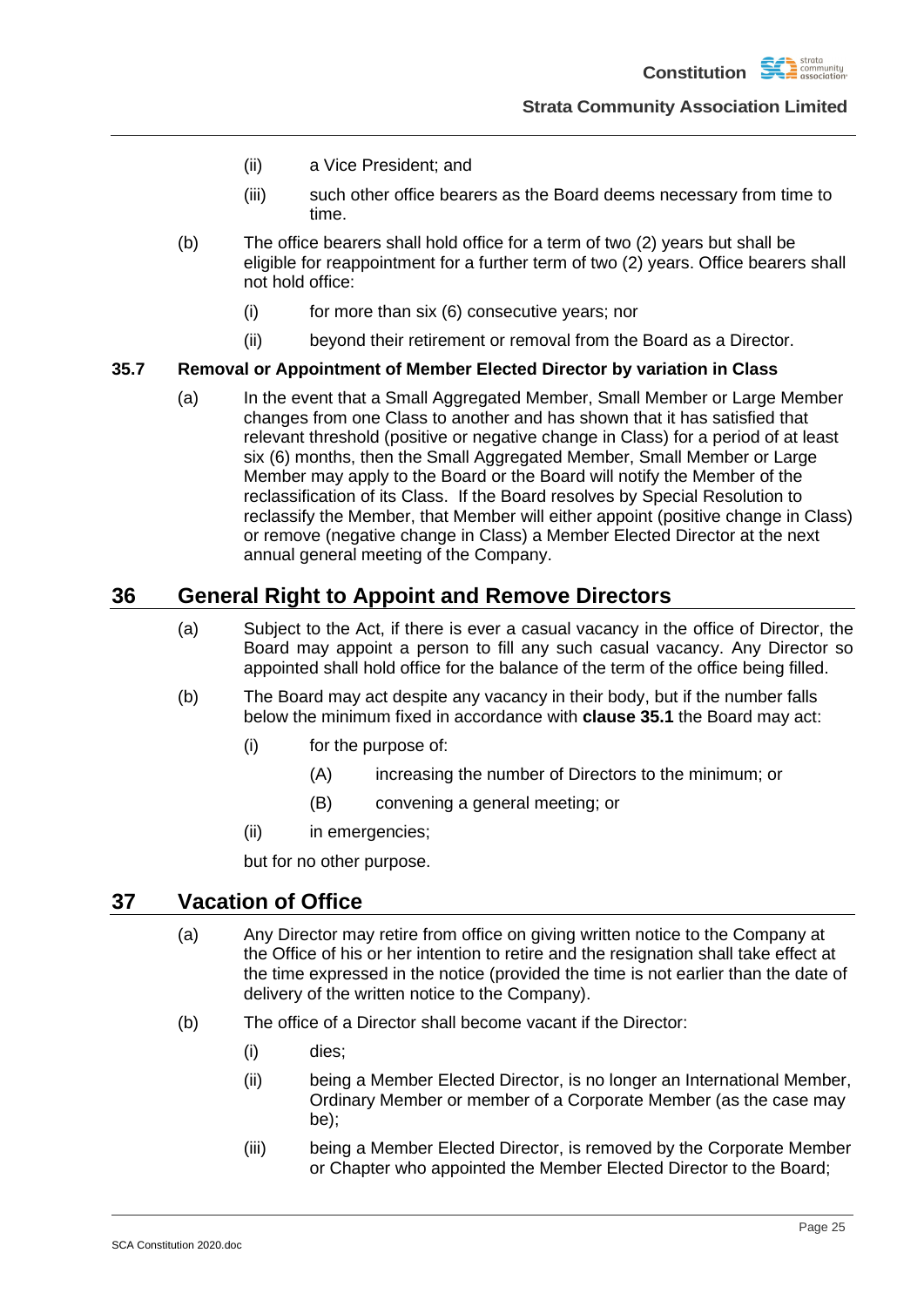- (iv) being a Member Elected Director:
	- (A) is nominated for removal from office by a Corporate Member or Chapter who did not appoint the Member Elected Director to the Board; and
	- (B) is removed by a Member's Special Resolution, where each Corporate Member and Chapter has one vote and the individual Corporate Member or Chapter who appointed the Member Elected Director is not allowed to vote.
- (v) becomes bankrupt or makes any arrangement or composition with creditors generally;
- (vi) becomes prohibited from being a director of a company by reason of any order made under the Act;
- (vii) becomes of unsound mind or a person whose personal estate is liable to be dealt with in any way under the law relating to mental health;
- (viii) resigns by notice in writing to the Company;
- (ix) is absent without permission of the Board from meetings of the Board held for more than six (6) months; or
- (x) being a Board Appointed Director, is removed by a resolution of the Board.

## **POWERS AND DUTIES OF DIRECTORS**

## <span id="page-29-1"></span><span id="page-29-0"></span>**38 Powers of Directors**

- (a) The control, management and conduct of the Company shall be vested in the Board who shall exercise all such powers in pursuit of the Objects.
- (b) The Board may use all the powers of the Company except for powers that, under the Act or this Constitution, may only be used by the Members.
- (c) A person who is not a Director does not have the right to inspect or copy any records or documents of the Company, except as provided by law, this Constitution or as authorised by the Board or by a resolution of the Members.
- (d) Subject to the Act, the Directors may determine whether and to what extent, and at what time and place and under what conditions, any records or documents of the Company shall be open to the inspection of the Members (other than Directors).
- (e) The Company may enter into a contract with a Director, when the Director has ceased to be a Director, agreeing to provide continuing access for a specified period to records and documents of the Company which relate to the period during which the Director was a Director on such terms and conditions as the Company thinks fit.
- (f) The Board cannot remove a Director, other than a Board Appointed Director, or the Company's auditor.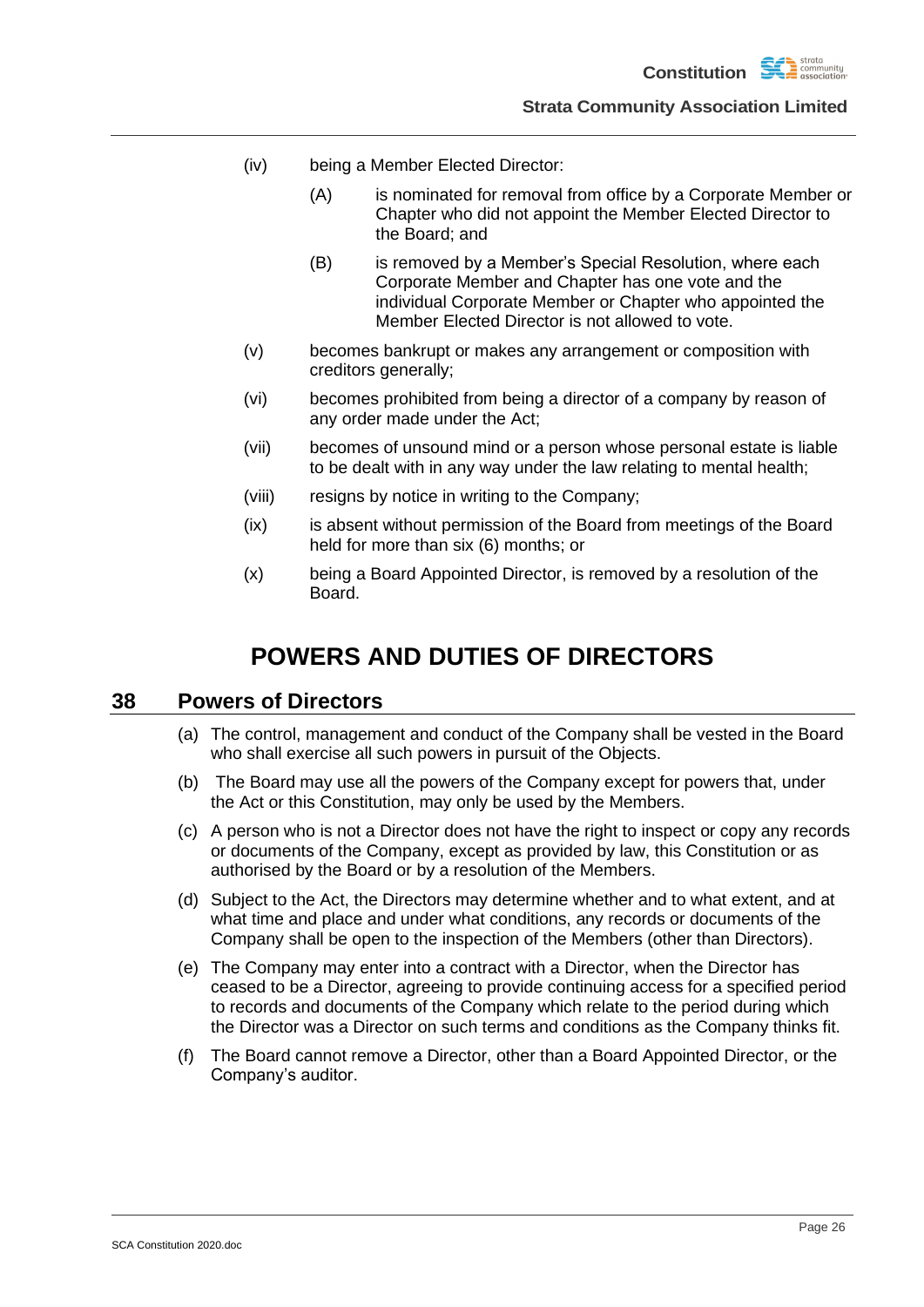

## <span id="page-30-0"></span>**39 Negotiable Instruments**

All cheques, promissory notes, drafts, bills of exchange and other negotiable instruments and all receipts for money paid to the Company must be signed, drawn, accepted, endorsed or otherwise executed as the case may be by:

- (a) a Director so authorised in writing by the Board; and
- (b) one other Director or the Secretary, so authorised in writing by the Board.

### <span id="page-30-1"></span>**40 Power to make By-Laws**

- (a) The Board may from time to time make such By-Laws as are in its opinion necessary and desirable for the proper control, administration and management of the Company's affairs, operations, finances, interests, effects and property and may amend and repeal those By-Laws from time to time.
- (b) A By-Law must be subject to this Constitution and must not be inconsistent with any provision contained in this Constitution.
- (c) When in force, a By-Law is binding on all Members and has the same effect as this Constitution.

## <span id="page-30-2"></span>**41 Conferment of Powers**

- (a) The Board may from time to time confer upon any Director for the time being or any other person as they may select such of the powers exercisable under this Constitution by the Board as it may think fit for such time and to be exercised for such purposes and on such terms and conditions and with such restrictions as it may think expedient.
- (b) Powers conferred under this **clause [41](#page-30-2)** may be exercised concurrently with the powers of the Board in that regard and the Board may from time to time withdraw, revoke or vary all or any of such powers.

## **DIRECTORS' DISCLOSURE OF INTEREST**

### <span id="page-30-4"></span><span id="page-30-3"></span>**42 Contracts**

- (a) The Company may enter into contracts or arrangements with other companies or bodies corporate in which a Director has an interest, provided it does so according to the usual commercial terms and conditions that apply to such contracts or arrangements.
- (b) A Director must disclose any interest in accordance with the Act and the Secretary must record all declarations in the minutes of the relevant meeting.
- (c) A Director who has an interest in a contract or arrangement made by the Company and has disclosed this interest to the Board subject to compliance with section 195 and related provisions of the Act, may still:
	- (i) vote on the matter;
	- (ii) be counted in determining whether or not a quorum is present at any meeting of Directors considering that contract or arrangement or proposed contract or arrangement;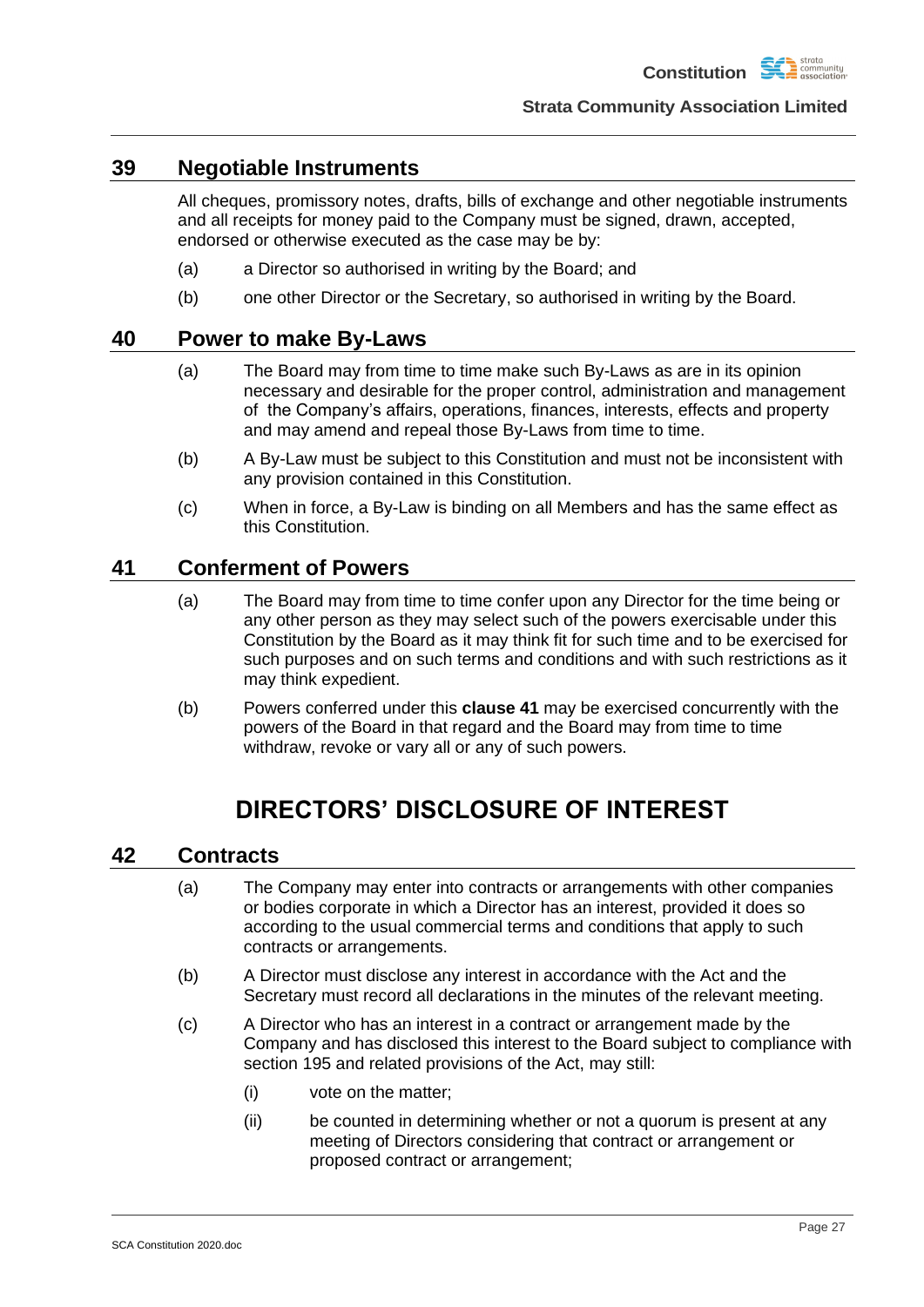- (iii) sign or countersign any document relating to that contract or arrangement or proposed contract or arrangement; and
- (iv) vote in respect of, or in respect of any matter arising out of, the contract or arrangement or proposed contract or arrangement.
- (d) The Company shall not make any payment for services rendered by a Director in a professional or technical capacity, except where the provision of those services and the amount payable have prior approval of the Board and where the amount does not exceed an amount that is commercially reasonable for those services.
- (e) A Director's failure to make disclosure under this **clause [42](#page-30-4)** does not render void or voidable a contract or arrangement in which the Director has a direct or indirect interest.
- (f) A general notice given to the Board by a Director that the Director is an officer, a member of or otherwise interested in any specified corporation or firm stating the nature and the extent of the Director's interest in the corporation or firm shall, in relation to any matter involving the Company and that corporation or firm after the giving of the notice, be a sufficient disclosure of the Director's interest, provided that the extent of the interest is no greater at the time of first consideration of the relevant matter by the Board than was stated in the notice.

## **PROCEEDINGS OF DIRECTORS**

## <span id="page-31-1"></span><span id="page-31-0"></span>**43 Meetings of Directors**

- (a) The Board may meet together for the despatch of business, adjourn and otherwise regulate their meetings and proceedings as it thinks.
- (b) A Director may at any time and the Secretary upon the request of a Director shall convene a meeting of the Board by giving at least forty eight (48) hours notice of the meeting to all Directors.
- (c) Notice of a meeting of the Board need not be in writing.
- <span id="page-31-3"></span>(d) Subject to **clause [43\(e\)](#page-31-2)**, a Board meeting may be convened or held using any technology consented to by a majority of Directors. The consent may be a standing one. A Director may withdraw consent to the use of a particular technology within a reasonable time before a Board meeting.
- <span id="page-31-2"></span>(e) The particular technology used to convene or hold a Board meeting, pursuant to **clause [43\(d\)](#page-31-3)**, must be available and accessible to all Directors who wish to attend the Board meeting.
- (f) All resolutions of the Directors passed at a meeting of Board where a quorum is present but where notice of the meeting has not been given as required to each Director, or any act carried out pursuant to such resolution, shall, provided each Director to whom notice was not given subsequently agrees to waive the same, be as valid as if notice of the meeting had been duly given to all Directors.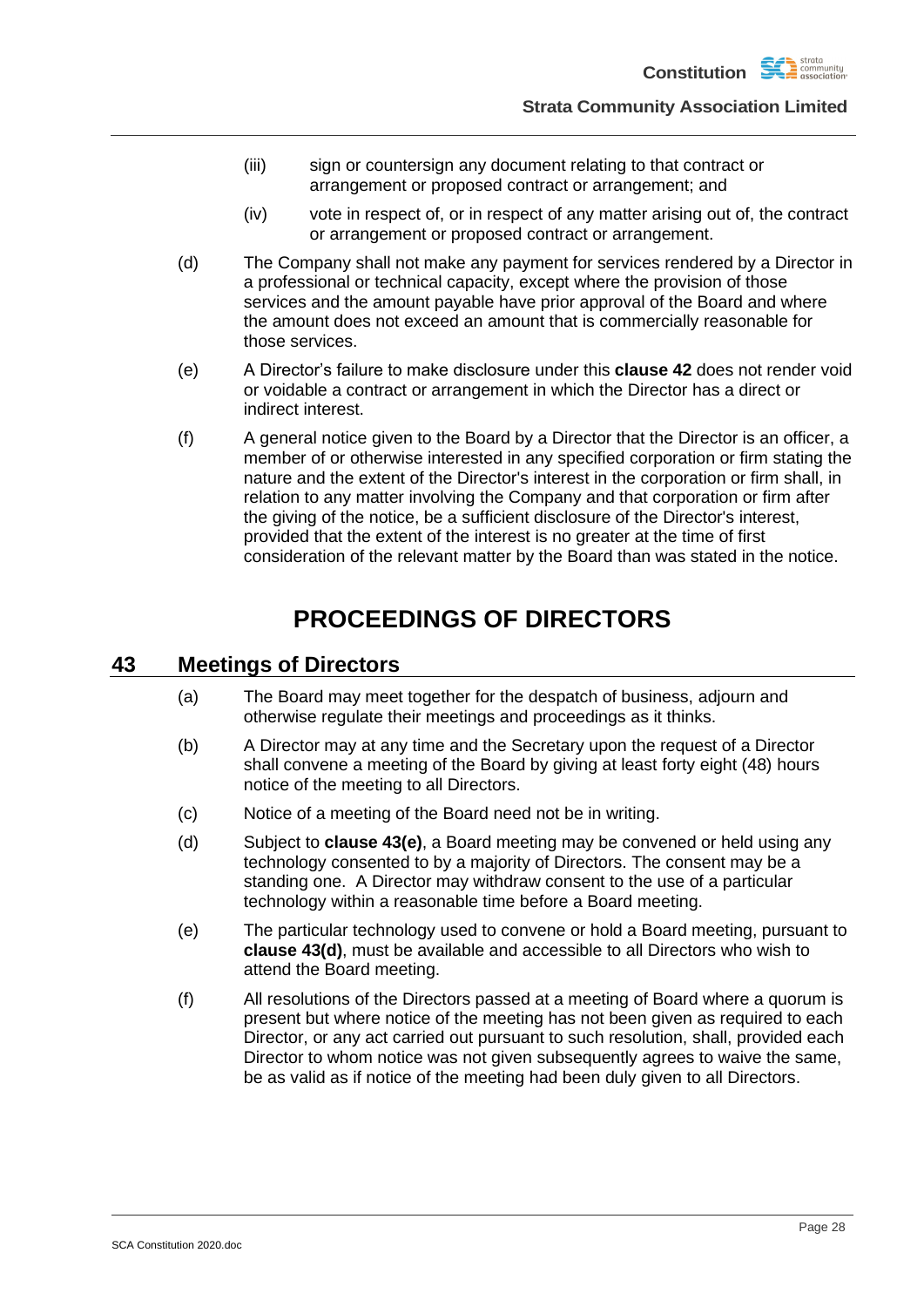

### <span id="page-32-0"></span>**44 Quorum**

- (a) The quorum necessary for the transaction of the Board's business is four (4) Directors who are personally present (or in conference in accordance with **clause [43](#page-31-1)**).
- (b) A quorum must be present at all times during the meeting.
- (c) A Director who is disqualified from voting on a matter pursuant to **clause [42](#page-30-4)** shall be counted in the quorum despite that disqualification.

### <span id="page-32-1"></span>**45 Chairman**

- (a) The President shall, if present, preside as Chairman of every meeting of the Board.
- (b) If a meeting of Board is held and the President is not present within fifteen (15) minutes after the time appointed for the holding of the meeting or, if present, does not wish to chair the meeting, then the other Directors present must elect one of their number to be Chairman of the meeting.

## <span id="page-32-2"></span>**46 Voting**

- (a) A resolution of the Board must be passed by a majority of votes of the Directors present at the meeting who vote on the resolution. A resolution passed by a majority of the votes cast by the Directors will for all purposes be taken to be a determination of the Board.
- (b) Each Director shall have one (1) vote.
- (c) In case of an equality of votes at a meeting of the Board, the Chairman will not have a casting vote in addition to a deliberative vote.

## <span id="page-32-3"></span>**47 Resolutions by Directors**

- (a) The Board may pass a resolution without a Board meeting being held if a majority of the Directors entitled to vote on the resolution sign a document containing a statement that they are in favour of the resolution set out in the document. For this purpose, signatures can be contained in more than one document.
- (b) A facsimile transmission which is received by the Company and which purports to have been signed by a Director shall for the purposes of this **clause [47](#page-32-3)** be taken to be in writing and signed by that Director at the time of the receipt of the facsimile transmission by the Company in legible form.
- (c) An email transmission which is received by the Company and which purports to have been sent by a Director shall for the purposes of this **clause [47](#page-32-3)** be taken to be in writing and signed by that Director at the time of the receipt of the email transmission by the Company.

## <span id="page-32-4"></span>**48 Council**

- (a) The Board may form a Council.
- (b) The Council shall consist of such Directors and other persons as the Board thinks fit.
- (c) The purpose of the Council is to: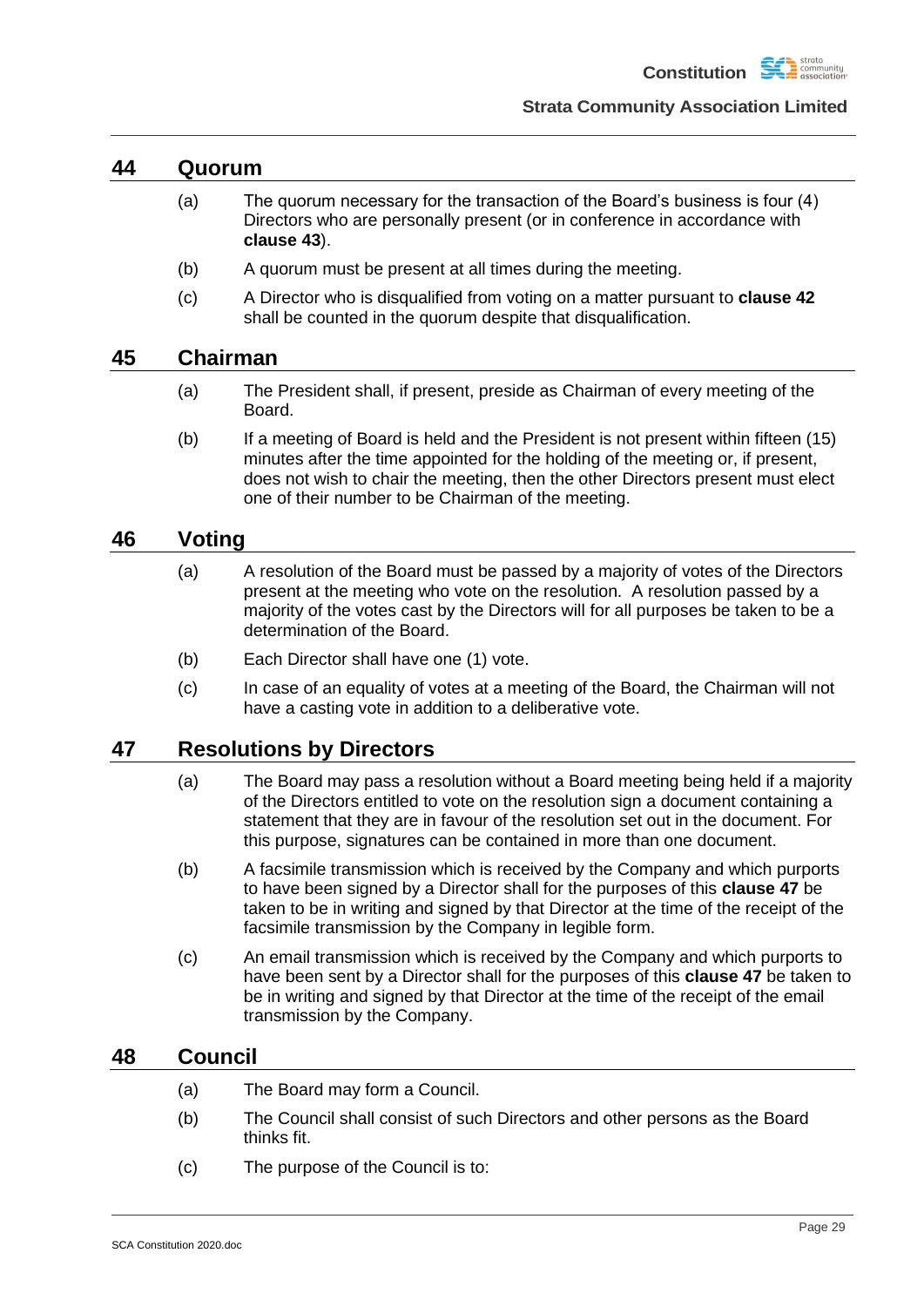

- (i) operate as a forum for debate and consideration of national policy matters; and
- (ii) advise the Board of the needs, strategies and actions required to realise the Objects and address specific issues of the Company.
- (d) The Council shall conduct its affairs and programmes in accordance with this Constitution, the By-Laws and such other directions and limitations declared by the Board from time to time.
- (e) The Board has the power to disband or reconstitute the Council at any time within its full discretion.

## <span id="page-33-0"></span>**49 Committee of Directors**

- (a) The Board may form and delegate any of its powers to a Committee consisting of such Directors and other persons as it thinks fit and may from time to time revoke such delegation.
- (b) A Committee must in exercise of the powers delegated to it conform to any directions and restrictions that may be imposed on it by the Board. A power so exercised shall be taken to be exercised by the Board.
- (c) The meetings and proceedings of any Committee consisting of more than one person will be governed by the provisions for regulating the meetings and proceedings of the Board contained in this Constitution.
- (d) A minute of all the proceedings and decisions of every Committee shall be made, entered and signed in the same manner in all respects as minutes of proceedings of the Board are required by the Act and this Constitution to be made entered and signed. A copy of such Committee minutes shall be tabled at the next Board meeting.

## <span id="page-33-1"></span>**50 Validation of Acts of Directors**

All acts done:

- (a) at any meeting of the Board; or
- (b) by any person acting as a Director,

shall, even if it is discovered afterwards that there was a defect in the appointment or continuance in office of any such Director or person or that they or any of them were disqualified or were not entitled to vote, be as valid as if every such person had been duly appointed or had continued in office and was duly qualified to be a Director and had been entitled to vote.

## **MINUTES**

### <span id="page-33-3"></span><span id="page-33-2"></span>**51 Minutes**

- (a) The Board must cause minutes to be kept in accordance with the Act for the purposes of recording:
	- (i) the names of the Directors present at each meeting of the Board and of Directors present at each meeting of the Council and any Committee;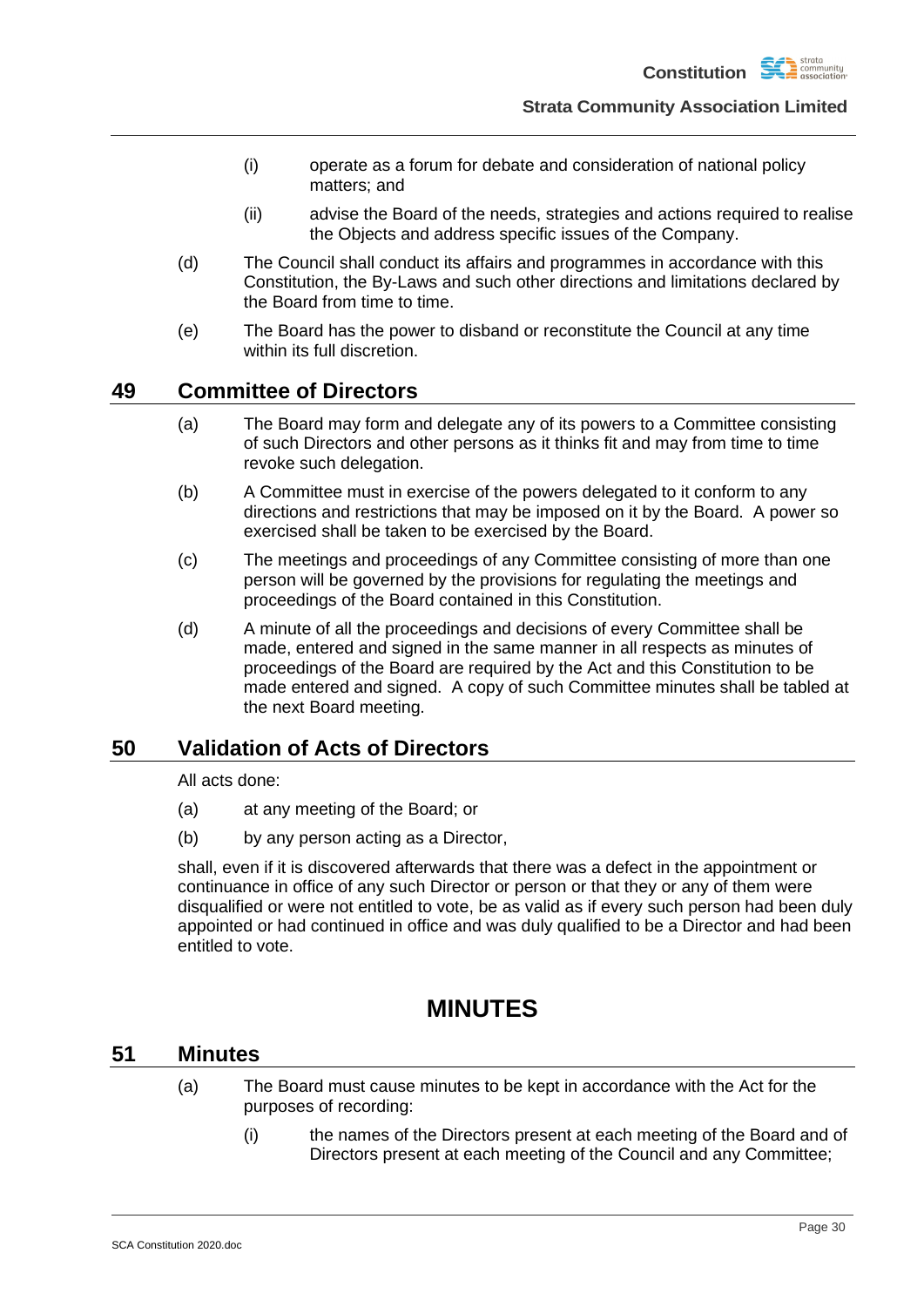

- (ii) all orders, resolutions and proceedings of general meetings and of meetings of the Board, the Council and of Committees; and
- (iii) such matters as are required by the Act to be recorded in the record books of the Company including without limitation all declarations made or notices given by any Director of his interest in any contract or proposed contract or the holding of any office or property whereby any conflict of duty or interest may arise.
- (b) The Chairman at the next succeeding meeting shall endorse the minutes as a true and accurate record, which provides proof that the, things recorded by such minutes actually took place or happened as recorded and of the regularity of such matters and things and that the same took place at a meeting duly convened and held.

## **SECRETARY AND CHIEF EXECUTIVE OFFICER**

## <span id="page-34-1"></span><span id="page-34-0"></span>**52 Appointment and Tenure**

- (a) The Directors must appoint at least one Secretary and may appoint a person to be the Chief Executive Officer for any period and on any terms as the Directors resolve.
- (b) The Directors may delegate any of their powers (including the power to delegate) to the Chief Executive Officer.
- (c) The Directors may revoke or vary:

(i) the appointment of the Chief Executive Officer; or

(ii) any power delegated to Chief Executive Officer.

- (d) The Chief Executive Officer must exercise the powers delegated to him or her in accordance with any directions of the Directors.
- (e) The exercise of a delegated power by the Chief Executive Officer is as effective as if the Directors exercised the power.
- (f) The Chief Executive Officer reports to the Chair or any nominated member of the board.

## **CHAPTERS**

### <span id="page-34-3"></span><span id="page-34-2"></span>**53 Chapters**

- (a) The Board may in its discretion authorise the formation of Chapters and grant to them the right to be and to function as such for so long as the Board deems fit.
- (b) Subject to **clause [53\(c\)](#page-34-4)**, the members of Chapters shall apply for Ordinary Membership of the Company in accordance with **clause [9](#page-12-0)**.
- <span id="page-34-4"></span>(c) Where a Corporate Member decides to deregister (meaning that it will no longer exist as an incorporated separate legal entity), it will be deemed to have become a Chapter. The Corporate Member, prior to its deregistration, shall cause its members to pass a special resolution agreeing, among other things, to: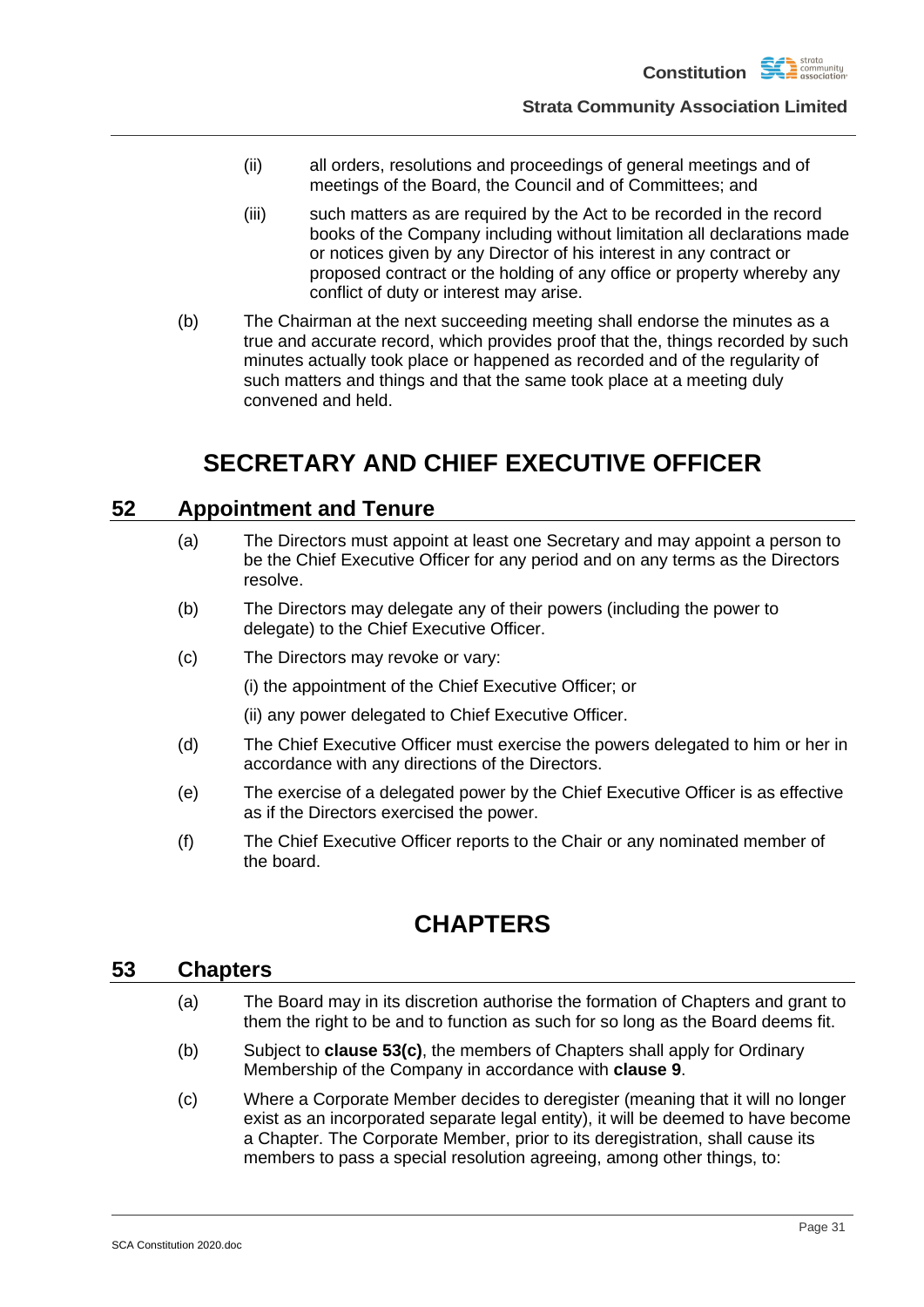- (i) deregister the Corporate Member;
- (ii) form a Chapter in accordance with the Constitution and By-Laws; and
- (iii) become Ordinary Members of the Company.

All members of the Corporate Member shall form part of the newly formed Chapter and automatically become Ordinary Members of the Company. Such members are not required to apply for Ordinary Membership in accordance with **clause [9](#page-12-0)**. Where certain members of the Corporate Member do not wish to form part of the newly established Chapter and become Ordinary Members, those members shall notify the Secretary within a reasonable time after the special resolution is passed. Such persons shall then not become Ordinary Members.

- (d) A Chapter shall conduct its affairs and programmes in accordance with this Constitution, the By-Laws and such other directions and limitations declared by the Board from time to time.
- (e) A Chapter exercises all voting rights through its Chapter President.
- (f) The Board shall have the power to amend the By-Laws.

## **SPECIAL INTEREST GROUPS**

## <span id="page-35-0"></span>**54 Special Interest Groups**

- (a) The Board will form Special Interest Groups of the size, type and nature as it deems fit from time to time.
- (b) A Special Interest Group shall conduct its affairs and programmes in accordance with this Constitution, the By-Laws and such other directions and limitations declared by the Board from time to time.
- (c) The Board shall have the power to amend the By-Laws and:
	- (i) define the powers and responsibilities of; and
	- (ii) otherwise exercise control over;

the Special Interest Groups.

- (d) The Board shall have the right to charge Members and members of Corporate Members a fee for each Special Interest Group that that Member, or member of a Corporate Member, joins.
- (e) A Special Interest Group shall cease to be a Special Interest Group at any time that the Board in its discretion withdraws the authority upon which the Special Interest Group was established.

## **EXECUTION OF DOCUMENTS**

## <span id="page-35-2"></span><span id="page-35-1"></span>**55 Execution of Documents**

- (a) Without limiting the way the Company may execute any contract, including as permitted under section 127 of the Act, the Company may execute any agreement, deed or other document by:
	- (i) two Directors signing the same; or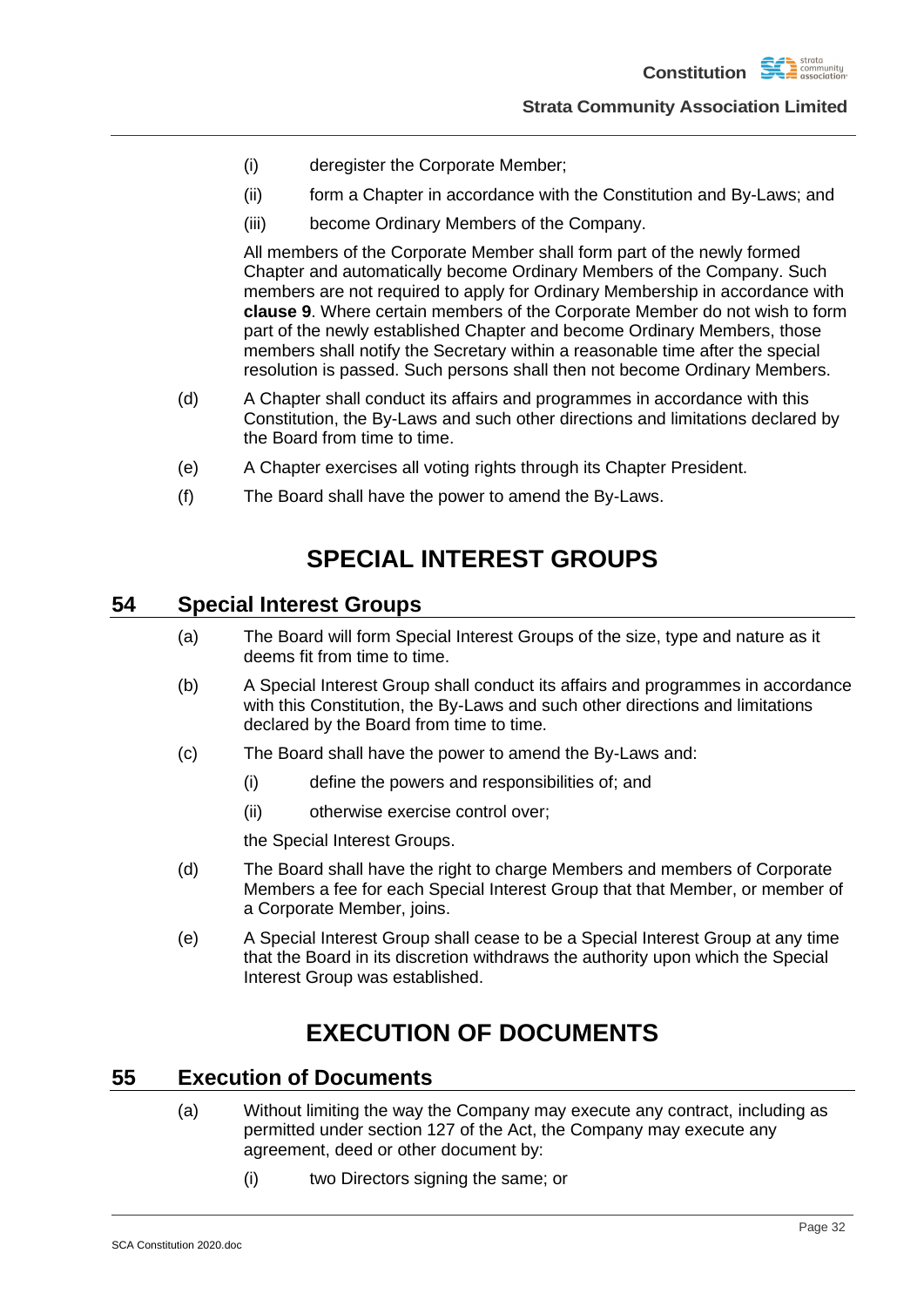

- (ii) one Director and one Secretary signing the same.
- (b) Nothing in this Constitution requires the Company to execute any agreement, deed or other document under common seal for the same to be effectively executed by the Company.

## **ACCOUNTS AND INSPECTION OF RECORDS**

## <span id="page-36-1"></span><span id="page-36-0"></span>**56 Accounts and Inspection**

- (a) The Board shall:
	- (i) cause proper financial records to be kept and must, where required by the Act, distribute copies of the financial reports of the Company and a Director's report in accordance with the requirements of the Act; and
	- (ii) from time to time determine whether and to what extent and at what times and places and under what conditions or regulations the accounting and other records of the Company or any of them will be open to the inspection of Members.

## **NOTICES**

## <span id="page-36-3"></span><span id="page-36-2"></span>**57 Service of Notices**

- (a) A notice may be given by the Company to any Member by:
	- (i) serving it on the Member personally;
	- (ii) sending it by post to the Member or leaving it at the Member's address shown in the Register or otherwise the address supplied by the Member to the Company for the giving of notices;
	- (iii) facsimile to the facsimile number supplied by the Member to the Company for the giving of notices; or
	- (iv) sending it to the electronic address supplied by the Member to the Company for the giving of notices.
- <span id="page-36-4"></span>(b) Any Member who has not left at or sent to the Office his place of address for inclusion in the Register as the place at which notices may be given to the Member shall not be entitled to receive any notice.
- (c) Where a notice is sent by post, service of the notice shall be taken to be effected by properly addressing, prepaying and posting a letter containing the notice and shall be deemed to have been effected two days after the date of posting. Service of a notice to a Member outside Australia and New Zealand shall be deemed to have been made in the ordinary course of the post.
- (d) Where a notice is sent by electronic means, service of the notice shall be taken to be effected by properly addressing and sending the notice and in such case shall be taken to have been effected on the business day after it is sent.
- (e) A notice may be given by the Company to the persons entitled to a share in consequence of the death, lunacy or bankruptcy of a Member by:
	- (i) service on the Member personally;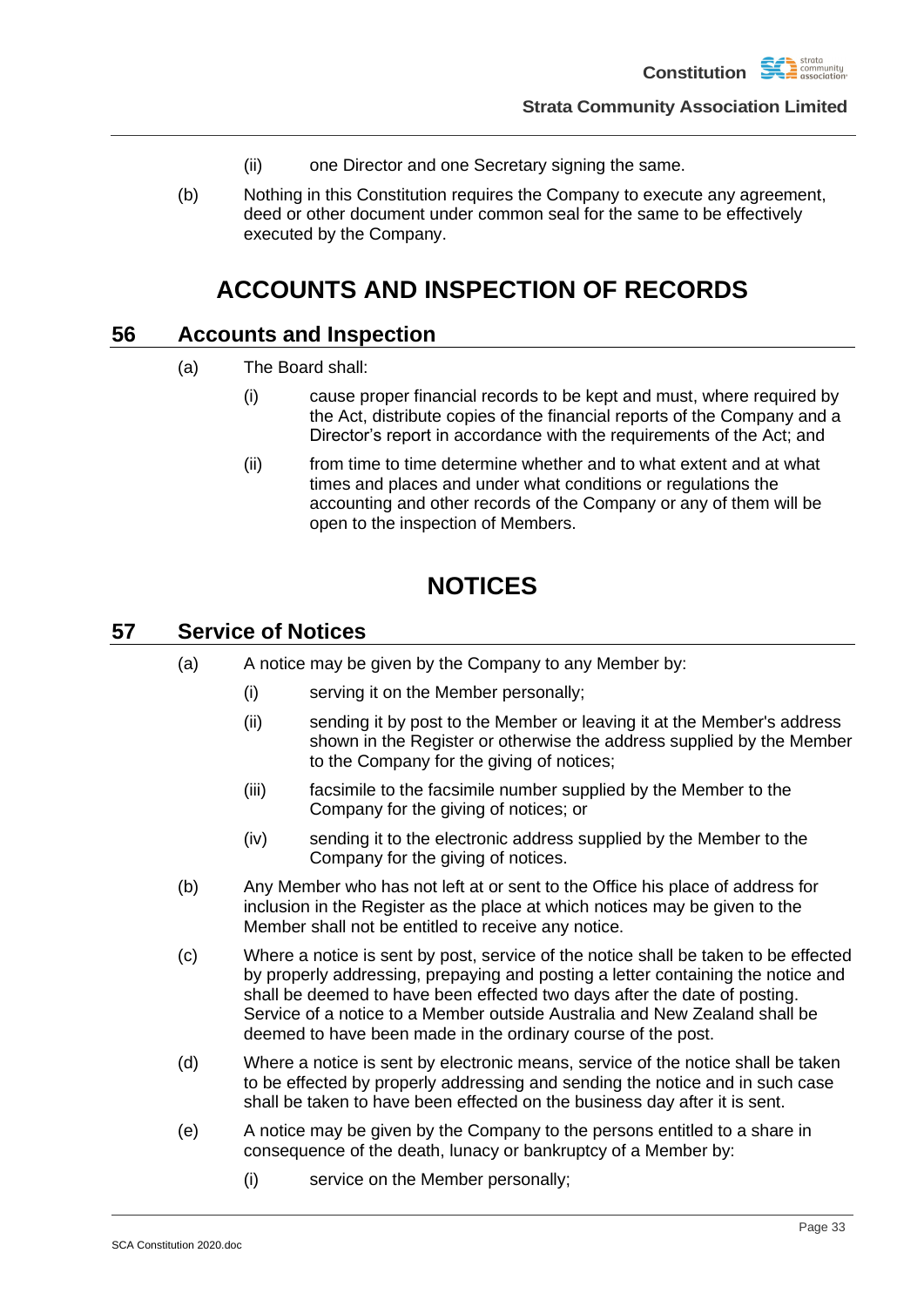

- (ii) sending it by post addressed to the person by name or by the title of the representative of the deceased or lunatic or the assignee of the bankrupt or by any like description at the address, if any, within Australia or New Zealand supplied for the purpose by the person claiming to be entitled; or
- (iii) by giving the notice in any manner in which the same might have been given if the death, lunacy or bankruptcy had not occurred.
- (f) Evidence of service of a notice may be established by proving that the envelope containing the notice and stamped appropriately was properly posted and a certificate given by any Officer of the Company to that effect shall be conclusive evidence of service.
- (g) Where a person is:
	- (i) a Member of two classes of Membership; and
	- (ii) entitled to receive a notice under both classes of Membership,

the Company shall only send one notice to that person.

### <span id="page-37-0"></span>**58 Notices of General Meeting**

Subject to **clause [57\(b\)](#page-36-4)**, notice of every general meeting must be given in any manner authorised by this Constitution to:

- (a) every Member; and
- (b) the auditor (if any) for the time being of the Company.

## **WINDING UP**

### <span id="page-37-1"></span>**59 Winding Up**

- (a) If any surplus remains following the winding up of the Company, the surplus will not be paid to or distributed amongst Members, but will be given or transferred to another institution or corporation which has:
	- (i) objects which are similar to the Objects;
	- (ii) a constitution which requires its income and property to be applied in promoting its objects; and
	- (iii) a constitution which prohibits it from paying or distributing its income and property amongst its Members to an extent at least as great as imposed on the Company by **clause [5.2\(b\)](#page-9-9)**.
- <span id="page-37-2"></span>(b) The identity of the corporation or institution is to be determined by the Members in writing at or before the time of dissolution and failing such determination being made, by application to the Supreme Court, in the State of incorporation of the Company, for determination.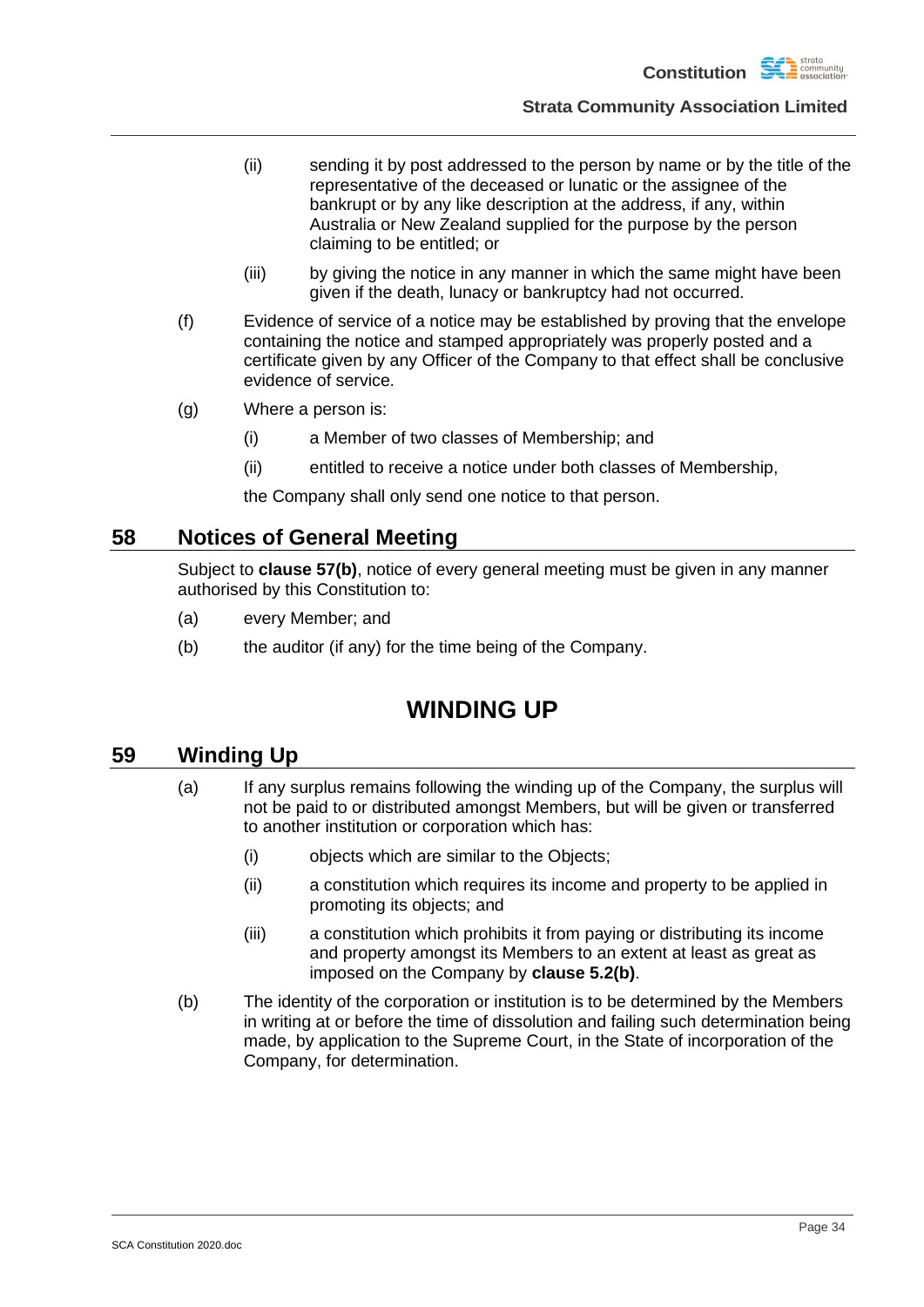**Constitution** 

**Strata Community Association Limited**

## **INDEMNITY**

## <span id="page-38-0"></span>**60 Indemnity**

To the extent permitted by law every Officer (and former Officer) of the Company shall be indemnified out of the funds of the Company against all costs, expenses and liabilities incurred as such an Officer or employee (or former Officer or employee). However, no such Officer (or former Officer) shall be indemnified out of the funds of the Company under this clause unless:

- (a) it is in respect of a liability to another person (other than the Company or a related body corporate to the Company) where the liability to the other person does not arise out of conduct involving a lack of good faith; or
- (b) it is in respect of a liability for costs and expenses incurred:
	- (i) in defending proceedings, whether civil or criminal, in which judgment is given in favour of the Officer (or former Officer) or in which the Officer (or former Officer) is acquitted; or
	- (ii) in connection with an application, in relation to such proceedings, in which the court grants relief to the Officer (or former Officer) under the Act.

## <span id="page-38-1"></span>**61 Payment of Indemnity Policy Premium**

- (a) To the extent permitted by law the Company may at the discretion of the Board enter into and / or pay a premium in respect of a policy of insurance insuring an Officer (or former Officer) of the Company against any liability incurred by such person in that capacity (whether in respect of acts or omissions prior to or after the date of the issue of the policy or both) except for:
	- (i) a liability arising out of conduct involving a wilful breach of duty in relation to the Company; or
	- (ii) a contravention of sections 182 or 183 of the Act.
- (b) The Board shall have the discretion to approve the terms and conditions of any such policy of insurance.
- (c) Where an Officer (or former Officer) has the benefit of an indemnity pursuant to an insurance policy in respect of his actions or omissions then the Company shall not be required to indemnify the Officer under **clause [60](#page-38-0)** except to the extent that the indemnity affected by the insurance policy does not fully cover the person's liability.

## <span id="page-38-2"></span>**62 Indemnity to Continue**

The indemnity granted by the Company contained in **clauses [60](#page-38-0)** and **[61](#page-38-1)** shall continue in full force and effect notwithstanding the deletion or modification of that clause, in respect of acts and omissions occurring prior to the date of the deletion or modification.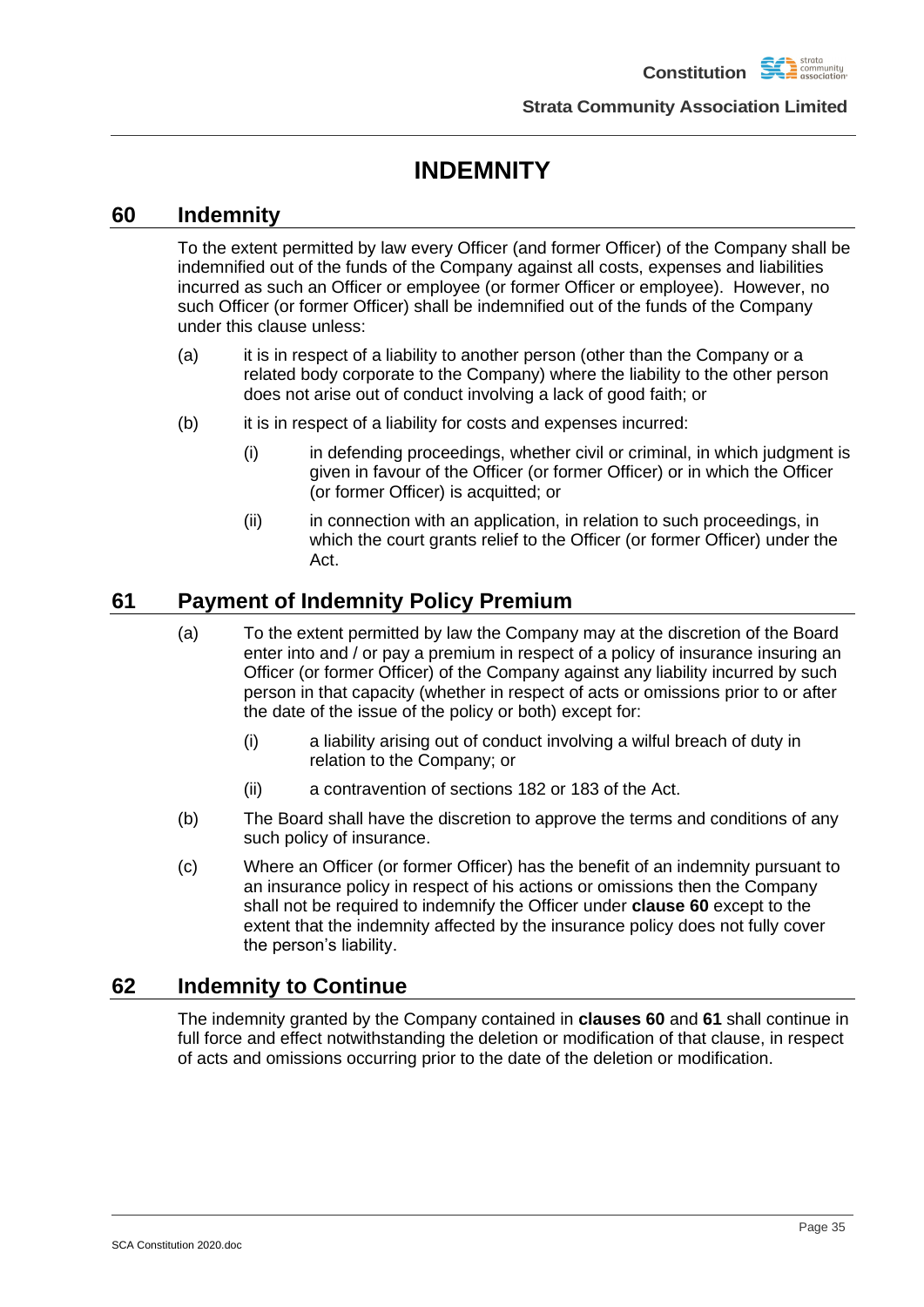

We the several persons whose signatures appear hereunder hereby agree to the foregoing constitution:

| <b>SIGNED</b> for and on behalf of <b>STRATA</b><br><b>COMMUNITY ASSOCIATION (NSW)</b><br><b>LIMITED ABN 74 001 767 997 in</b><br>accordance with section 127 of the<br>Corporations Act 2001 |                                 |
|-----------------------------------------------------------------------------------------------------------------------------------------------------------------------------------------------|---------------------------------|
| <b>Signature of Director</b>                                                                                                                                                                  | Signature of Director/Secretary |
| <b>Print Name</b>                                                                                                                                                                             | <b>Print Name</b>               |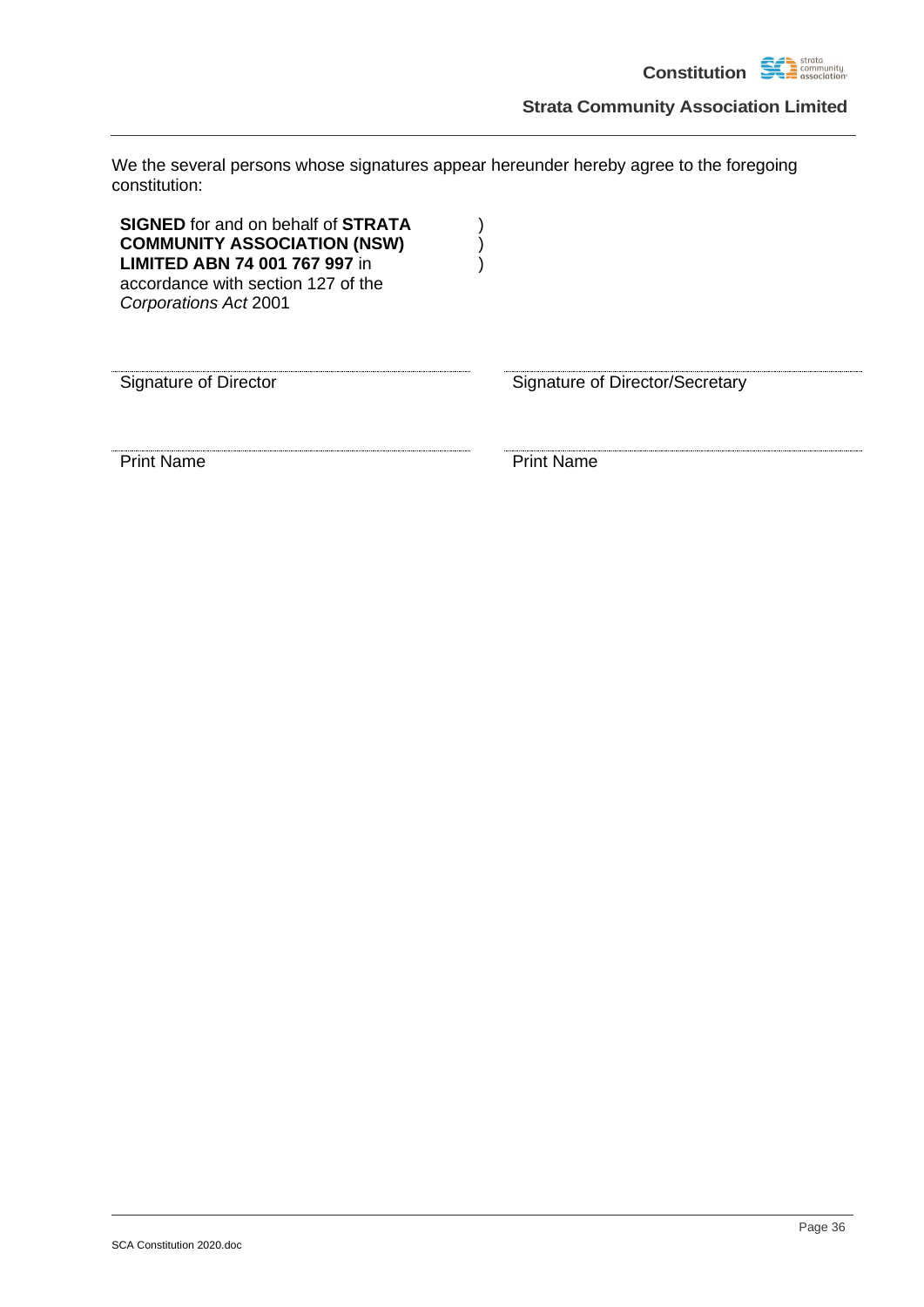

| <b>SIGNED</b> for and on behalf of <b>STRATA</b><br><b>COMMUNITY AUSTRALIA (VIC) INC.</b><br>ABN 91 066 558 592<br>by affixing its common seal in accordance<br>with its constitution | (Common seal)                     |
|---------------------------------------------------------------------------------------------------------------------------------------------------------------------------------------|-----------------------------------|
| Signature of Authorised Signatory                                                                                                                                                     | Signature of Authorised Signatory |
| Name of Authorised Signatory                                                                                                                                                          | Name of Authorised Signatory      |
| (Please print)                                                                                                                                                                        | (Please print)                    |
| Position                                                                                                                                                                              | Position                          |
| (Please print)                                                                                                                                                                        | (Please print)                    |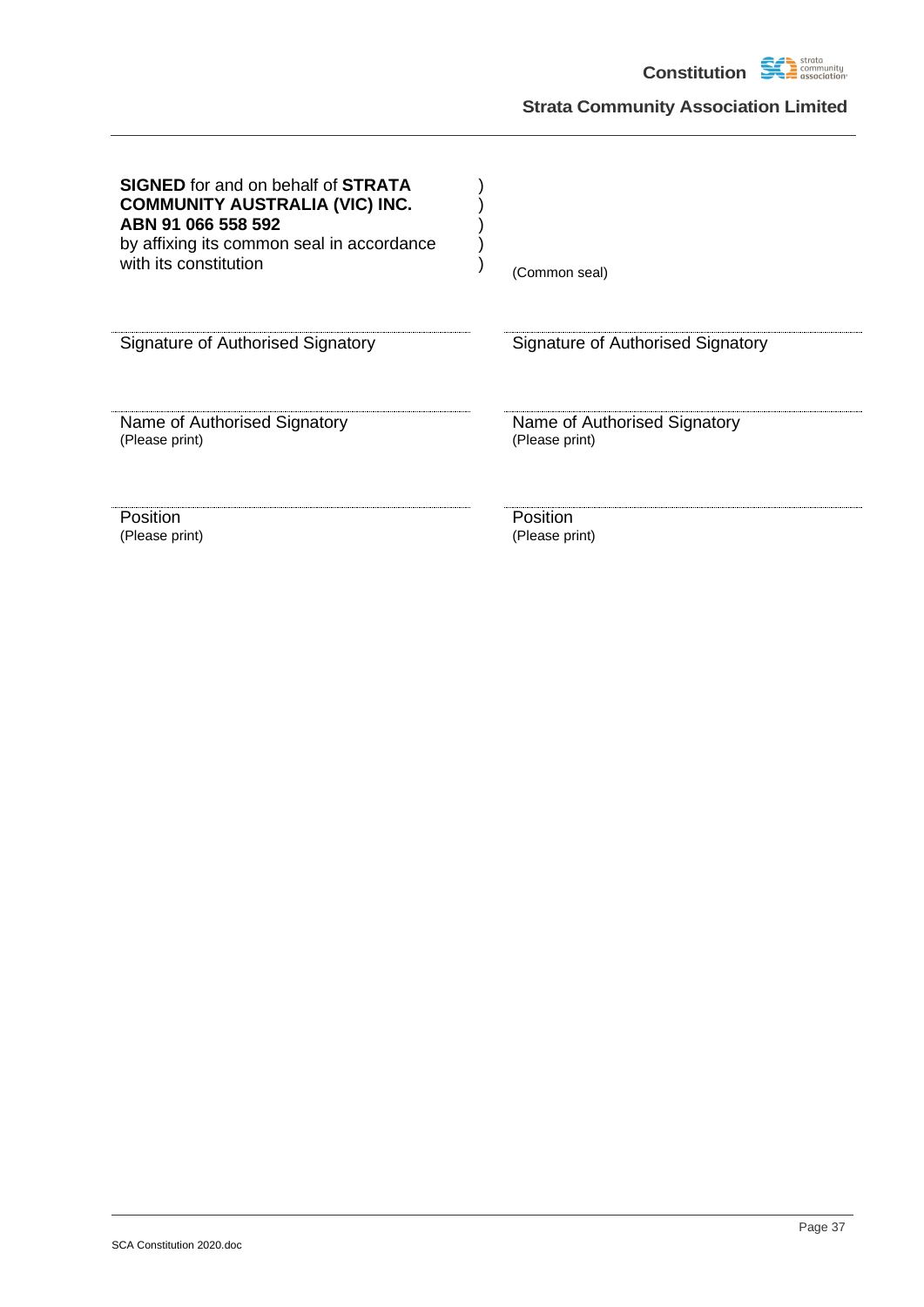

| <b>SIGNED</b> for and on behalf of <b>STRATA</b><br><b>COMMUNITY ASSOCIATION (QLD)</b><br>LIMITED ABN 15 163 881 927in accordance<br>with section 127 of the Corporations Act<br>2001 |                                 |
|---------------------------------------------------------------------------------------------------------------------------------------------------------------------------------------|---------------------------------|
| Signature of Director                                                                                                                                                                 | Signature of Director/Secretary |
| <b>Print Name</b>                                                                                                                                                                     | <b>Print Name</b>               |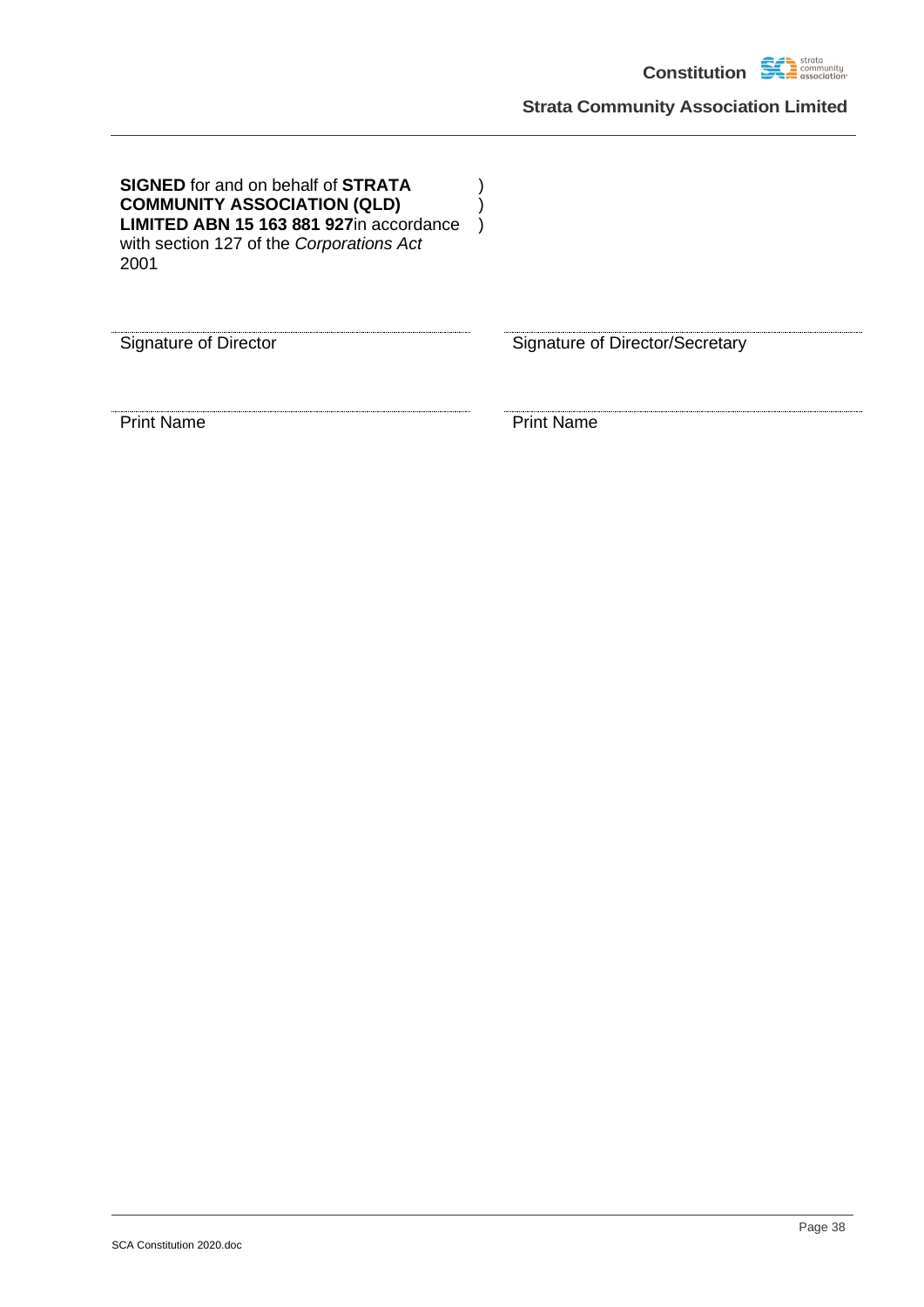

| <b>SIGNED</b> for and on behalf of <b>STRATA</b><br><b>COMMUNITY ASSOCIATION WA</b><br><b>INCORPORATED</b><br>ABN 88 839 360 415<br>by affixing its common seal in accordance<br>with its constitution | (Common seal)                     |
|--------------------------------------------------------------------------------------------------------------------------------------------------------------------------------------------------------|-----------------------------------|
| <b>Signature of Authorised Signatory</b>                                                                                                                                                               | Signature of Authorised Signatory |
| Name of Authorised Signatory                                                                                                                                                                           | Name of Authorised Signatory      |
| (Please print)                                                                                                                                                                                         | (Please print)                    |
| Position                                                                                                                                                                                               | Position                          |
| (Please print)                                                                                                                                                                                         | (Please print)                    |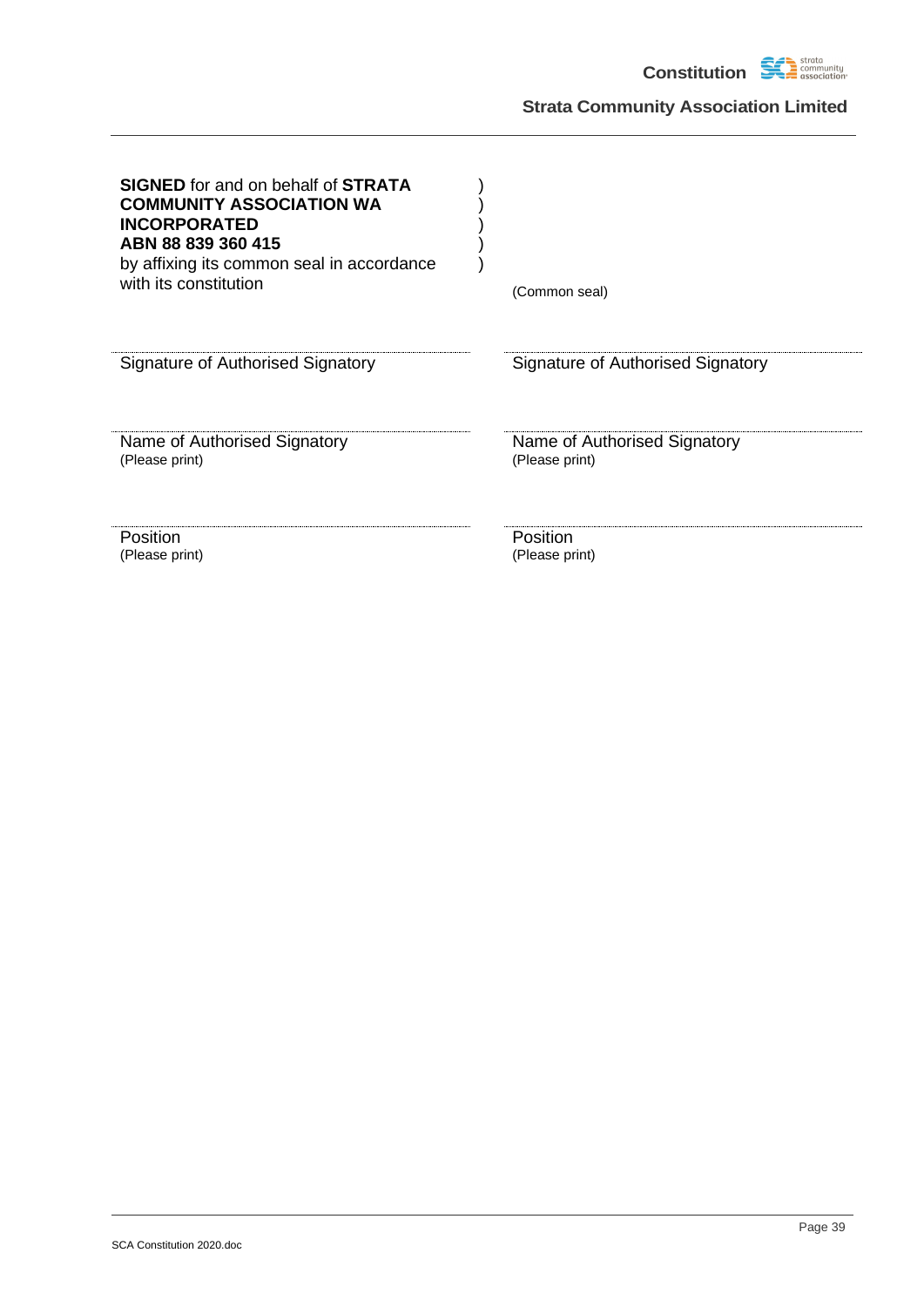## <span id="page-43-0"></span>**Annexure A Form of Appointment Of Proxy**

### **STRATA COMMUNITY ASSOCIATION LIMITED**

(incorporated under the *Corporations Act 2001*)

### **PROXY FORM**

### **1. Your details**

*(Please print your name and address)*

| ACN / ABN: |        |           |  |
|------------|--------|-----------|--|
| Address:   |        |           |  |
| City:      | State: | Postcode: |  |
| Telephone: |        |           |  |

### **2. Appoints**

Name:

*(Please print name of proxy)*

or failing the person so named, or if no person is named, the **Chairman of the Meeting** to vote in accordance with the following directions or, if no directions have been given, as the proxy or the Chairman sees fit at the (Annual) General Meeting of Strata Community Association Limited to be held on *[insert date]* commencing at *[insert time]* and at any adjournment thereof.

**3. Directions**

### **4. Signature**

**5. Date**